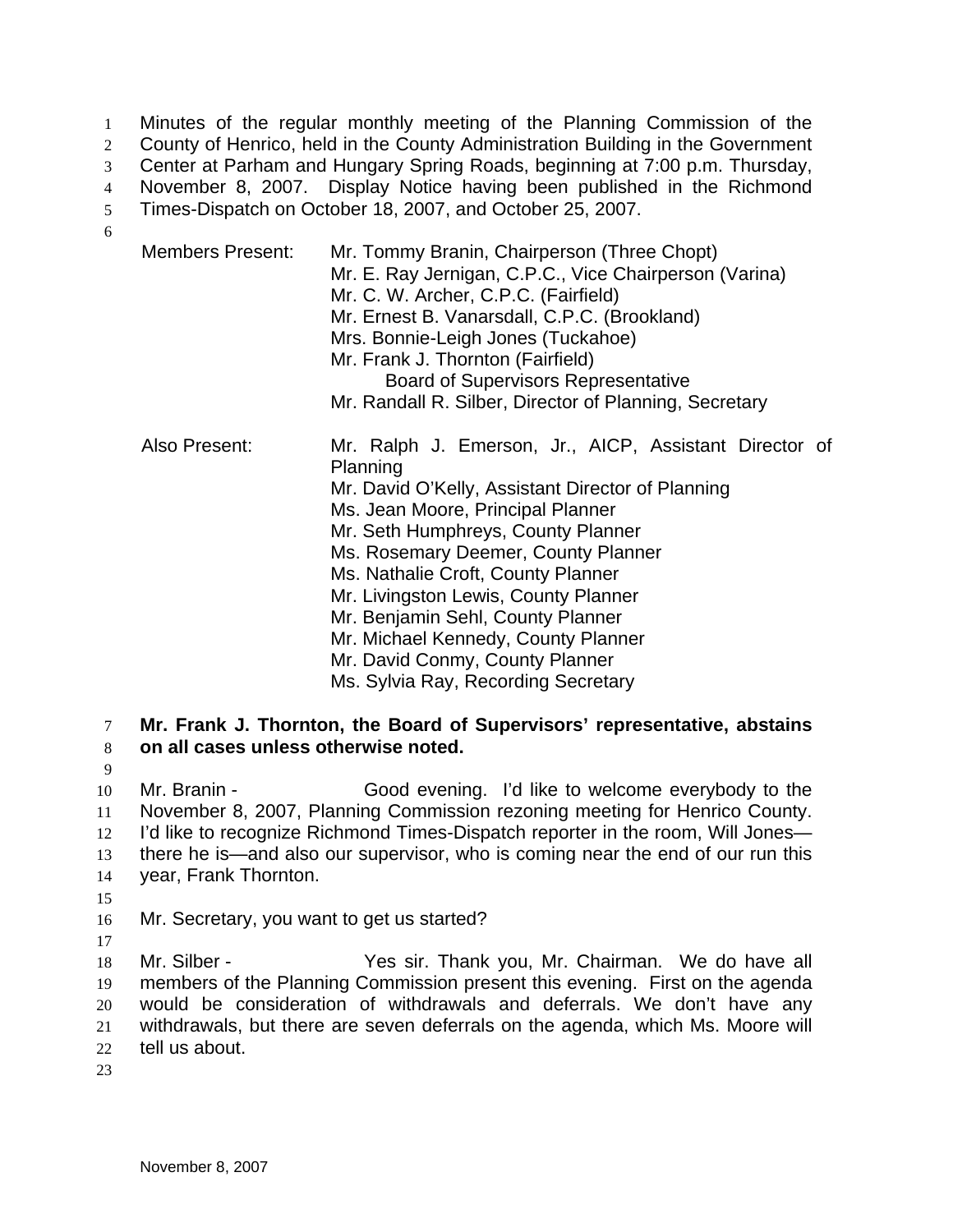Ms. Moore - Thank you, Mr. Secretary. The first is on page 1 of your agenda in the Brookland District. It is case C-64C-07. The applicant is Wistar Creek, LLC. The deferral is requested to the January 10, 2008 meeting.

#### *Deferred from the September 13, 2007 Meeting*

**C-64C-06 Jennifer D. Mullen for Wistar Creek, LLC**: Request to conditionally rezone from R-3 One-Family Residence District to RTHC Residential Townhouse District (Conditional), Parcels 767-750-8298, 767-751- 8651, 768-750-0490, 768-751-0638, 768-751-2435, 768-751-4119, and 768-751- 1362 containing 24.46 acres, located on the south line of Wistar Road approximately 142 feet west of Walkenhut Drive. The applicant proposes a residential townhouse development with a maximum of 100 dwelling units, an equivalent density of 4.08 units per acre. The maximum density allowed in the RTH District is nine (9) units per acre. The use will be controlled by zoning ordinance regulations and proffered conditions. The Land Use Plan recommends Suburban Residential 2, 2.4 to 3.4 units net density per acre, and Office.

- 
- 42 Mr. Branin Is anyone in opposition to the deferral of C-64C-06, Jennifer D. Mullen for Wister Creek, LLC? No one?
- 

Mr. Vanarsdall - Mr. Chairman, I recommend approving the request from the applicant for deferral of C-64C-06, Jennifer D. Mullen for Wister Creek, LLC, to the January 10, 2008 meeting.

Mrs. Jones - Second.

Mr. Branin - Motion made by Mr. Vanarsdall, seconded by Mrs. Jones. All in favor say aye. All opposed say no. The ayes have it, the motion carries.

At the request of the applicant, the Planning Commission deferred C-64C-06, Jennifer D. Mullen for Wister Creek, LLC, to its meeting on January 10, 2008.

Ms. Moore - Also on page 1 in the Varina District is P-8-07, Richmond 20 MHZ LLC. The deferral is requested to the December 6, 2007 meeting.

# *Deferred from the September 13, 2007 Meeting*

**P-8-07 Gloria L. Freye for Richmond 20 MHZ, LLC:** Request for a Provisional Use Permit under Sections 24-95(a), 24-120 and 24- 122.1 of Chapter 24 of the County Code in order to construct a 144' high telecommunications tower on part of Parcel 829-712-4591, located on the west line of Beulah Road approximately 195' north of Treva Road. The existing zoning is R-3 One-Family Residence District. The Land Use Plan recommends OS/R Open Space/Recreation. The site is in the Airport Safety Overlay District.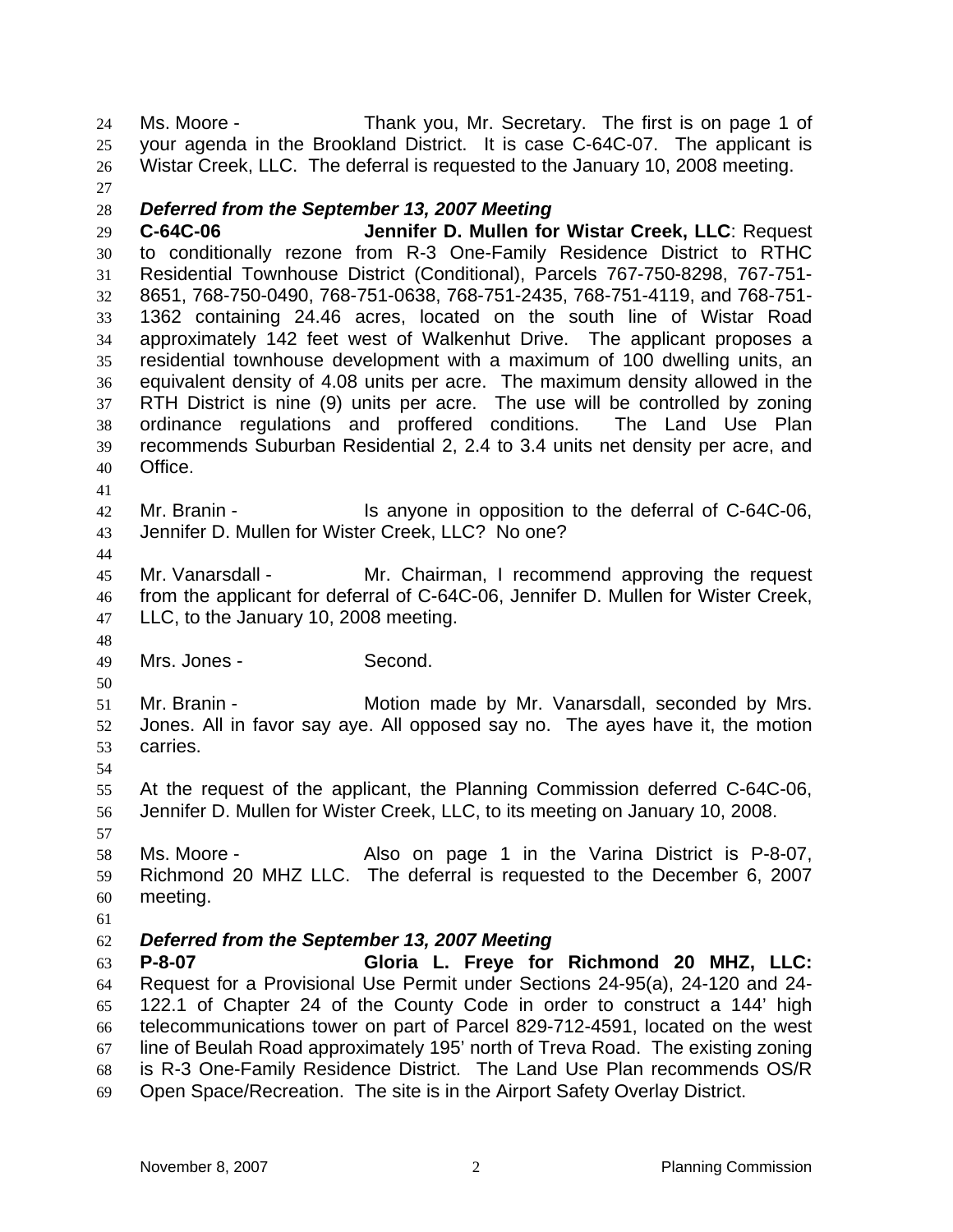Mr. Branin - Is anyone in opposition to the deferral of P-8-07, Gloria L. Freye for Richmond 20 MHZ, LLC? No one? Mr. Jernigan - Mr. Chairman, with that, I'll move for deferral of P-8- 07, Gloria L. Freye for Richmond 20 MHZ, LLC, to December 6, 2007, by request of the applicant. Mrs. Jones - Second. 80 Mr. Branin - **Motion made by Mr. Jernigan, seconded by Mrs.** Jones. All in favor say aye. All opposed say no. The ayes have it, the motion carries. At the request of the applicant, the Planning Commission deferred P-8-07, Gloria L. Freye for Richmond 20 MHZ, LLC, to its meeting on December 6, 2007. Ms. Moore - On page 3 of your agenda in the Three Chopt District is case C-8C-05, Fidelity Properties, Ltd. The deferral is requested to the May 15, 2008 meeting. *Deferred from the March 15, 2007 Meeting***. C-8C-05 G. Edmond Massie, IV for Fidelity Properties, Ltd**.: Request to conditionally rezone from A-1 Agricultural District to RTHC Residential Townhouse District (Conditional), Parcel 746-764-5580, containing approximately 4.54 acres, located on the west line of Sadler Road approximately 290 feet south of Wonder Lane. The applicant proposes a townhouse development not to exceed six (6) units per acre. The maximum density allowed in the RTH District is nine (9) units per acre. The use will be controlled by proffered conditions and zoning ordinance regulations. The Land Use Plan recommends Suburban Residential 1, 1.0 to 2.4 units net density per acre. Mr. Branin - Is anyone in opposition to the deferral of C-8C-05, G. Edmond Massie, IV for Fidelity Properties, Ltd? No one? Then I would like to move that C-8C-05, G. Edmond Massie, IV for Fidelity Properties, Ltd., be deferred to the May 15, 2008 meeting per the applicant's request. 107 Mr. Jernigan - Second. Mr. Branin - Motion made by Mr. Branin, seconded by Mr. Jernigan. All in favor say aye. All opposed say no. The ayes have it, the motion carries. At the request of the applicant, the Planning Commission deferred C-8C-05, G. Edmond Massie, IV for Fidelity Properties, Ltd., to its meeting on May 15, 2008.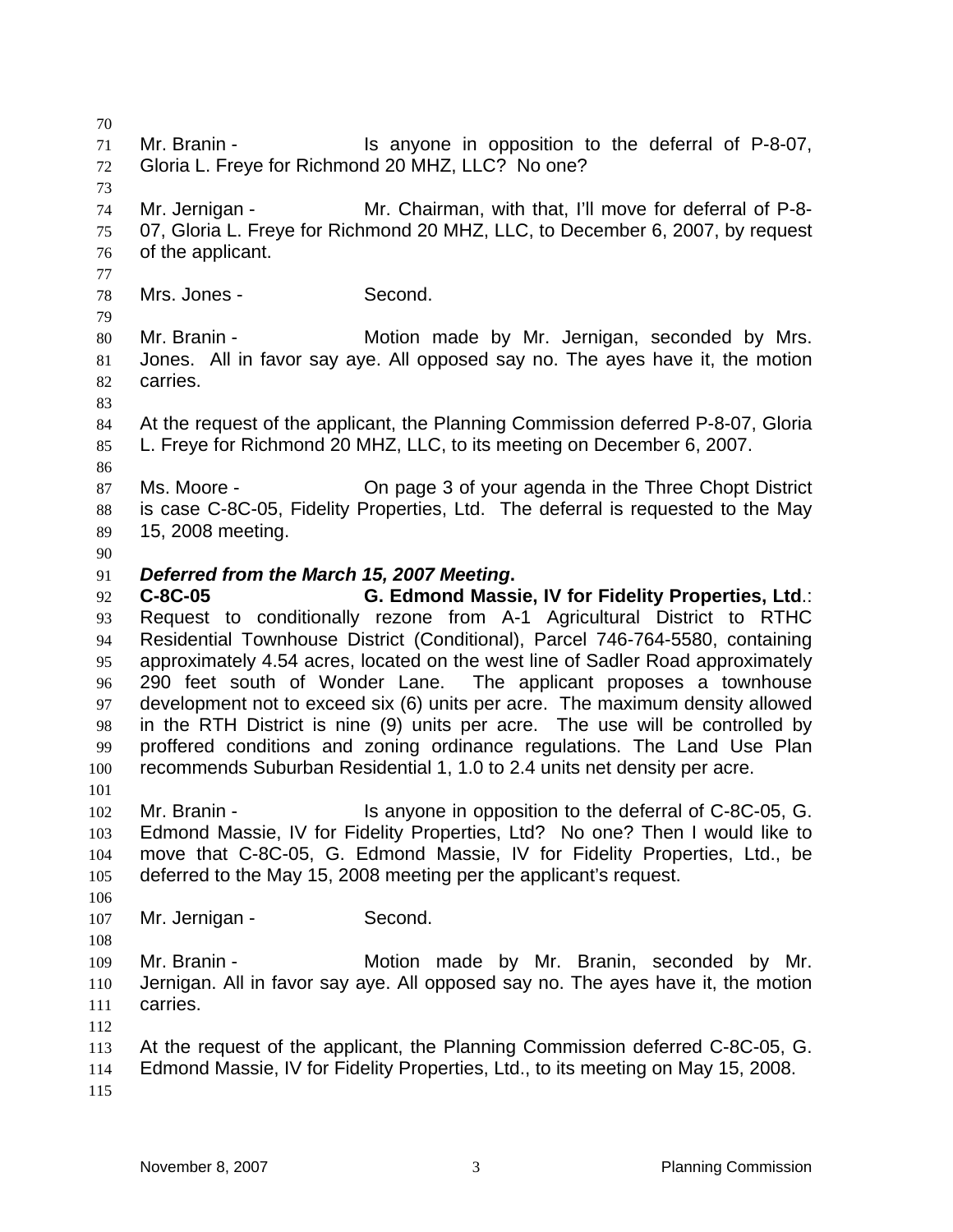Ms. Moore - Following that is case C-19C-06, also Fidelity Properties, Ltd. The deferral is requested to the May 15, 2008 meeting.

### *Deferred from the March 15, 2007 Meeting.*

**C-19C-06 G. Edmond Massie, IV for Fidelity Properties, Ltd**.: Request to conditionally rezone from A-1 Agricultural District to RTHC Residential Townhouse District (Conditional), Parcels 746-763-2482, 746-763- 2896, 746-763-1769, 746-764-3818, and 746-763-7257 containing 12.54 acres, located between the east line of Glasgow Road and the west line of Sadler Road, approximately 600 feet north of Ireland Lane. The applicant proposes a residential townhouse development not to exceed six (6) dwelling units per acre. The maximum density allowed in the RTH District is nine (9) units per acre. The proposed use will be controlled by zoning ordinance regulations and proffered conditions. The Land Use Plan recommends Suburban Residential 1, 1.0 to 2.4 units net density per acre.

132 Mr. Branin - Is anyone in opposition to the deferral of C-19C-06, G. Edmond Massie, IV for Fidelity Properties, Ltd.? No one? Then I would like to move that C-19C-06, G. Edmond Massie, IV for Fidelity Properties, Ltd., be deferred to the May 15, 2008 meeting per the applicant's request.

137 Mr. Archer - Second.

Mr. Branin - Motion by Mr. Branin, seconded by Mr. Archer. All in favor say aye. All opposed say no. The ayes have it, the motion carries.

At the request of the applicant, the Planning Commission deferred C-19C-06, G. Edmond Massie, IV for Fidelity Properties, Ltd. to its meeting on May 15, 2008.

Ms. Moore - On page 4 of your agenda is case C-40C-07. The applicant is Boushra and Edna Hanna, and Donald and Shearin Whitehorn. The deferral is requested to the December 6, 2007 meeting.

# *Deferred from the September 13, 2007 Meeting.*

**C-40C-07 Courtenay Fisher for Boushra and Edna Hanna and Donald and Shearin Whitehorn**: Request to conditionally rezone from A-1 Agricultural District to R-2AC One-Family Residence District (Conditional), part of Parcels 742-773-4344 and 742-773-5604, containing 7.127 acres, located on the northeast line of Hames Lane approximately 1,550 feet north of its intersection with Shady Grove Road. The applicants propose a single-family residential development not to exceed a density of 2.0 units per acre. The R-2A District allows a minimum lot size of 13,500 square feet and a maximum gross density of 3.23 units per acre. The use will be controlled by zoning ordinance regulations and proffered conditions. The Land Use Plan recommends Rural Residential, not exceeding 1.0 unit per acre, and Environmental Protection Area.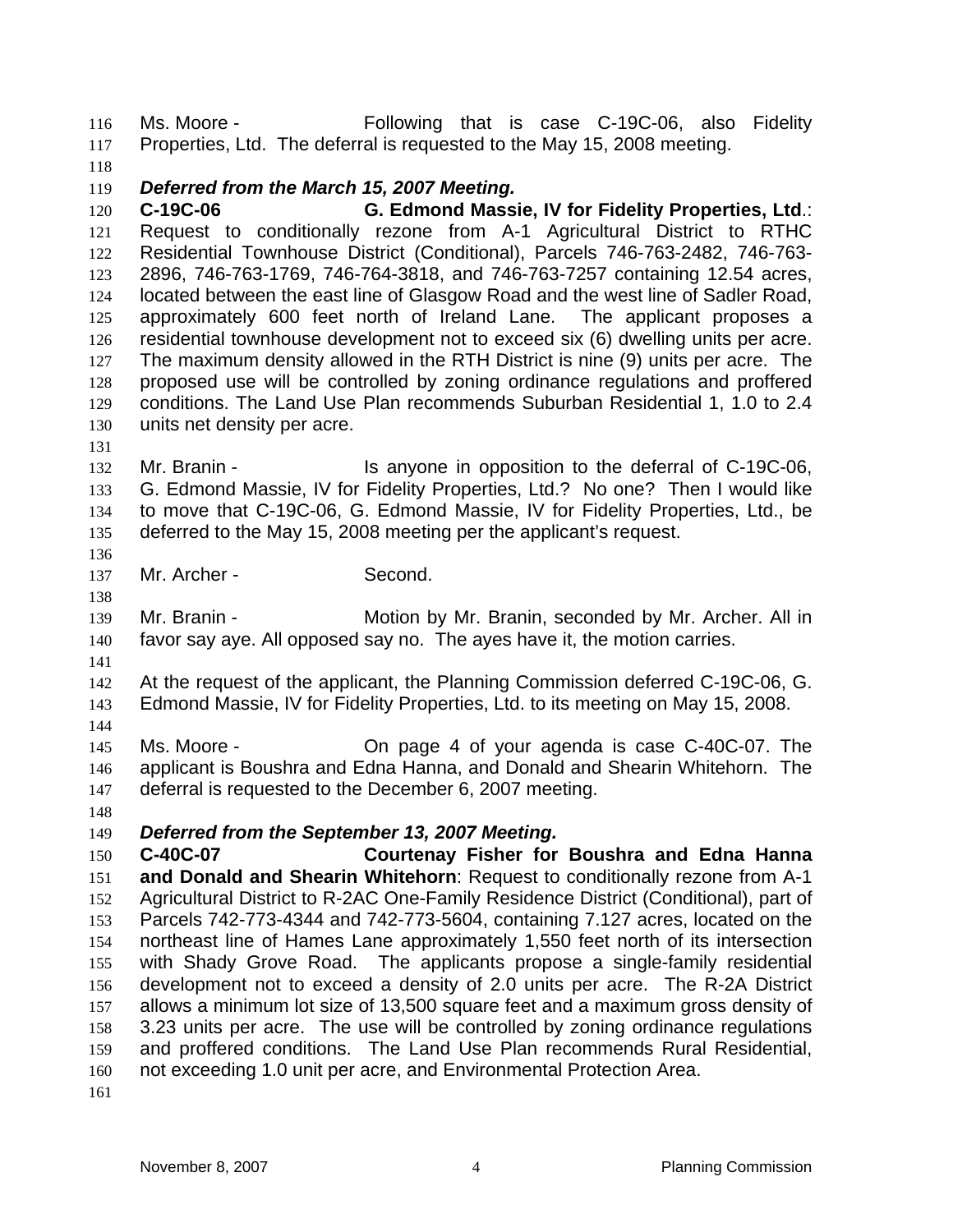Mr. Branin - Is anyone in opposition to the deferral of C-40C-07, Courtenay Fisher for Boushra and Edna Hanna, and Donald and Shearin Whitehorn? No one? Then I would like to move that C-40C-07, Courtenay Fisher for Boushra and Edna Hanna, and Donald and Shearin Whitehorn, be deferred to the December 6, 2007 meeting, per the applicant's request.

Mr. Vanarsdall - Second.

Mr. Branin - Motion made by Mr. Branin, seconded by Mr. Vanarsdall. All in favor say aye. All opposed say no. The ayes have it, the motion carries.

At the request of the applicant, the Planning Commission deferred C-40C-07, Courtenay Fisher for Boushra and Edna Hanna, and Donald and Shearin Whitehorn, to its meeting on December 6, 2007.

Ms. Moore - The next case is C-43C-07, John W. Gibbs, Jr. The deferral is requested to the January 10, 2008 meeting.

#### 

#### *Deferred from the September 13, 2007 Meeting.*

**C-43C-07 Gibson Wright for John W. Gibbs, Jr**.: Request to conditionally rezone from R-2AC One-Family Residence District (Conditional) to R-3C One-Family Residence District (Conditional), Part of Parcel 739-774-4564, containing approximately 6.77 acres, located on the southeast line of Nuckols Road at its intersection with Lower Wyndham Court. The applicant proposes a single-family residential subdivision to construct 13 homes as part of the Grey Oaks development which has a proffered aggregate maximum density of 1.8 units per acre. The R-3 District allows a minimum lot size of 11,000 square feet and a maximum gross density of 3.96 units per acre. The use will be controlled by zoning ordinance regulations and proffered conditions. The Land Use Plan recommends Suburban Residential 1, 1.0 to 2.4 units net density per acre, and Environmental Protection Area.

Mr. Branin - Is anyone in opposition to the deferral of C-43C-07, Gibson Wright for John W. Gibbs, Jr.? No one? Then I would like to move that C-43C-07, Gibson Wright for John W. Gibbs, Jr., be deferred to the January 10, 2008 meeting, per the applicant's request.

Mrs. Jones - Second.

Mr. Branin - Motion made by Mr. Branin, seconded by Mrs. Jones. All in favor say aye. All opposed say no. The ayes have it, the motion carries.

At the request of the applicant, the Planning Commission deferred C-43C-07, Gibson Wright for John W. Gibbs, Jr., to its meeting on January 10, 2008.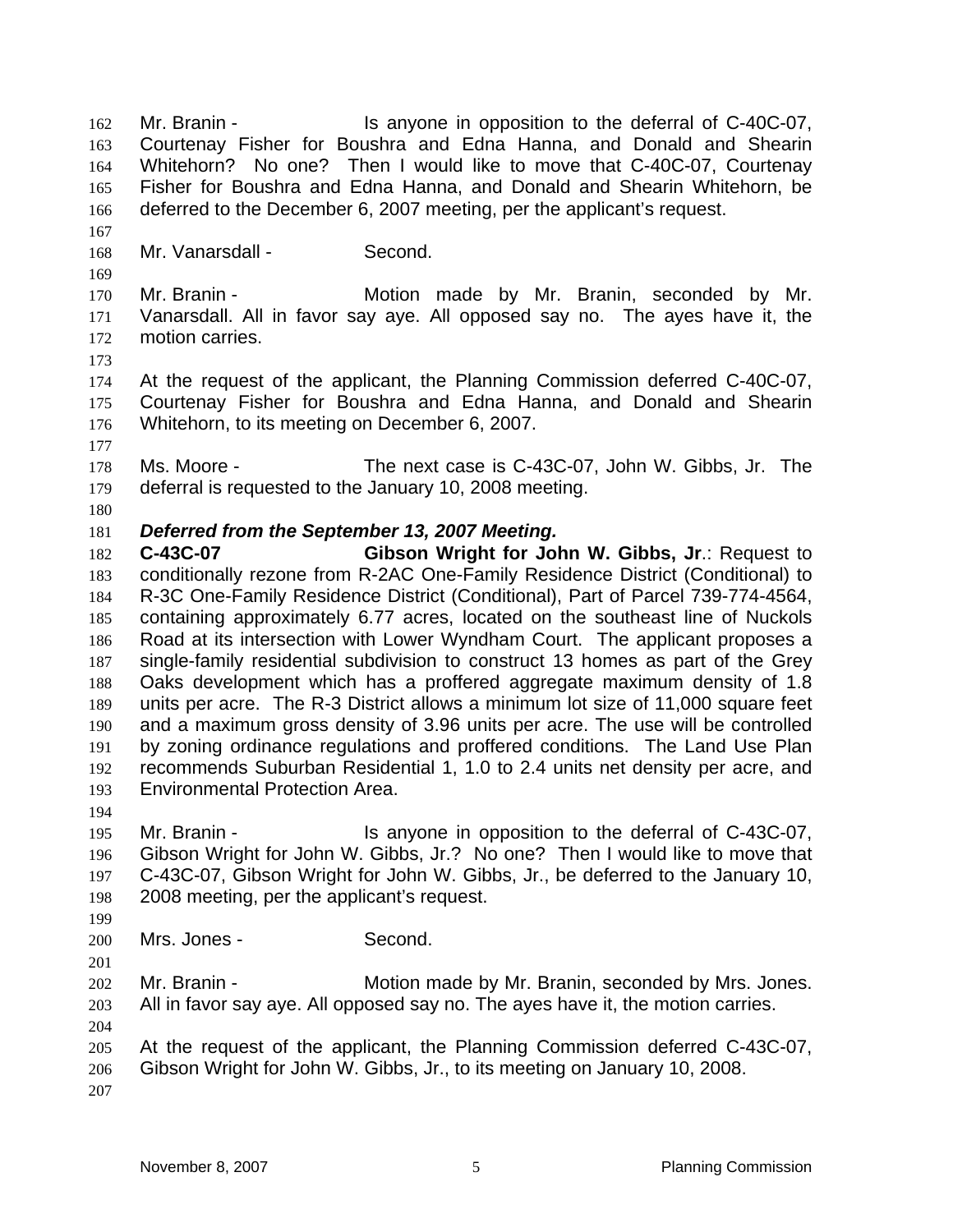Ms. Moore - The last request we received is C-61C-07, Centex Homes. The deferral is requested to the January 10, 2008 meeting.

 **C-61C-07 James Theobald for Centex Homes**: Request to conditionally rezone from A-1 Agricultural District to RTHC Residential Townhouse District (Conditional) and B-2C Business District (Conditional), Parcels 738-767-5405, 738-766-9367, 739-766-3768 and 739-766-2504, containing approximately 32.99 acres (RTHC – 23.30 ac. and B-2C 9.69 ac.), located on the west line of Pouncey Tract Road between Kain Road and Bacova Drive. The applicant proposes condominiums, retail and office uses. The maximum density allowed in the RTH District is nine (9) units per acre. The uses will be controlled by zoning ordinance regulations and proffered conditions. The Land Use Plan recommends Suburban Residential 1, 1.0 to 2.4 units net density per acre. The majority of the site is in the West Broad Street Overlay District.

223 Mr. Branin - Is anyone in opposition to the deferral of C-61C-07, James Theobald for Centex Homes? No one? Then I would like to move that C-61C-07, James Theobald for Centex Homes, be deferred to the January 10, 2008 meeting, per the applicant's request. 

Mr. Jernigan - Second.

Mr. Branin - Motion made by Mr. Branin, seconded by Mr. Jernigan. All in favor say aye. All opposed say no. The ayes have it, the motion carries.

- At the request of the applicant, the Planning Commission deferred C-61C-07, James Theobald for Centex Homes, to its meeting on January 10, 2008.
- 

237 Mr. Silber - No other deferrals? Deferrals by members of the Commission? Hearing none, next on the agenda would be consideration of the expedited items. There is one rezoning request on the expedited agenda tonight. The expedited agenda is to handle those cases that are somewhat minor in nature. Staff supports these rezoning requests and there is no known opposition. If there is any opposition to a request, it would be pulled off the expedited agenda and would be heard as it's found on the full agenda. My understanding is there's one item on the expedited agenda tonight.

Ms. Moore - Yes. It's on page 3 of your agenda in the Fairfield District. The applicant is C-59C-07, Norman C & Gloria J. McCowin. We have not received any opposition to this case.

**C-59C-07 Norman C. & Gloria J. McCowin**: Request to conditionally rezone from A-1 Agricultural District to R-2AC, One-Family Residence District (Conditional), Parcel 790-746-1573, containing approximately 1.56 acres, located at the southeast intersection of North Road and Edgefield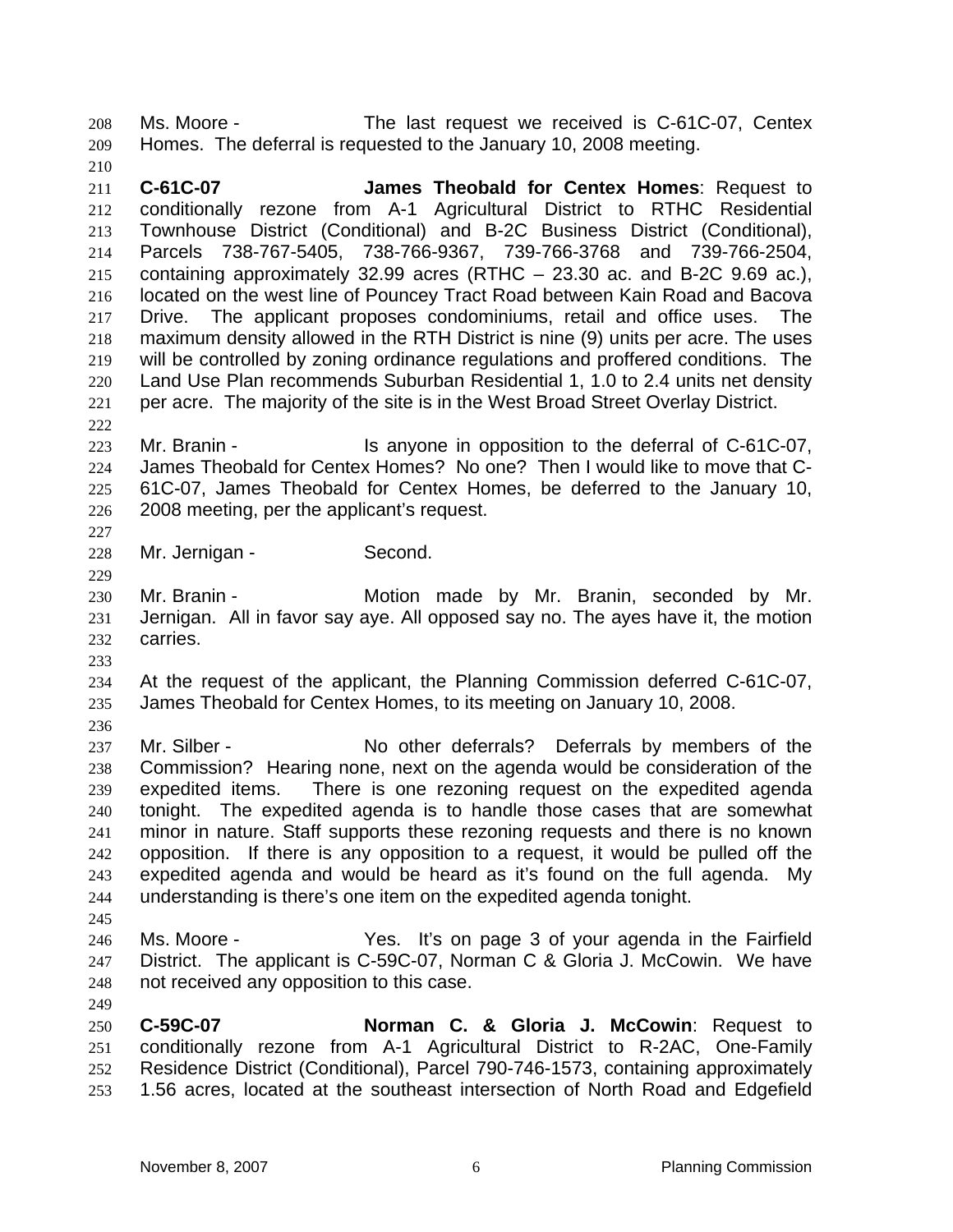Street. The applicant proposes an additional single-family residential lot. The R-2A District allows a minimum lot size of 13,500 square feet and a maximum gross density of 3.23 units per acre. The use will be controlled by zoning ordinance regulations and proffered conditions. The Land Use Plan recommends Urban Residential, 3.4 to 6.8 units net density per acre. The site is in the Airport Safety Overlay District.

Mr. Branin - Is anyone in opposition to C-59C-07, Norman C. & Gloria J. McCowin? No one?

Mr. Archer - Mr. Chairman, I move that C-59C-07, Norman C. & Gloria J. McCowin, be forwarded to the Board with a recommendation of approval.

Mr. Jernigan - Second.

Mr. Branin - Motion made by Mr. Archer, seconded by Mr. Jernigan. All in favor say aye. All opposed say no. The ayes have it, the motion carries.

- **REASON:** Acting on a motion by Mr. Archer, seconded by Mr. Jernigan, the Planning Commission voted 5-0 (one abstention) to recommend the Board of Supervisors **grant** the request because it continues a similar level of single-family residential zoning as currently exists in the area and the proffered conditions will assure a level of development compatible with surrounding development.
- 
- 281 Ms. Moore Thank you.
- 
- Mr. Branin Thank you.

Mr. Silber - Next on the agenda would be a public hearing to amend the Urban Mixed Use District Regulation of the Zoning Ordinance to permit residential uses in a floodplain. The Commission may recall this was 288 deferred at the last public hearing on October  $24<sup>th</sup>$  for consideration at this meeting. Mr. Kennedy is here to provide a short presentation and is prepared to answer any questions the Commission might have. 

Mr. Branin - Good evening, Mr. Kennedy, how are you this evening?

 Mr. Kennedy - I'm doing fine. Good evening, members of the Commission.

On October 24, 2007, the Planning Commission held a public hearing on a proposed amendment to the UMU, Urban Mixed Use District that would permit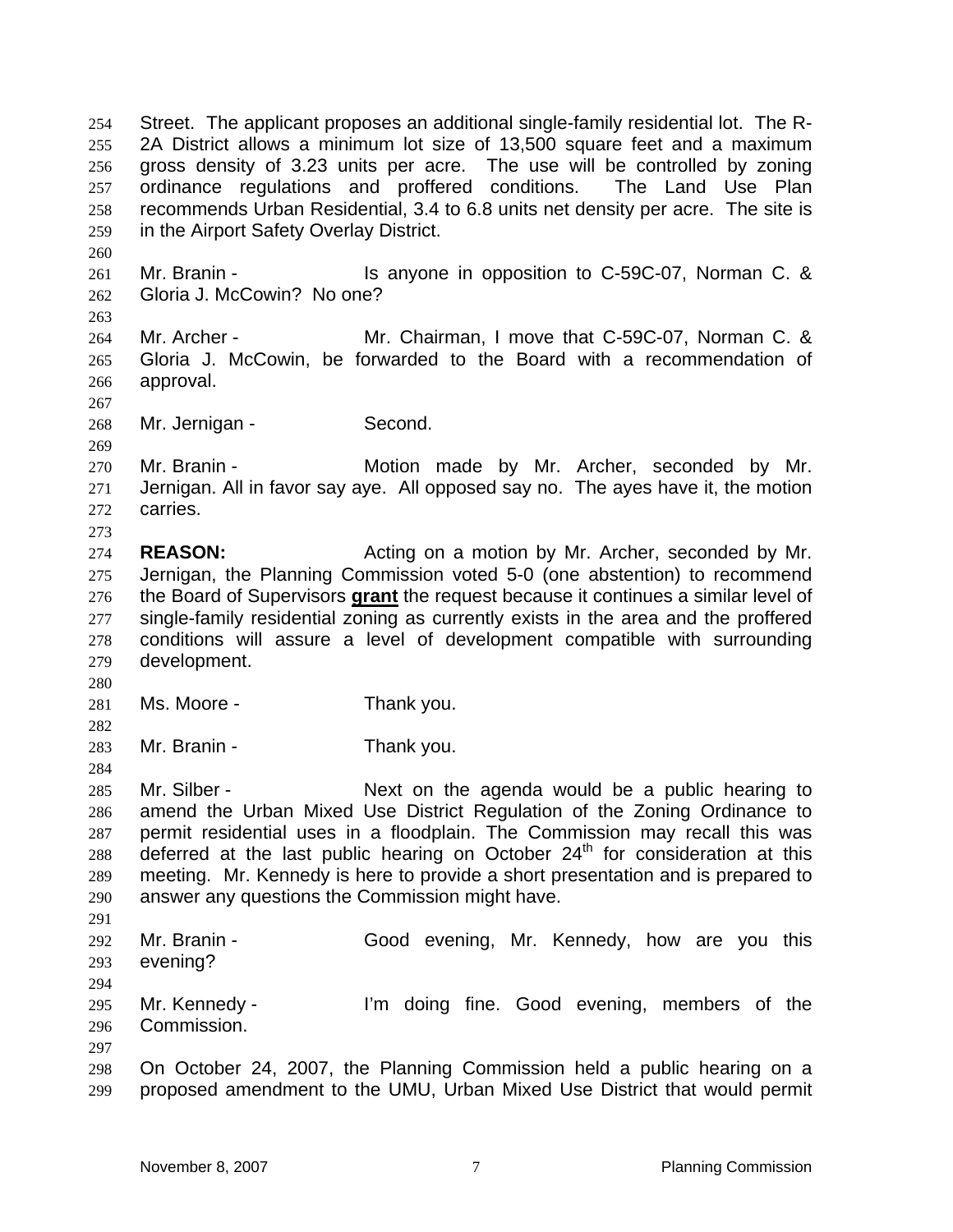residential uses in a floodplain, subject to certain design standards. At that time, the Commission voted to defer making a recommendation to the Board of Supervisors on a proposed amendment until tonight. I would like to remind you that this amendment would only be for the UMU District, and that district requires a master plan for approval of any use. It would have no impact on development use of any residential properties in any other districts. With that, I'm available to answer any questions. Mr. Branin - Does anybody have any questions for Mr. Kennedy? Mrs. Jones - I do. I'd like to just make sure that I'm clear. This particular amendment is geared to one particular situation that's come to our attention in Rocketts Landing. This could have an application to other UMU's in the Varina District. Mr. Kennedy – Yes it could. Mrs. Jones - And it, potentially, could in any other district that has frontage on the James River. Mr. Kennedy – Right. Mrs. Jones - It could have a UMU. Because of this—not because there's anything that I find objectionable for this one particular situation that's brought it to our attention—and to save ourselves from unintended consequences, please explain just one time for me why this cannot be handled on a case-by-case basis through a special exception or provisional use permit, or something that doesn't require a change of the entire ordinance. Mr. Kennedy – These rules for amendments to the Floodplain Ordinance will require FEMA approval. FEMA doesn't want to give the County that much latitude in granting special exceptions without them knowing, because they're plotting insurance. So, they want to make sure that there are very specific guidelines on what exceptions are permitted. In this case, some very specific development standards are included in this ordinance reflecting access, construction design, and limitations on where and when it can be done. So, FEMA's comfortable with those exceptions, as they are very specific, and they are specific to these districts. The County itself is also concerned about where it can be and unintended consequences. Because of that, only in the UMU district, limiting it to the UMU district, it limits to districts that require a master plan that be approved by both the Planning Commission and the Board of Supervisors. So, because of that, it gives us the extra level of control to make sure there is no unintended consequence.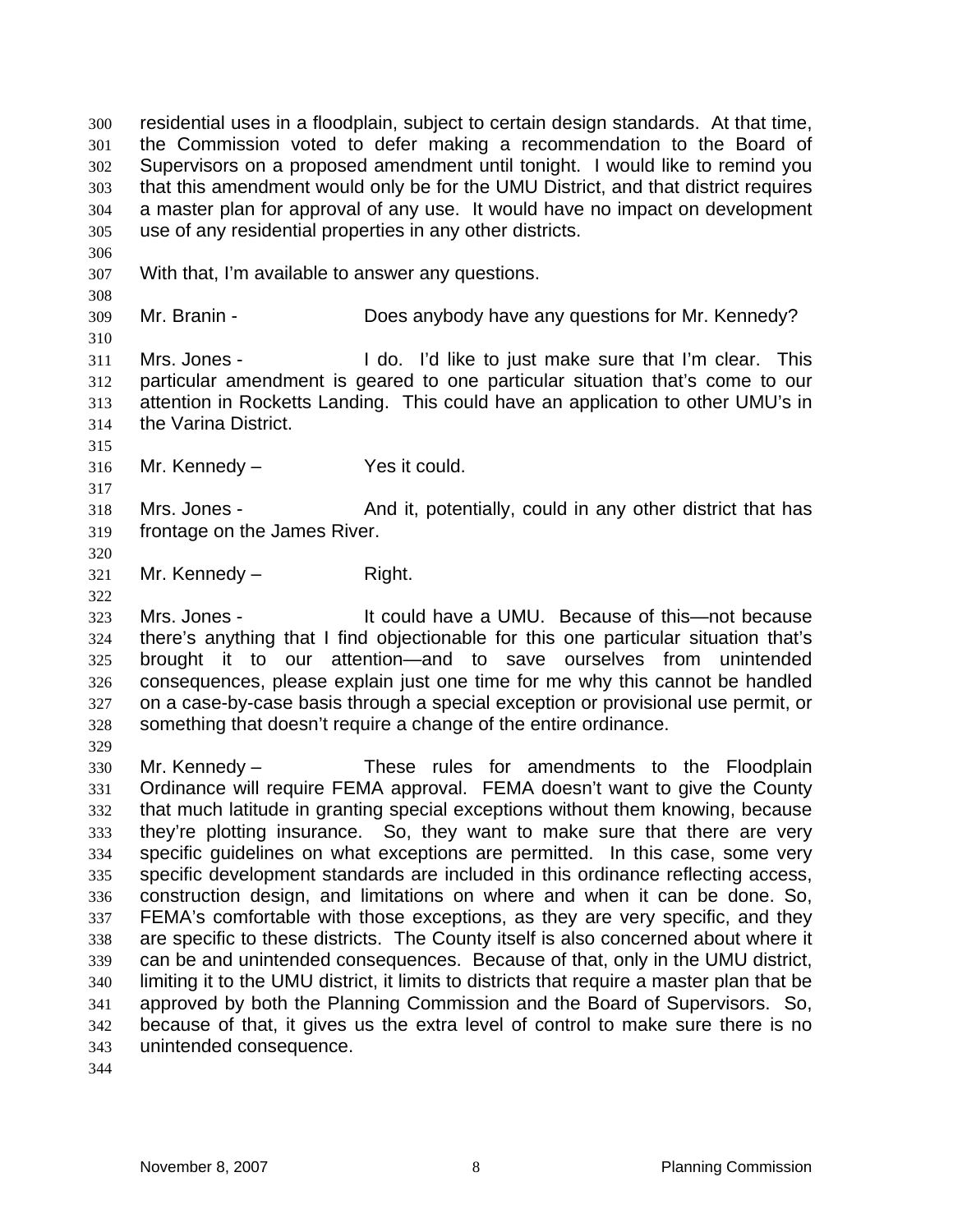Mrs. Jones - My only concern is that this will now become a by-right situation, as opposed to a special exception order.

Mr. Kennedy – In a sense, it is a special exception because every UMU district requires a provisional use permit. So, it requires a specific authorization of that master plan. So, in that sense, the Board and the Planning Commission have the authority to not allow that in the master plan. There are very specific controls that permit this in the UMU district. That's the reason staff feels comfortable making this recommendation. It's very specifically controlled by the master plan and by the Planning Commission and the Supervisors.

Mrs. Jones - Well, it's that extra level of control that probably is in everyone's best interest. It's a big change to have an ordinance change of this magnitude, but it's been pinned down as close as we can make it.

Mr. Kennedy – Yes it has.

Mrs. Jones - Okay. Thank you.

Mr. Branin - Does anyone else have any other questions for Mr. Kennedy?

Mr. Thornton - Yes, Mr. Chairman. I also share in Mrs. Jones' concern about his. Mr. Kennedy, I guess I want to ask you, in your professional opinion, could there have been another way to have expedited this?

 Mr. Kennedy – We don't think so, without raising questions with FEMA with the integrity of our Floodplain Ordinance. We're trying to limit it to very specific circumstances that we can examine and they can examine. There are very limited circumstances that the County feels comfortable with permitting in residential development in a floodplain. In this case, there is a lot of provisions and restrictions provided in the ordinance for design standards; having 24-hour access; having to have a large enough property to have management so that if someone is on vacation, there is someone there. And also with having the additional development below the residential development to make sure there is an extra level of care so that even in an extreme flood, there's another level of commercial development between residences and the flood elevation. There are very limited circumstances that would fit that criterion in the UMU district. And the additional level of control in the UMU district is that there would be a master plan approval. So, staff and the Planning Commission has additional latitude to take a look at those circumstances and make sure that they meet the health, safety, and welfare requirements that we feel are appropriate in these circumstances. 

Mr. Thornton - I always get concerned, though, when we have cases like this coming up. My visceral intuitive sense tells me sometimes there may be other factors that may compound these things. I don't mean to be disparaging to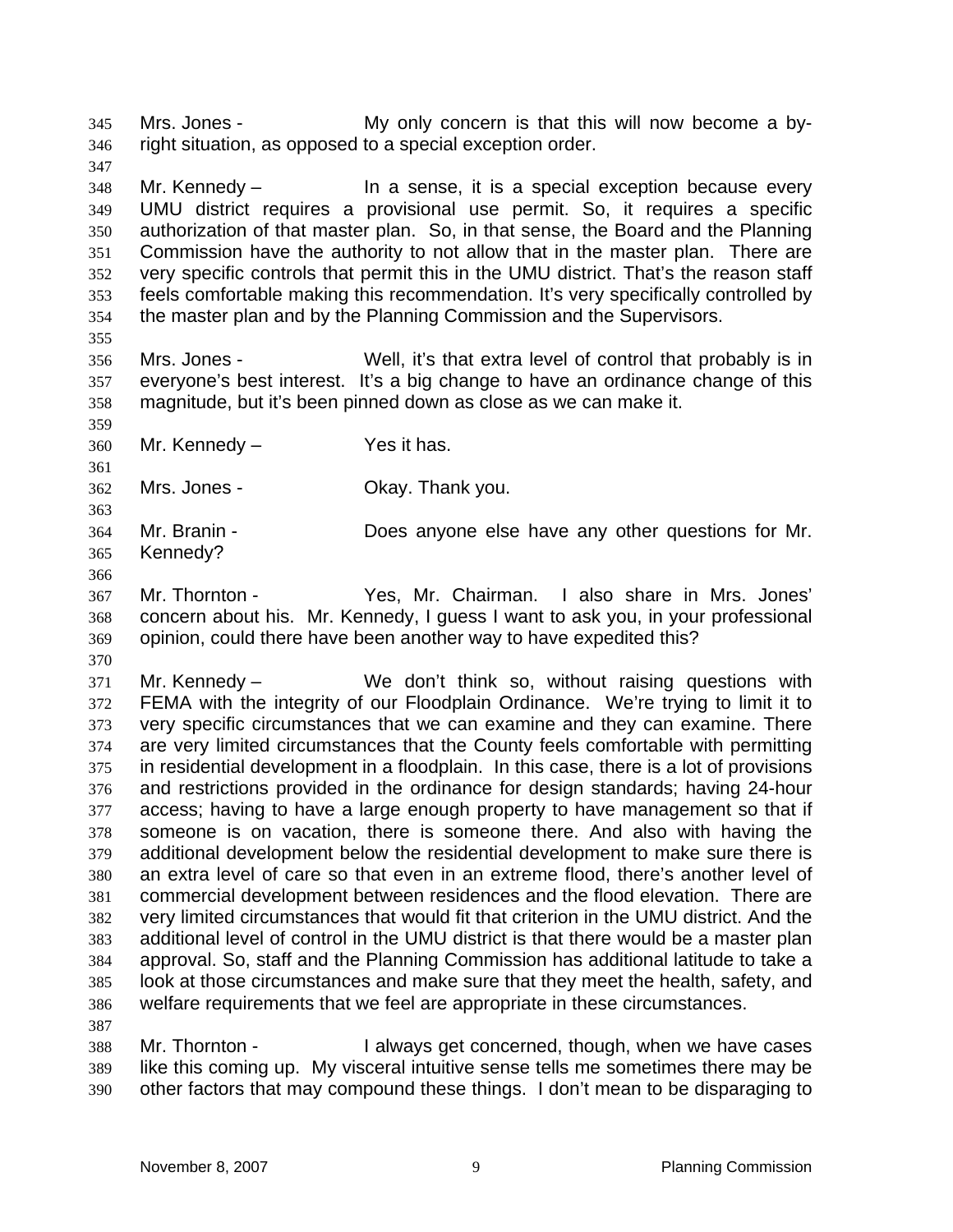any one of our federal agencies, but this agency has not shown itself to be as responsible in the past, but that may be neither here nor there. I think my concern is still special exceptions have merit, but it's something about this one that I have reservations about. My concern and my visceral feeling has not quite been stabilized by comments I've heard thus far. I guess what I'm going to have to do is do a little bit more research on my own to answer my questions. I have an uneasiness about our doing this.

Mr. Kennedy – And rightly so. Staff is very uneasy with making an amendment to permitting residential development in the floodplain. That's the reason why we crafted this so closely. In very, very few circumstances do we feel safe in permitting people to put themselves at risk. In this case, they're really not at risk. There's a very big difference between building this building, which is attached on side to land that is out of the floodplain with emergency access, than what a typical single-family would have, say, if you built a house at Virginia Beach, where it could be totally surrounded by water and be an island to itself, and also put that person at financial risk. In this case, we've crafted very carefully that individuals aren't at financial risk, that it really is just the support of the building. And those buildings are designed to withstand the water. They're specifically required to do that. They're going to have big foundations so that they're not at risk. The personal property is at least a story above flood elevation so that they're personal property is not at risk. So, there's no health risk, no personal risk, there's no personal property risk. It's in a very limited circumstance that we feel it is appropriate. That's why staff has been so careful about this, and that's why it's also limited to this district. The additional level of review is that it has to come before the Commission. We feel very strongly that we have to make sure that it's particular to each circumstance.

In this instance, the example that we use where it typically would be permitted would be in this same building in this circumstance, you could permit a hotel and have the same people living in it and it would be permitted. It's kind of an unusual circumstance that it could be a hotel with kind of daily living, but not extended habitation. On the other hand, a hotel would not have personal liability for personal property of individuals. That's the additional level of control that staff has kind of built into this ordinance recommendation, by making sure it's a story above, to make sure there's an extra level protection for personal property as well, so individuals would not be at risk. That's the only reason why staff can feel save in making this recommendation. We've crafted very narrowly the circumstance that we feel that it's appropriate, and it's one instance.

Mr. Thornton - Well, obviously, I appreciate the consensus of the staff. I know we have an excellent staff, but I still have my feeling of uneasiness about this. That's just personal. I appreciate your remarks on this issue. 

- Mr. Kennedy Thank you, sir.
-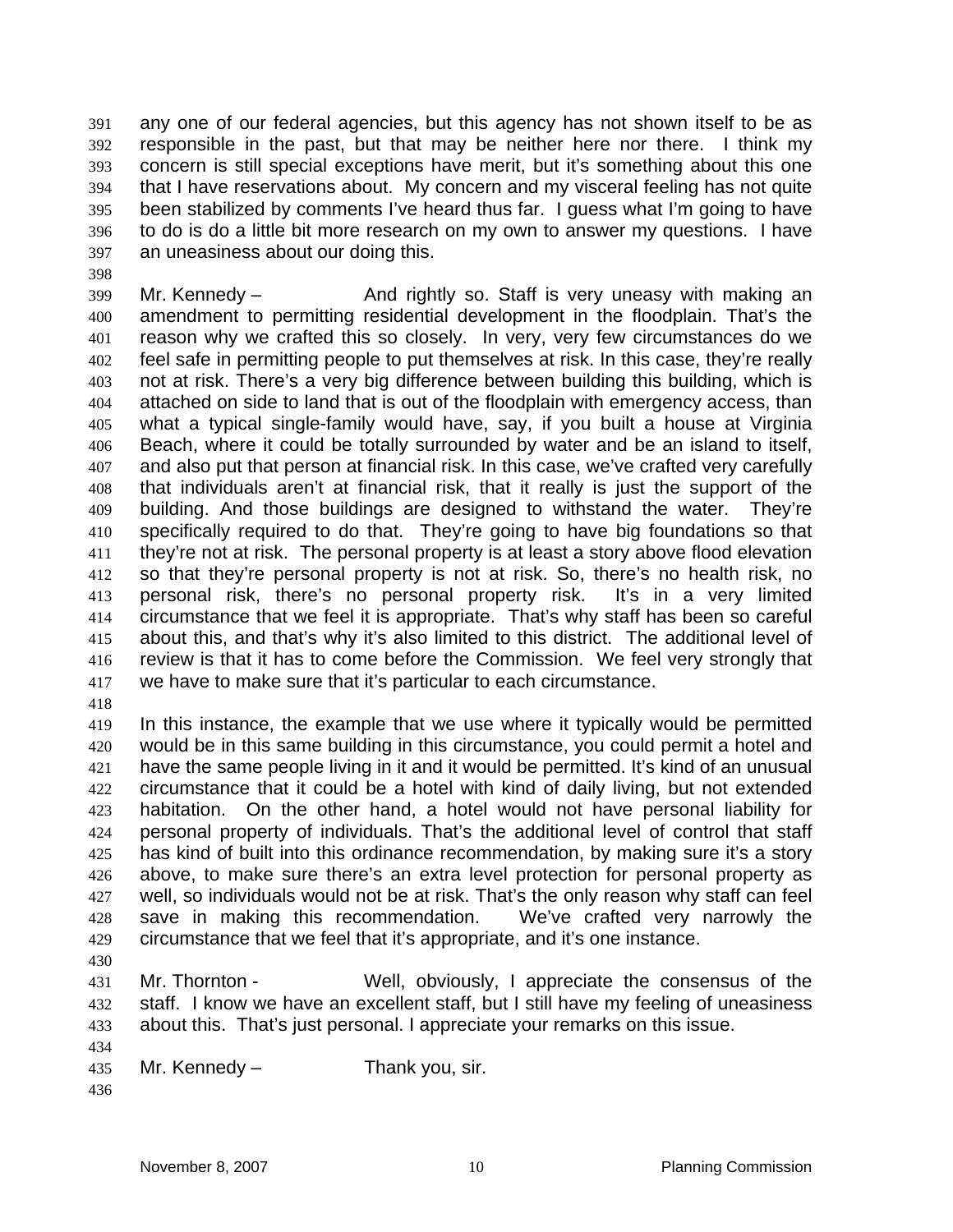Mr. Jernigan - Mr. Thornton, as you know, I spoke to you about this because I had some concerns myself. When we had the public hearing last time, I asked for a deferral on the vote because I wanted to get a little more information from the legal staff, talking to Mr. Tokarz and with staff. I guess the two trigger words in there are "FEMA" and "the master plan." The Virginia Eye Institute has the same situation as what this will have, where the parking deck is in a floodplain. But that's commercial and right now, that's okay. This is the first case we've had where there would be any residential. But the first residential is 16-1/2 feet above flood stage. Since our last hearing, I'm okay with it. I don't know if Mr. Axselle is going to say anything, but I had discussed with you before. But right now, I feel okay.

- 
- Mr. Vanarsdall I'm the same way. I talked to Mr. Axselle and he sent me a package. And you and I talked about it, too.
- 

Mr. Branin - Okay. Does anybody else have any other questions for Mr. Kennedy? Mr. Kennedy, you did a fine job. Thank you. Mr. Axselle, if you wouldn't mind coming down here, because you're representing a building that this ordinance will reflect.

- Mr. Axselle Mr. Chairman, ladies and gentlemen of the Commission, Bill Axselle. I think Mr. Kennedy summarized it well. We have looked at this issue. We've looked at the ordinance that the County has drawn. Of all of the jurisdictions that make an exception, this is the most tightly drawn of any that we've seen. And, as we indicated, to do it as a use permit or a special exception would not meet compliance with the FEMA requirements. It would actually not have all of the same conditions. So, they've drawn this in a way that it's very, very, very narrowly drawn. And as indicated, this same building, if it were commercial, if it were office, if it were a hotel, wouldn't need any of these situations. And, as the information that was provided to you would indicate, the floodplain in this area is at level 33. This particular first residential floor will be at elevation 64. So, it's 31 feet above, where the residents are. The building is constructed in a special fashion in accordance with these requirements. We'll actually probably have to change a couple of things, but that's fine. It has all the safeguards. The point I would make is that this has had to go through a master plan, the UMU, and so forth. So, when a future UMU comes to you, you'll have to look at the master plan and make a decision, should we allow something that could be—And it must be consistence with this ordinance. I think it's actually the best protection you could do. In this particular case, the flood is at 33 and the first residential is at 64. And there are a lot of other provisions I could go through.
- Mr. Jernigan I made a mistake. The 16-1/2 feet was for the commercial floor.
- Mr. Axselle - That's right.
-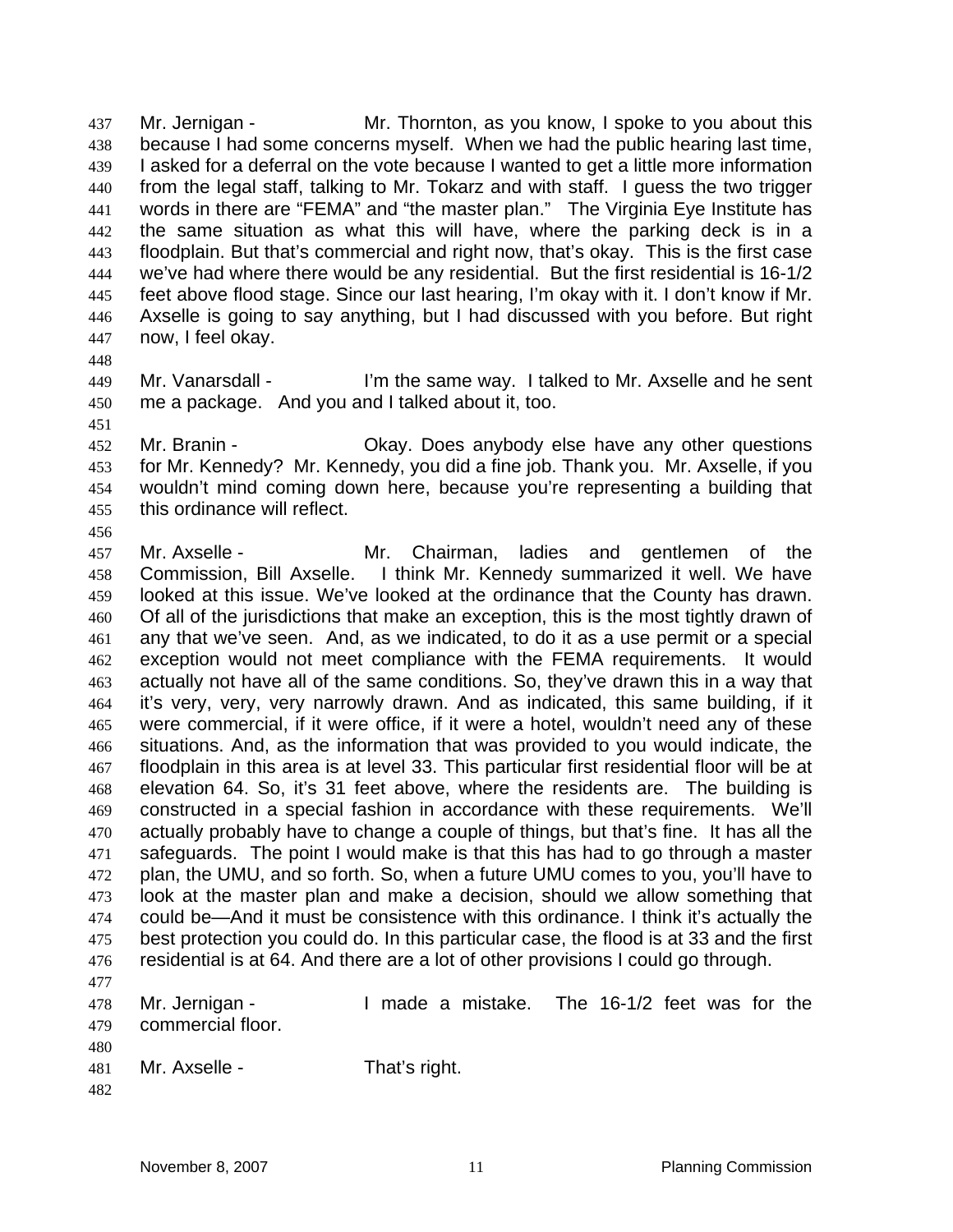Mr. Branin - Does anyone else have any other questions for Mr. Axselle? Would anybody like to see any of the renderings, or do you have them with you? Mr. Vanarsdall - Thank you, Bill. Mr. Branin - All right. If there are no other questions, Mr. Jernigan, I'm going to call on you to make the motion. Mr. Jernigan - All right. Mr. Chairman, with that, I would like to move for approval of the amendment to the Urban Mixed Use District Regulations for Zoning Ordinance to permit residential uses within a floodplain. Mr. Vanarsdall - Second. Mr. Branin - Motion made by Mr. Jernigan, seconded by Mr. Vanarsdall. All in favor say aye. All opposed say no. The ayes have it, the motion carries. Mr. Silber - This matter will be going to the Board of Supervisors. 503 A public hearing has been scheduled for November  $27<sup>th</sup>$ . There will be a work session with the Board of Supervisors next Tuesday. *Deferred from the September 13, 2007 Meeting.*  **C-29C-07 Caroline L. Nadal for Creighton & Laburnum LLC:** Request to conditionally rezone from A-1 Agricultural District, B-2C Business District (Conditional) and M-1C Light Industrial District (Conditional) to B-2C Business District (Conditional) and M-1C Light Industrial District (Conditional), Parcels 807-730-9116, 808-730-2377, 808-730-6309, 808-730-4825, 808-730- 3946, 808-730-3162, and 808-730-6227, containing approximately 27.04 acres (B-2C 7.37 ac; M-1C 19.67 ac), located at the northwest intersection of N. Laburnum Avenue and Creighton Road. The applicant proposes retail and office/service uses. The uses will be controlled by zoning ordinance regulations and proffered conditions. The Land Use Plan recommends Office/Service, Suburban Residential 1, 1.0 to 2.4 units net density per acre, and Environmental Protection Area. The site is in the Airport Safety Overlay District. Mr. Branin - Is anyone in the room in opposition to C-29C-07, Caroline L. Nadal for Creighton & Laburnum, LLC? No one. Ms. Deemer - Good evening. This request was presented to you in its entirety at your September 13<sup>th</sup> meeting and was deferred to allow the applicant time to address several issues raised in the staff report. The applicant has submitted revised proffers, which you have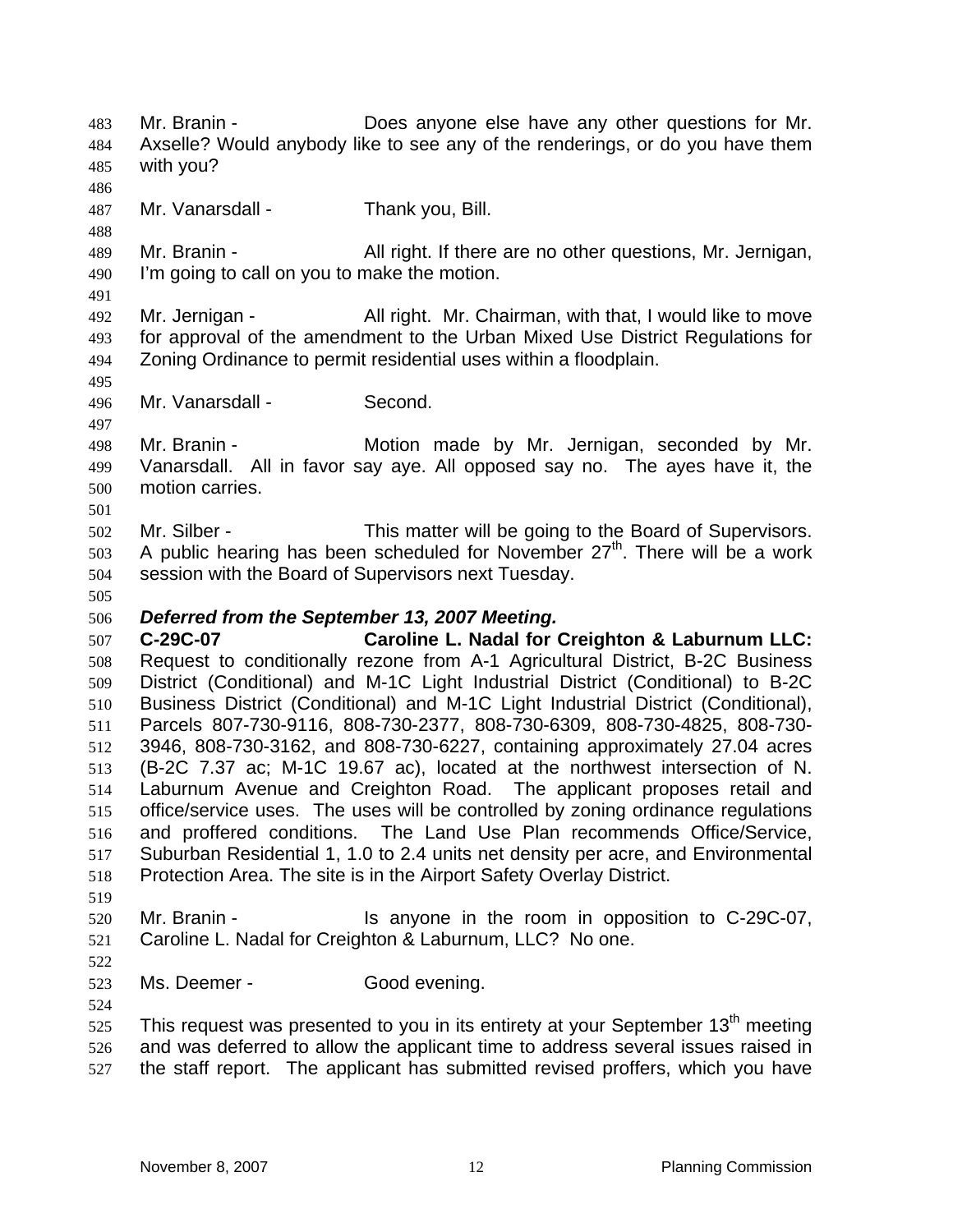just received. The time limits would have to be waived to take any action on that item tonight.

To quickly recap, this application would permit office/service uses toward the rear of the site and along Creighton Road and retail uses along Laburnum Avenue. No prospective tenants have been identified by the applicant at this time.

The site currently permits office/service uses via case C-106C-89. This request is substantially similar but proposes to relax development requirements for the screening of loading areas and would rezone additional land at the corner of Creighton Road and Laburnum Avenue to B-2C.

Staff believes the arrangement of buildings and the adjacent wooded areas would effectively screen loading areas from view of the public right-of-way and at the property line. In addition, the revised proffers address the main concerns raised in the staff report. The applicant is committing to the proposed elevations and has provided additional language to clarify that all building façades would consist primarily of brick and glass instead of the previous wide range of materials. The exception is that split-face block in addition to or in lieu of brick may be permitted on the rear façades of the two buildings facing the wooded area within a Resource Protection Area to the west.

In addition, the applicant has clarified that all buildings would have mansard, gable, or hip type roofs, or the appearance of these roofs. Again, the exception would be the buildings along the western RPA in which the proffers would allow an open or flat roof along the rear façade facing the RPA. That would be these buildings right here.

Staff believes that the project could be enhanced by reducing the amount of parking area in front of the proposed retail buildings and by delineating more pedestrian paths throughout the site, but staff is comfortable in supporting this request tonight with the proposed proffer changes and elevations.

 That concludes my presentation, I would be happy to answer any questions you may have.

 Mr. Branin - Thank you, Ms. Deemer. Does anyone have any questions? Mr. Archer? Mr. Archer - No, but I would like to hear from the applicant. 

Mr. Branin - Will the applicant come down and state your name for the record, please. 

Mr. Theobald - Mr. Chairman, ladies and gentlemen, my name is Jim Theobald, and I'm here this evening on behalf of Creighton & Laburnum, LLC.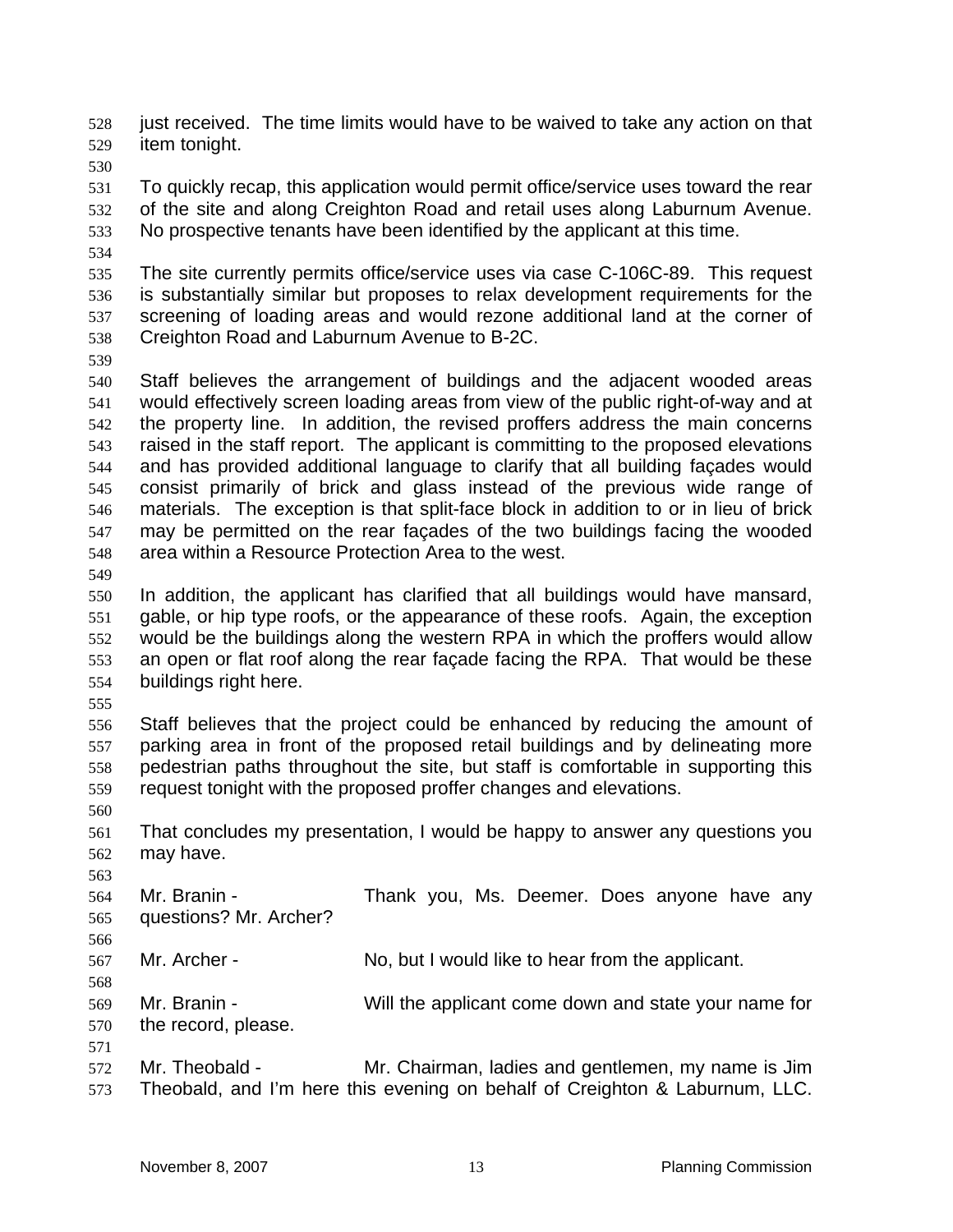This is a request to rezone approximately 27 acres in the northwest quadrant of Laburnum and Creighton from M-1C, B-2C, and A-1, to 19+ acres of M-1C, as well as 7.37 acres of B-2C.

This site was zoned back in 1990 and you see the zoning depicted in this quadrant. The actual impact, I guess, of this case, when you cut through it all, is to add this corner into the B-2 area. We've re-filed it on the whole of the property in order to spread the enhanced proffers over the entirety of the site. What you'll see with the site is, basically, an entrance off of Creighton, which we've pulled a little bit back from this curve for site distance reasons, but coming in and trying to create a focal point, an area in here to provide some sort of connection with the retail. There are a number of pedestrian access ways. It's a little hard to see, but you can see them drawn in here, as well as sidewalks along this higher property perimeter.

I was asked to note for the record that regarding this pad site—which is included in the zoning case—we are currently in discussions with the County and the FOP to sell this site for an office building for their purposes. Given the sensitivity as to land purchases in Henrico County, we wanted to be sure and let you know that those discussions were ongoing. You should also know that this site is already zoned B-2. In fact, it's less restricted than it would be if we receive favorable approval of this request. So, if that deal is consummated, which I hope it will be shortly, we would actually drop out that little pad site from the case just so that the proffers of the office building would not necessarily be part of this shopping center. As you see, it would be a wonderful addition to this development, in that it provides that bookend of office development at the north end of the site, as well as it helps kick off the office development to the rear.

We have spent a lot of time working with staff to get the materials and the roof treatments consistent with the quality that exists in the area, Mr. Gelletly's product, catty-corner, I believe, as you heard from Ms. Deemer, that we have now achieved that.

Proffered conditions are extensive. The site plan elevations are all proffered, as are screening, parking lot lighting, limitation on signs, significant buffer along Creighton Road. We have prohibited the usual list of potentially inappropriate B-2 type uses. This development will be primarily of brick, except as you heard from Ms. Deemer. And those areas are against the floodplain. We do own the RPA over there. It is wooded and hundreds and hundreds of feet from the closest home. We've regulated the height of buildings. And in the back, it's zoned M-1C because it's not enough acreage to meet a lot of the office/service requirements. We've tried to incorporate those for the most part. We have also offered a high quality mix of materials, again, predominately brick and glass on those buildings as well.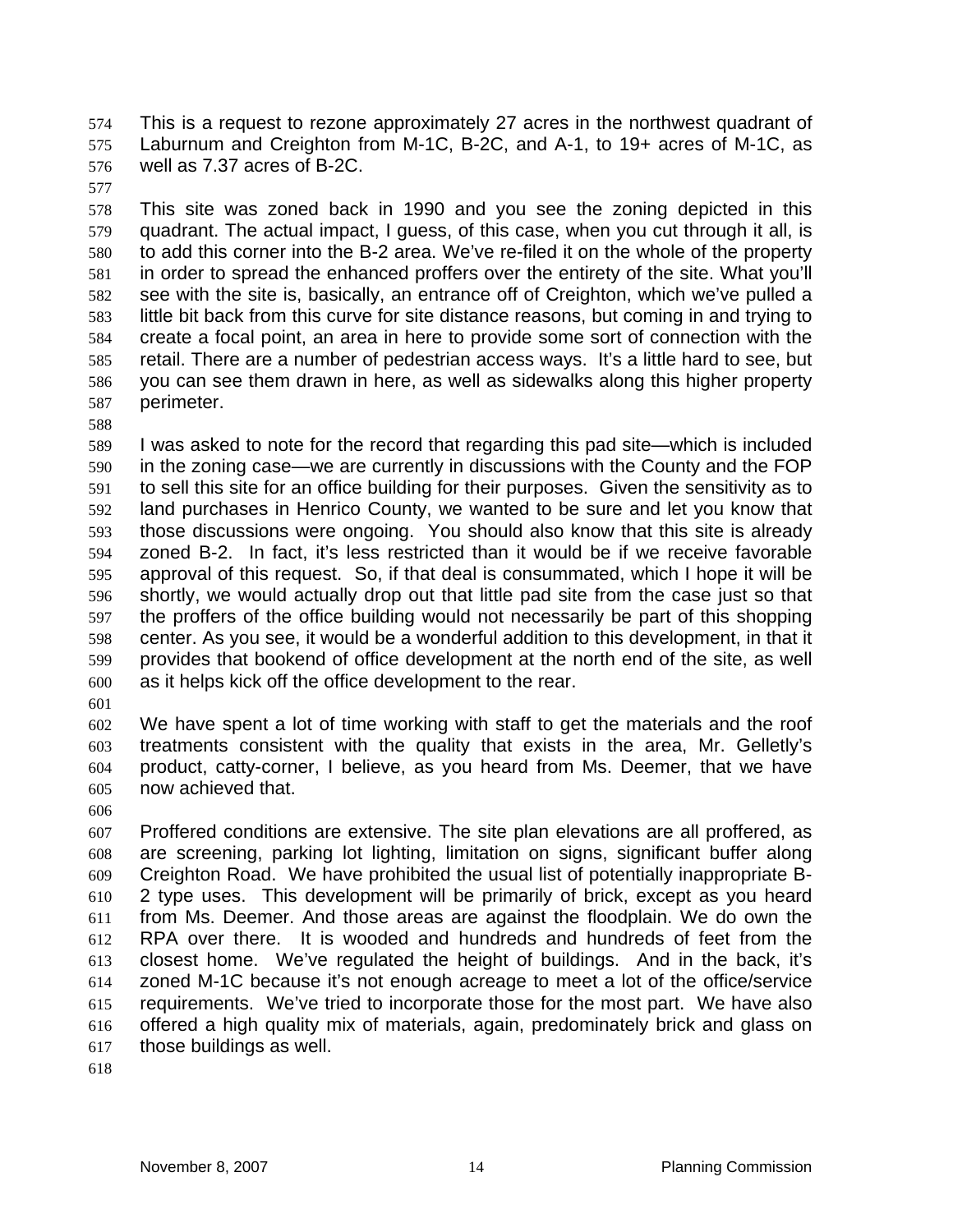So, we've been working on this diligently for over a year. We've met with neighbors and I'm please that there's no opposition here this evening, nor was there at the prior hearing. With that, I'd be happy to answer any questions that you might have.

Mr. Branin - Does anyone have any questions for Mr. Theobald? Mr. Archer - Mr. Theobald, could you put Exhibit A back up again, please? Mr. Theobald - Surely. The retail? Mr. Archer - Yes. The green plan. The environmentally green plan. Mr. Theobald - Yes sir. Mr. Archer - As Ms. Deemer indicated in her remarks, the only thing that they have that was outstanding was, perhaps, parking and more pedestrian ways. You indicated that there are a lot. These are kind of tiny. Can you just sort of point out to us where the pedestrian paths are? Mr. Theobald - Sure. We have sidewalks all along the perimeter of the property. You'll also see pedestrian access ways along the sides of these buildings next to the curb line. They're all around these buildings and throughout. And, of course, this little focal point area, which could be seating, benches, etcetera, as well as, around these areas. This is our BMP. You'll see there's another curb and sidewalk area in this. So, we tried to tie this, basically, together. But the most significant, of course, is just the walkways along the major roads to allow people from offsite, as well as some of the internal access ways. Mr. Archer - That BMP looks like it's going to be wet, if it ever rains again. Are there any features that will be incorporated? Mr. Theobald - If it's wet, it has to be aerated, yes sir. Mr. Archer - Okay. It will be aerated? Mr. Theobald - Yes sir. It's a proffer. If it's a wet pond. If it turns out the engineering suggests that it could be a dry pond, but I doubt that that's the case. Nonetheless, we've covered that. Mr. Archer - Okay. I ask that because there is a floodplain back there, and a little ways down Creighton Road, there is a pond or a lake. I would assume that there probably would be some water back there.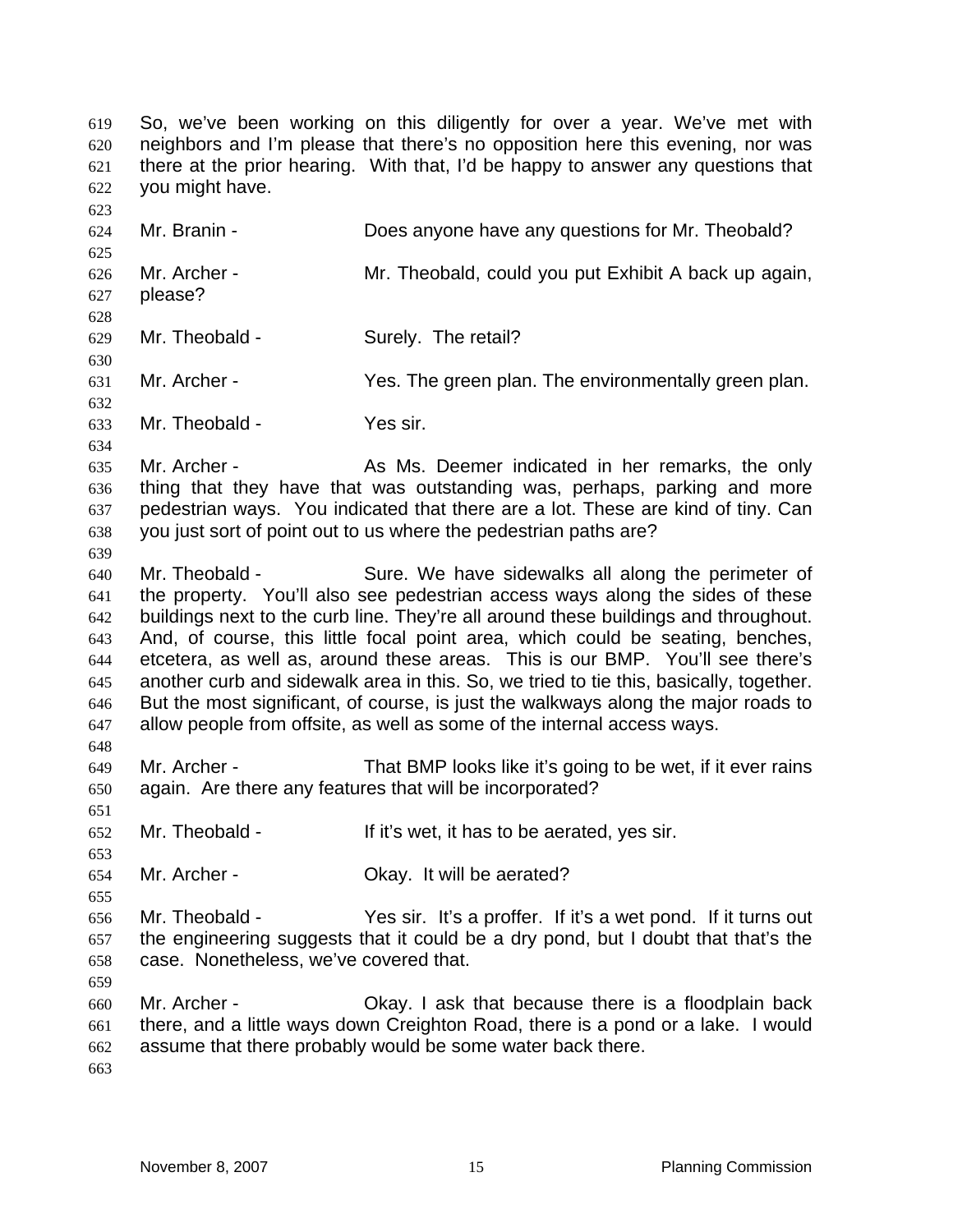Mr. Theobald - Interestingly, Mr. Archer, this area back here goes back to the County park land, and we may have some opportunities to do some pedestrian connections through there to the park. It's been mentioned before at our meetings with staff.

Mr. Archer - That would be a plus. All right. I don't have anything, unless somebody else has a question.

 Mr. Silber - I actually had a question, Mr. Archer. Mr. Theobald, this actually, I guess, came up because I was dealing with another rezoning request on Laburnum Avenue today and I see the same language is in this proffer. It deals with the landscape buffer area along Laburnum and Creighton Road. It says 25 feet in an area along the right-of-way lines, but then it provides for exceptions for turn lanes, and, in fact, allows sidewalks in the buffer as well. When you begin to take the turn lanes into the 25-foot buffer, and then the sidewalk into that, it actually creates less space to plant in than what's required to be a minimum by Code. This might be something we can talk about between now and the Board of Supervisors, if this does go on tonight, but I'll like to talk to you about the importance of leaving turn lanes in there as an exception.

Mr. Theobald - We can certainly discuss that. Obviously, it just keeps shoving you back further and further and further when you do that, and squeezes you in a little bit. But it's certainly something we'd be happy to talk to you about between now and the Board.

Mr. Archer - Mr. Secretary, can you see any quick way to eliminate that, or to alleviate it?

 Mr. Silber - As far as the language on Proffer 11 or as far as the site plan?

Mr. Archer - I was sort of looking at the site plan.

Mr. Silber - I think the site plan doesn't show any turn lanes. When you do begin to apply turn lanes, right turn lanes on Laburnum or Creighton, then it begins to encroach. It'll move into the—

Mr. Archer - It'll move into the buffer.

Mr. Theobald - Part of the reluctance to finely engineer what you see over here is that you have some potential projects coming up on Creighton that can straighten out this curve that we just don't really know the impacts of because they haven't been designed. All of that is going to need to be worked through.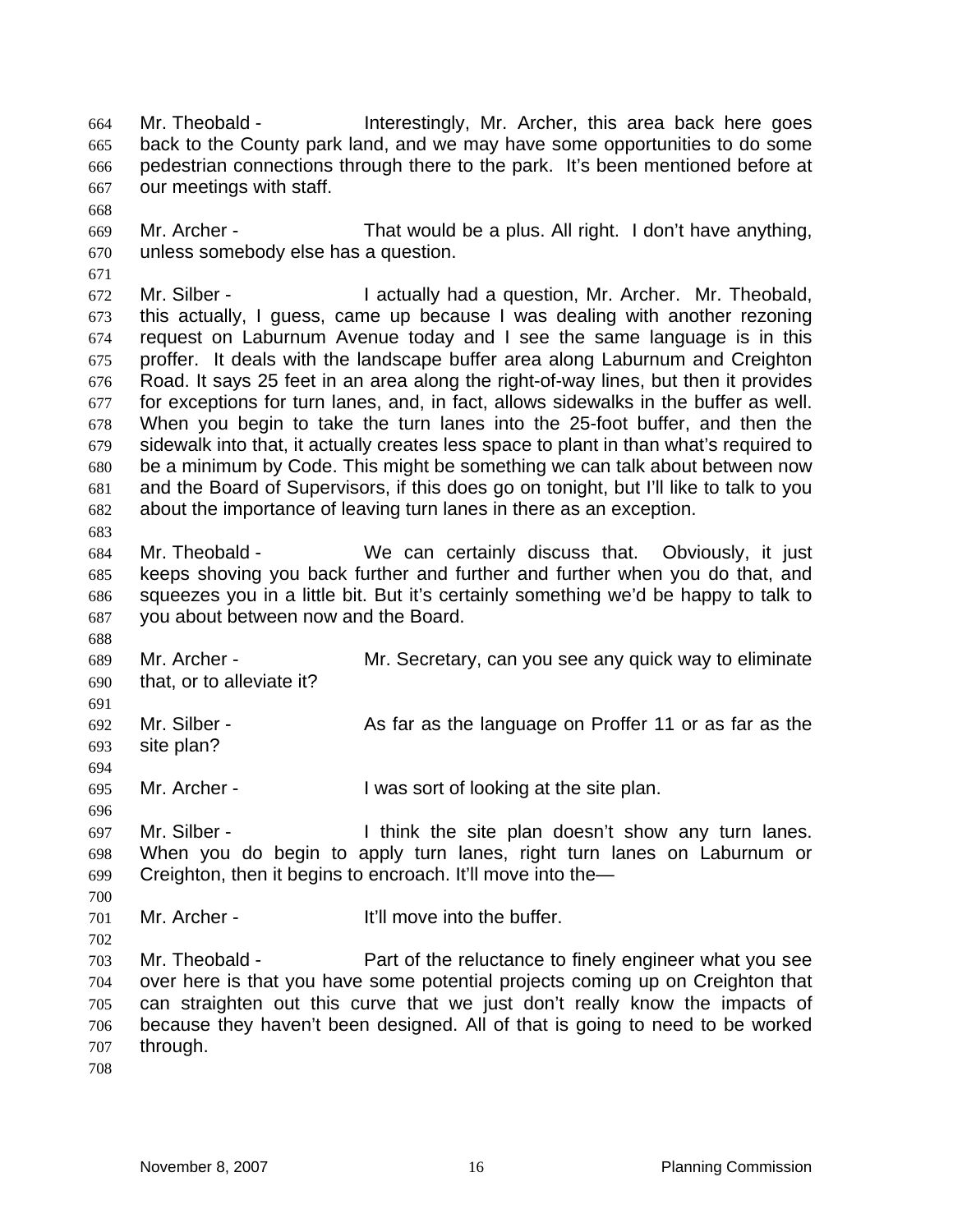Mr. Silber - What we might be able to do is to create an amount not to be less than a certain amount. I think the way it's now worded— 712 Mr. Theobald - **Or some additional height in screening if it—**  714 Mr. Silber - If there's room to provide screening. Mr. Theobald - Yeah. Oh sure, right. Mr. Silber - I think we can work it out. Mr. Archer - You can work on that between now and the Board meeting? Mr. Silber - Yes sir. Mr. Archer - All right. That's all I have, unless somebody else has something. Mr. Branin - Does anybody else have any questions for Mr. Theobald? Mr. Theobald - Thank you. Mr. Archer - Thank you, sir. 735 Mr. Branin - It's up to you, Mr. Archer. Mr. Archer - All right, Mr. Chairman. We had a neighborhood meeting to discuss this when it initially came out. Ms. Nadal did a good job of convincing the neighborhood that this was something that could be feasible in this area. The biggest thing we did was we got rid of the Wawa. From that point on, I think we began to have some serious conversation. The biggest objection we had at the previous meeting that we talked about this had to do with the fact that the applicant was not willing to commit to building design until we could find out what sort of tenant might go in. But we've seemed to have gotten past that now. I think we're on the way to being able to approve this, with that caveat that the Secretary indicated we need to talk a little bit more about—the turning lane— between now and the Board of Supervisors. So, with that, I move to waive the time limits on the proffers that were received today. Mr. Jernigan - Second.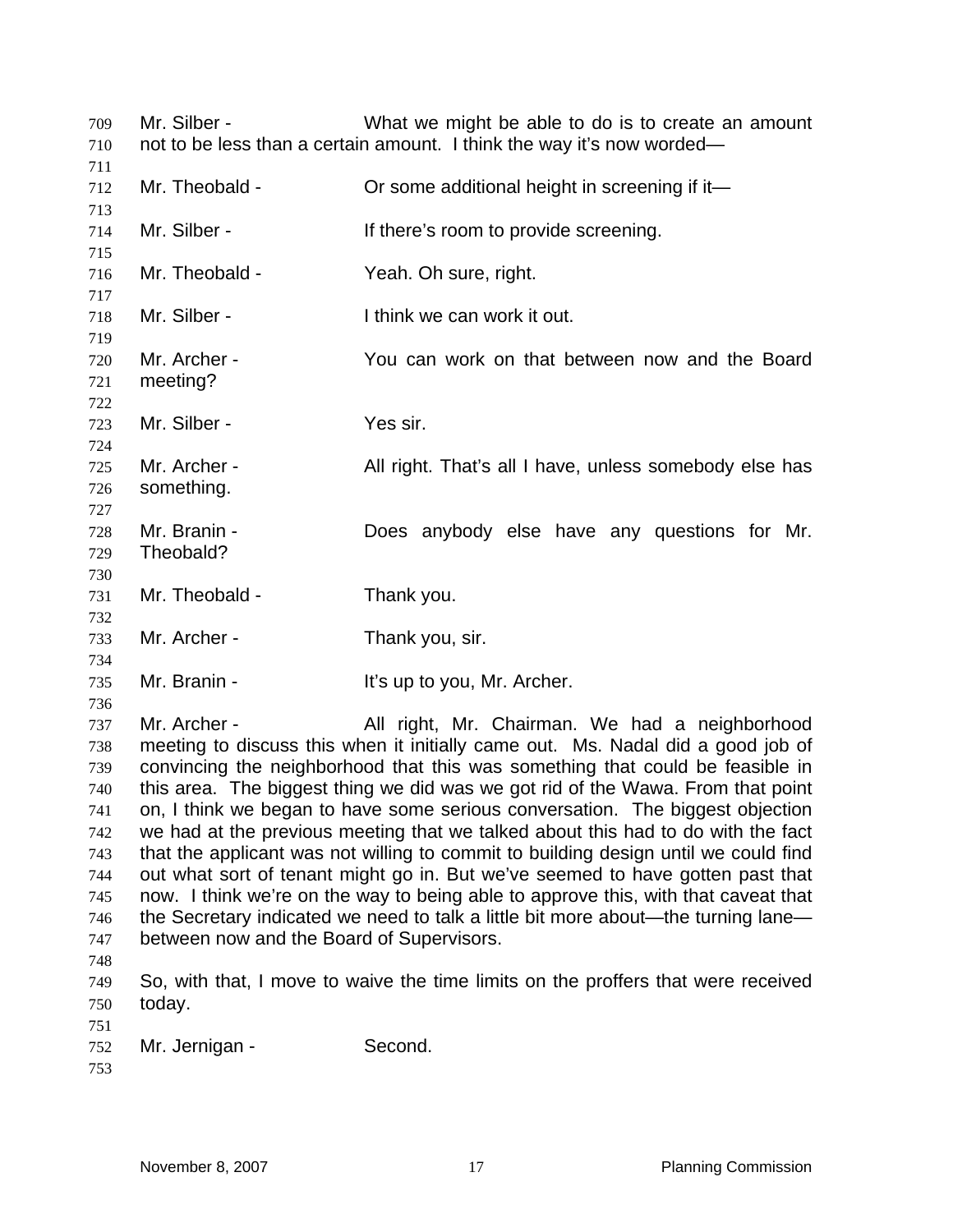Mr. Branin - Motion made by Mr. Archer, seconded by Mr. Jernigan. All in favor say aye. All opposed say no. The ayes have it, the motion carries.

Mr. Archer - I also move to send C-29C-07, Caroline L. Nadal for Creighton & Laburnum, LLC, to the Board of Supervisors with a recommendation for approval.

Mr. Jernigan - Second.

Mr. Branin - Motion made by Mr. Archer, seconded by Mr. Jernigan. All in favor say aye. All opposed say no. The ayes have it, the motion carries.

**REASON:** Acting on a motion by Mr. Archer, seconded by Mr. Jernigan, the Planning Commission voted 5-0 (one abstention) to recommend the Board of Supervisors **grant** the request becauseit is reasonable and the proffered conditions would provide for a higher quality of development than would otherwise be possible.

Mr. Silber - The following are companion cases, and although I believe staff will be presenting them as one, they will require separate action by the Planning Commission.

**C-55C-07 Lakeside Town Center, LLC**: Request to conditionally rezone from B-2C Business District (Conditional) to B-3C Business District (Conditional), Parcel 780-749-9410, containing 2.732 acres, located on the west line of Lakeside Avenue at Timberlake Avenue. The applicant proposes to operate an outdoor farmers' market subject to the approval of a Provisional Use Permit (P-18-07). The use will be controlled by zoning ordinance regulations and proffered conditions. The Land Use Plan recommends Commercial Concentration. The site is in the Enterprise Zone.

**P-18-07 Lakeside Town Center, LLC:** Request for a Provisional Use Permit under Sections 24-62.2(g), 24-120, and 24-122.1 of Chapter 24 of the County Code to operate a farmers' market permitted under the category of an outdoor commercial flea market within a 4,500 square foot area, on Parcel 780-749-9410, located on the west line of Lakeside Avenue at Timberlake Avenue. The existing zoning is B-2C Business District (Conditional). The property is subject to rezoning request C-55C-07. The Land Use Plan recommends Commercial Concentration. The site is in the Enterprise Zone. 

Mr. Branin - Okay. Is anyone in opposition to C-55C-07, Lakeside Town Center, LLC? No one? Is anyone in opposition to P-18-07, Lakeside Town Center, LLC? No one. Ms. Deemer?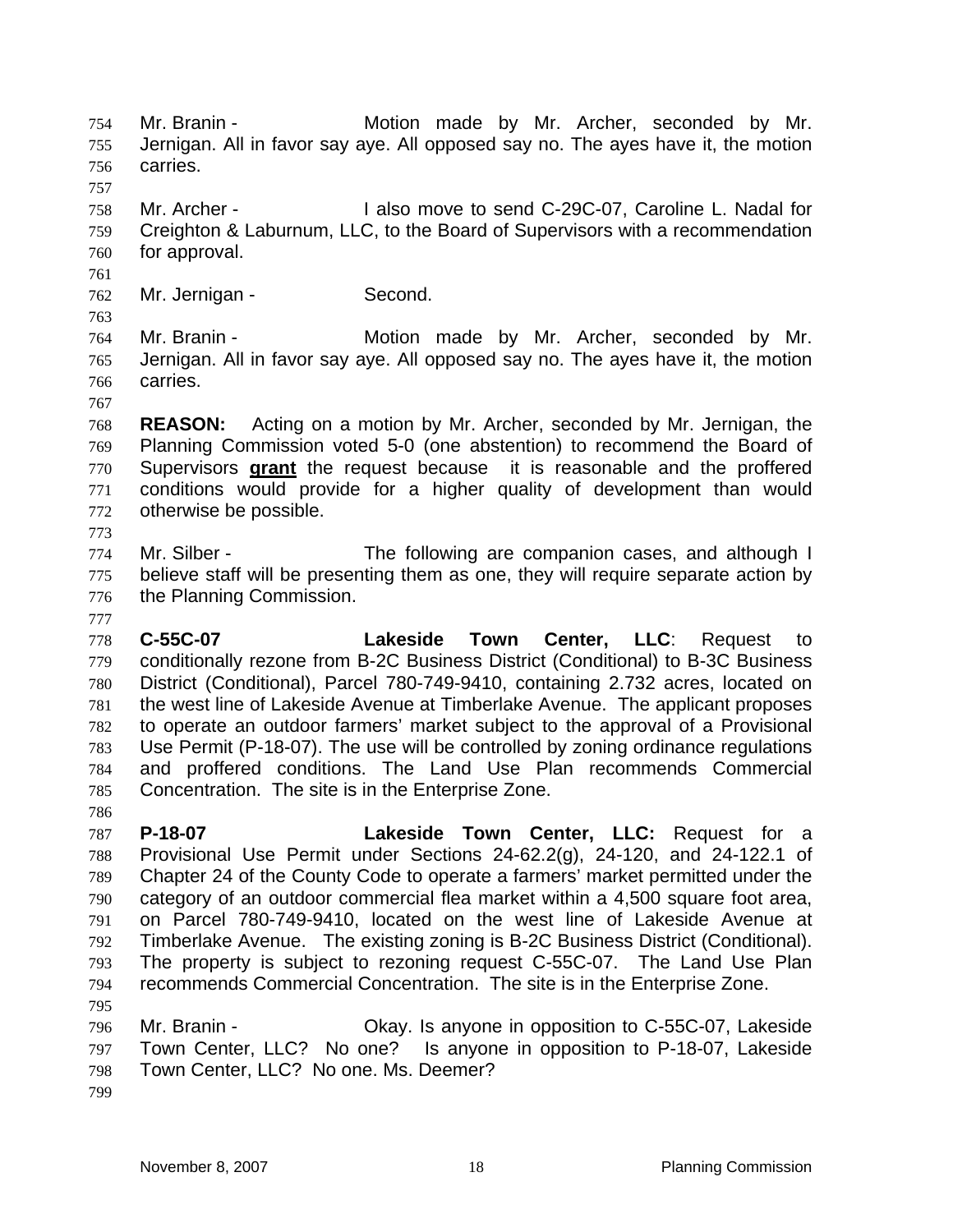Ms. Deemer - Okay. As the Chairman indicated, the applicant is requesting to open and operate an outdoor farmers' market within the parking area of Lakeside Town Center. The applicant has stated the farmers' market would include vendors selling produce and would operate two days a week. Because farmers' markets are not specifically defined in the County's zoning ordinance, they fall under the category of "commercial outdoor flea markets," which are first permitted in the B-3 District with the approval of a Provisional Use Permit. This presentation incorporates both of these requests.

The property was rezoned to B-2C in 2006 and the proffers accepted with that case included a list of permitted uses, elevations, and other improvements for the property. The applicant proposes to carry over many of these proffers with minor changes.

Additional proffers would commit to prohibiting all uses first permitted in the B-3 District except for an outdoor farmers' market and limiting the area for such market to 4,500 square feet within an existing parking lot. As you can see, this area here of Lakeside Town Center. Proffers received yesterday address hours of operation and signage to be consistent with the B-2 District.

The 2010 Land Use Plan recommends Commercial Concentration for the subject site and the requests are consistent with that designation. In an effort to ensure the use would be harmonious with surrounding development and would further enhance the Lakeside Avenue corridor, staff is recommending the 11 conditions contained in the staff report, which would govern the operation of the farmers' market. Major aspects of the conditions include: limiting the number of days to two days a week between May 1st and November 30th; restricting sales to 827 produce and processed foods regulated by the Virginia Dept of Agriculture and Consumer Services; arts and crafts, alcohol, and prepared foods would be prohibited; removal of all refuse including spoiled produce and boxes at the end of each sales day; restricting live outside music or speaker systems; the resurfacing and re-striping of the parking lot to clearly delineate parking; and, the annual renewal of the Provisional Use Permit.

Overall, the use would be in keeping with the redevelopment efforts and commercial development within the vicinity. However, staff believes a more detailed plan of the market area should be provided in order to ensure safe circulation between pedestrian and vehicular traffic, and to denote areas for emergency access, refuse containment, and required parking. If the applications warrant approval, staff recommends the conditions, including recommending Condition #5, which would require the approval of a Plan of Development which would include these requested site details.

That concludes my presentation. I'd be happy to answer any questions you may have.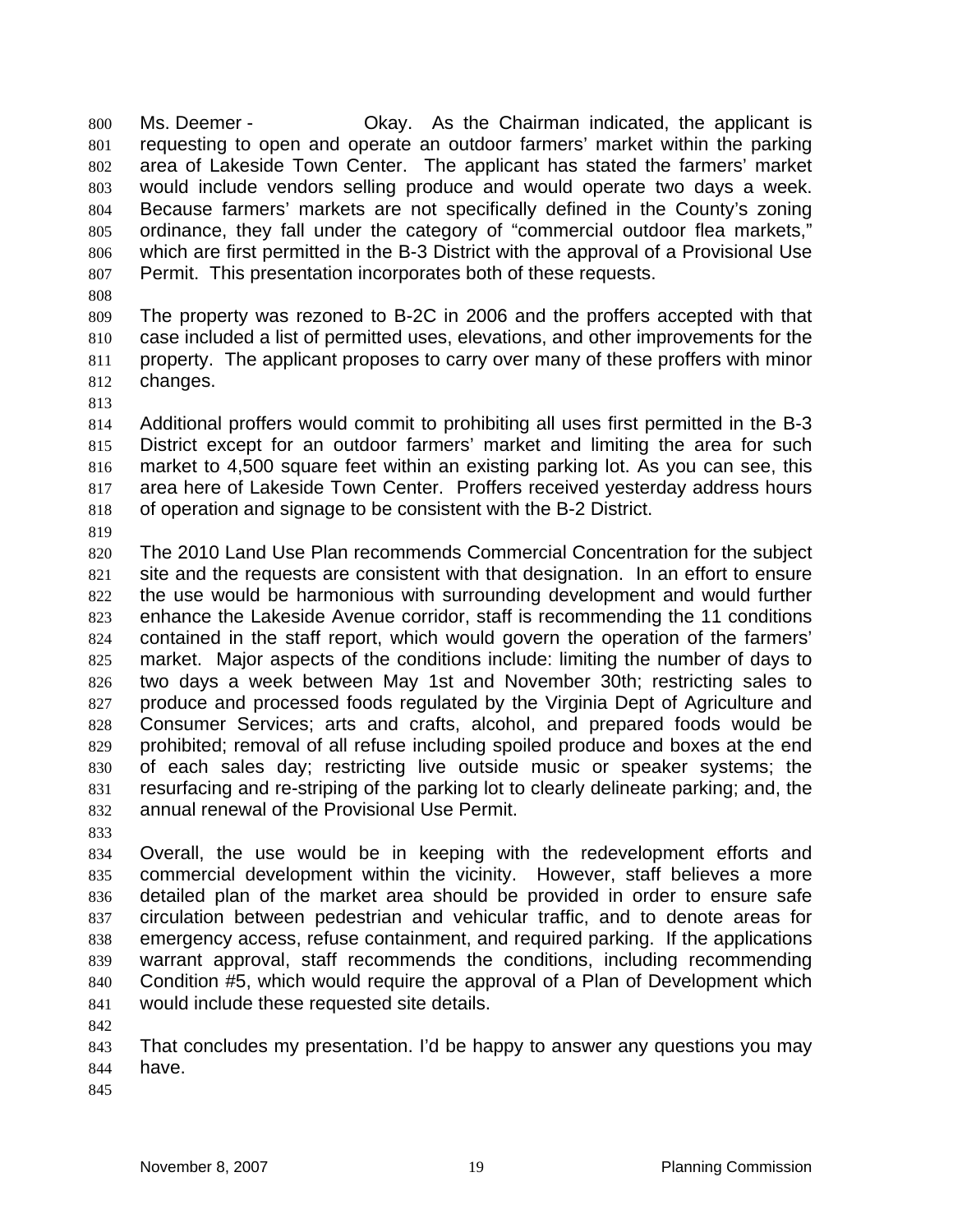Mr. Branin - Does anybody have any questions for Ms. Deemer? Mrs. Jones - I do. Are adult businesses prohibited? Ms. Deemer - I believe they were prohibited. They are not permitted in B-3. Mrs. Jones - In the B-3. Okay. We're establishing a definition here? Ms. Deemer - No. 858 Mrs. Jones - Ckay. Ms. Deemer - No. We're not actually defining the farmers' market; they fall under an outdoor commercial flea market. In this instance, they are basically proffering and agreeing through conditions that it would be limited to the sale of produce and prepared foods. Mrs. Jones - Okay. So, by eliminating the word, "outdoor," we've gotten around the prohibition on flea markets. Ms. Deemer - "Outdoor commercial flea market," is part of the definition. "Outdoor" is included because it will be held outdoors. It's just differentiating between an indoor commercial flea market and an outdoor. Indoor commercial flea markets are permitted in the B-2. They would continue to be permitted here indoors, if Mr. Francisco opted to decide to have something inside Lakeside Town Center. Mrs. Jones - I guess I'm just getting confused on the proffers with #1G. Okay. So, flea markets are prohibited, but indoor farmers' markets are permitted. 879 Ms. Deemer - Correct. 881 Mrs. Jones - Ckay. And there's no conflict there. Ms. Deemer - Correct. If the applicant doesn't want to have a flea market, but he would like to retain the right if at some point he so chose to have an indoor flea market, which would be inside Lakeside Town Center. 887 Mrs. Jones - I got it. Thank you. Mr. Jernigan - Ms. Deemer, how would we monitor this? 891 Mrs. Jones - Good question.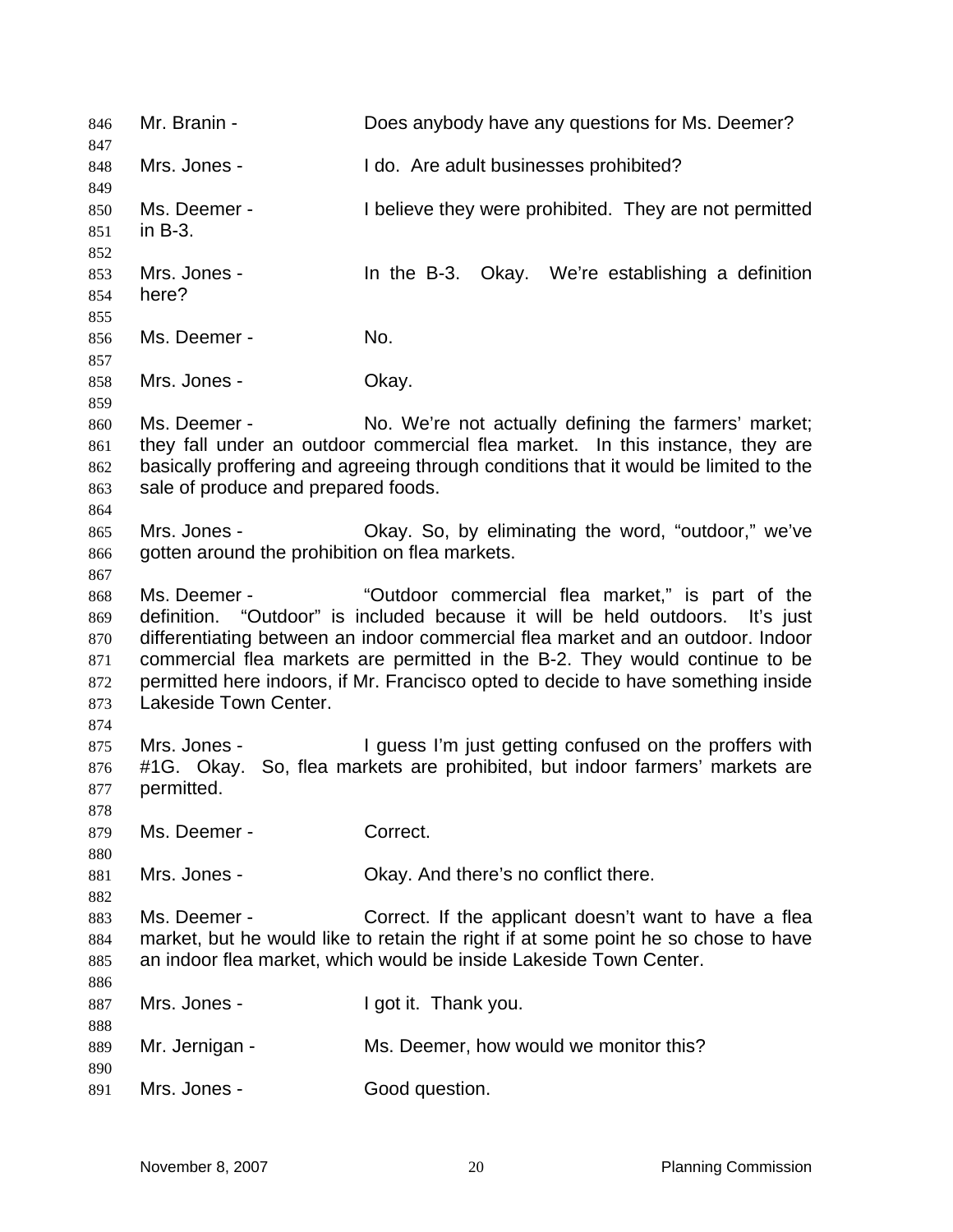Ms. Deemer - Well, it would be open two days a week. We would be assuming that one would be during a weekday and another time would be on the weekend. Most of it would basically be operating on their own. If we were getting complaints, we would have Community Revitalization, Community 897 Maintenance go out to check on some of the issues. That is another reason why we established the final item in the list of conditions requiring that this be approved annually, so that we can find out how everything's working, if we need to tweak the location of it, or perhaps some of the items for sale, etcetera. Mr. Jernigan - So, if they were selling other than produce, a complaint would have to come from a citizen— Ms. Deemer - Yes. 907 Mr. Jernigan - — — — to investigate. Okay. Mr. Branin - Does anyone else have any other questions for Ms. Deemer? Mr. Archer - Ms. Deemer and I have talked it to death. I don't know what else I could ask her. Mr. Branin - As probably we all have. Mr. Archer, would you like to hear from the applicant? Mr. Archer - I think I would, Mr. Chairman. Mr. Branin - Okay. Is the applicant present? When you come down, please state your name for the record. Mr. Francisco - Mr. Chairman, members of the Planning Commission, my name is Peter Francisco. My wife Sharon and I are the managing owners of Lakeside Town Center. 927 Mr. Branin - Ckay, thank you, Mr. Francisco. 929 Mr. Archer - Mr. Francisco? Mr. Francisco - Yes sir. Mr. Archer - We met and discussed this, when, about a couple weeks ago? Mr. Francisco - Yes sir.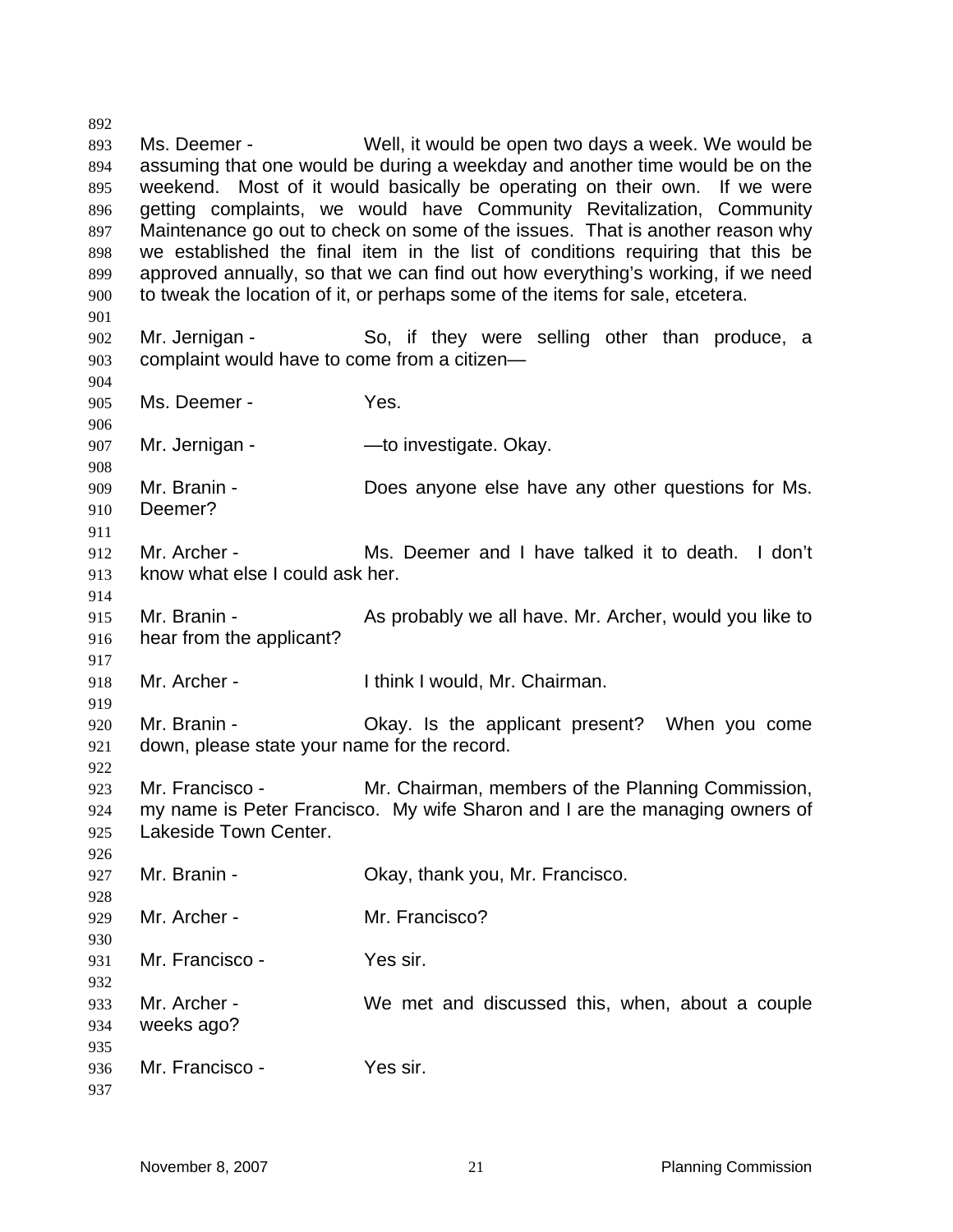Mr. Archer - Since that time, I think we've come quite a ways towards trying to achieve what we want to do here. I have had some phone calls of support, I have had some letters of support, and I think I have a petition. I received a phone call today from a young lady who actually lives on Lakeside, and she was thrilled with what you want to do. We have to make sure we don't disappoint her.

Mr. Francisco - You're right.

 Mr. Archer - I mean that in the sense that one of the provisions in the Provisional Use Permit is that we do have the opportunity to monitor this on an annual basis to see how it's going. This is a sort of pioneering effort for us here, and it's one that, if we do it, we want to make sure that we do it right. I was out there earlier today and there are still a few things in the rear—I think you know what they are—that need to be taken care of, and I think it's something that can be easily done. The one thing that Ms. Deemer would like to see, and I'd like to see you have at least by the time we move this to the Board, is a detailed plan so we can be absolutely certain that if we pass this, that we'll know exactly where the thing is going to be located on that lot, if for no other reason than public safety. So, those are some things that I need for you to have in mind. The annual review, I think, it makes this a lot more palatable than it would be without it.

It appears that if we're going to do this, this site would probably be one that is more suitable to it than any site that I've seen around at least in the Fairfield District. I don't think there's too much more that we need to talk about, but I would like you to take care of those items that I mentioned between now and the time the Board meets on this.

Mr. Francisco - Yes sir.

969 Mr. Archer - And you did ask me to move it one way or the other, and I think we can do it in a positive way.

 972 Mr. Francisco - Thank you, sir. Mr. Archer - So, do any of my colleagues have any questions about this? Mr. Branin - I think it's a great thing. Mr. Archer - I want to hear something if you have it. 981 Mr. Jernigan - Are you going to have outside vending for food, prepared food?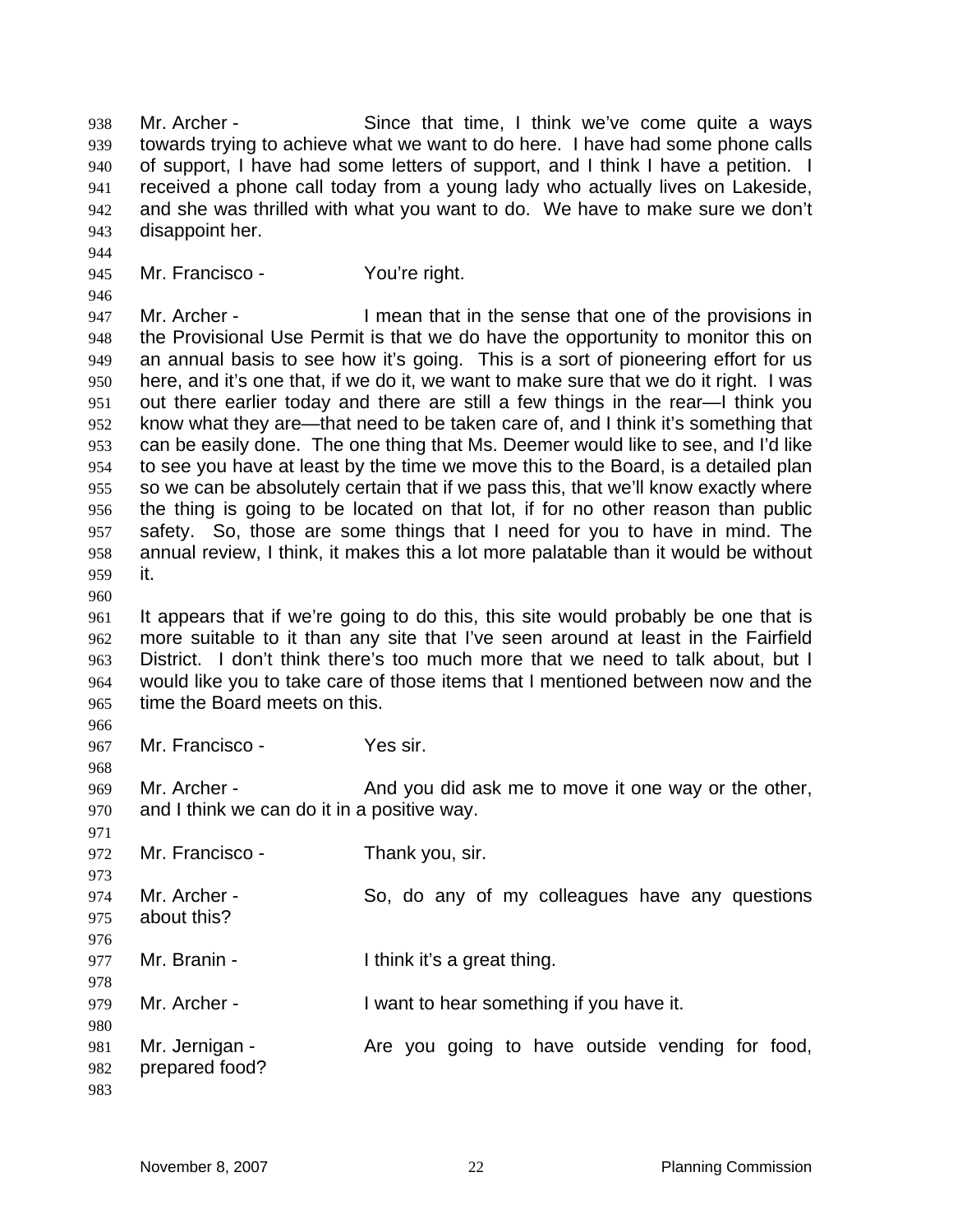| 984                          | Mr. Francisco -                                     | Not prepared food, no sir.                                                                                                                                                                          |
|------------------------------|-----------------------------------------------------|-----------------------------------------------------------------------------------------------------------------------------------------------------------------------------------------------------|
| 985<br>986                   | Mr. Jernigan -                                      | No hotdogs, hamburgers?                                                                                                                                                                             |
| 987<br>988                   | Mr. Francisco -                                     | No sir.                                                                                                                                                                                             |
| 989                          |                                                     |                                                                                                                                                                                                     |
| 990<br>991                   | Mr. Archer -                                        | All produce and so forth.                                                                                                                                                                           |
| 992                          | Mr. Jernigan -                                      | It's all produce.                                                                                                                                                                                   |
| 993<br>994                   | Mr. Francisco -                                     | That's right.                                                                                                                                                                                       |
| 995<br>996<br>997            | Mr. Archer -<br>at some point in the future.        | Anybody else now? 'Cause this could impact all of us                                                                                                                                                |
| 998<br>999<br>1000<br>1001   | Mr. Branin -                                        | I think the project's a good project, taking into<br>consideration that it's something new and exciting to the County, but also I think<br>it's going to be an asset to that part of the community. |
| 1002<br>1003<br>1004         | Mr. Archer -                                        | Okay. I have no other questions, Mr. Francisco.                                                                                                                                                     |
| 1005<br>1006                 | Mr. Francisco -                                     | Well, thank you. We do appreciate it.                                                                                                                                                               |
| 1007<br>1008<br>1009         | Mr. Archer -<br>keeping this very neat.             | And I know you will make that young lady happy by                                                                                                                                                   |
| 1010<br>1011                 | Mr. Francisco -                                     | That's right.                                                                                                                                                                                       |
| 1012<br>1013                 | Mr. Archer -                                        | Not just the first year, but all the years to come.                                                                                                                                                 |
| 1014<br>1015<br>1016         | Mr. Francisco -<br>out-                             | We'll be the first to pull the plug if it does not work                                                                                                                                             |
| 1017                         | Mr. Archer -                                        | We'll hold you to it.                                                                                                                                                                               |
| 1018<br>1019                 | Mr. Francisco -                                     | -to the satisfaction to the neighborhood. Thank you.                                                                                                                                                |
| 1020<br>1021<br>1022         | Mr. Vanarsdall -<br>five calls this afternoon.      | I know you have some support, because I had about                                                                                                                                                   |
| 1023<br>1024<br>1025<br>1026 | Mr. Francisco -<br>Dispatch and Channel 8 and WTVR. | We had a lot of unsolicited help from the Times-                                                                                                                                                    |
| 1027<br>1028<br>1029         | Mr. Vanarsdall -<br>it.                             | There was a good article in the paper this morning on                                                                                                                                               |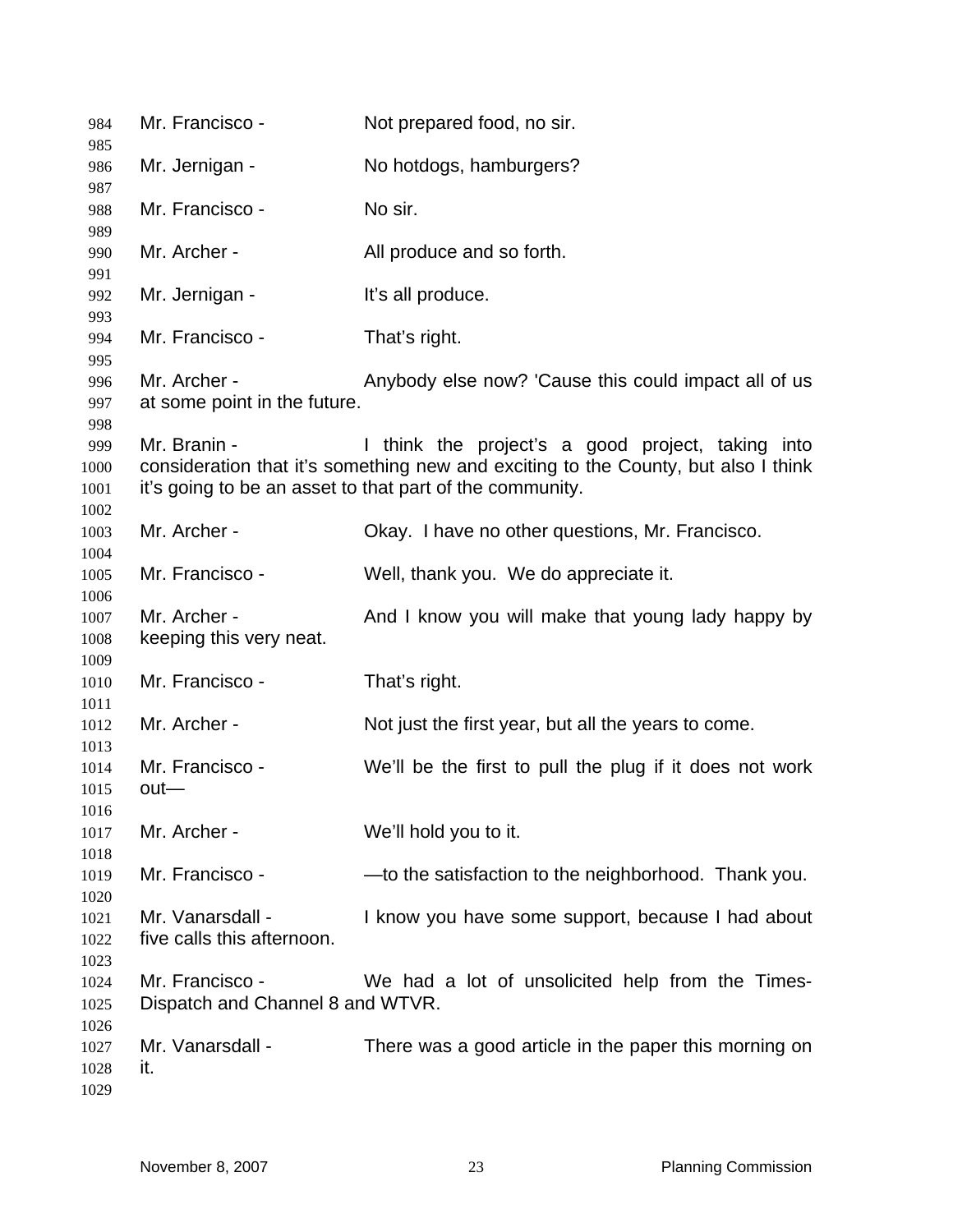| 1030         | Mr. Francisco -                                                                                                                                                 | And these fine ladies right here.                                                  |  |
|--------------|-----------------------------------------------------------------------------------------------------------------------------------------------------------------|------------------------------------------------------------------------------------|--|
| 1031<br>1032 | Mr. Branin -                                                                                                                                                    | Thank you, sir.                                                                    |  |
| 1033         |                                                                                                                                                                 |                                                                                    |  |
| 1034         | Mr. Archer -                                                                                                                                                    | Ms. Deemer, are these proffers on time, or does the                                |  |
| 1035         | time limit have to be waived?                                                                                                                                   |                                                                                    |  |
| 1036         |                                                                                                                                                                 |                                                                                    |  |
| 1037         | Ms. Deemer -                                                                                                                                                    | Yes, the time limit would have to be waived. And also                              |  |
| 1038         |                                                                                                                                                                 |                                                                                    |  |
| 1039         | I wanted to point out that in the Provisional Use Permit case, there was a<br>Condition #10. If you felt comfortable moving this along, Condition #10 indicated |                                                                                    |  |
| 1040         |                                                                                                                                                                 | that signage would adhere to the B-2 District. The applicant has already proffered |  |
| 1041         | that through case C-55C-07, so we could actually remove that condition as it                                                                                    |                                                                                    |  |
| 1042         | moves forward, if so desired.                                                                                                                                   |                                                                                    |  |
| 1043         |                                                                                                                                                                 |                                                                                    |  |
| 1044         | Mr. Vanarsdall -                                                                                                                                                | I saw that in there. I wondered what you were going                                |  |
| 1045         | to do with it.                                                                                                                                                  |                                                                                    |  |
| 1046         |                                                                                                                                                                 |                                                                                    |  |
| 1047         | Mr. Archer -                                                                                                                                                    | Mr. Silber, we should probably delete it from the-Do                               |  |
| 1048         | I need to mention that in my motion?                                                                                                                            |                                                                                    |  |
| 1049         |                                                                                                                                                                 |                                                                                    |  |
| 1050         | Mr. Silber -                                                                                                                                                    | I would.                                                                           |  |
| 1051         |                                                                                                                                                                 |                                                                                    |  |
| 1052         | Mr. Jernigan -                                                                                                                                                  | Yes.                                                                               |  |
| 1053         |                                                                                                                                                                 |                                                                                    |  |
| 1054         | Mr. Archer -                                                                                                                                                    | What was that, Proffer 10?                                                         |  |
| 1055         |                                                                                                                                                                 |                                                                                    |  |
| 1056         | Mr. Silber -                                                                                                                                                    | Condition 10.                                                                      |  |
| 1057         |                                                                                                                                                                 |                                                                                    |  |
| 1058         | Mr. Archer -                                                                                                                                                    | Condition 10, I'm sorry. Okay. I guess we have to do                               |  |
| 1059         | these one at a time.                                                                                                                                            |                                                                                    |  |
| 1060         |                                                                                                                                                                 |                                                                                    |  |
| 1061         | Mr. Silber -                                                                                                                                                    | Yes sir.                                                                           |  |
| 1062         |                                                                                                                                                                 |                                                                                    |  |
| 1063         | Mr. Archer -                                                                                                                                                    | Okay. My first motion would be to waive the time                                   |  |
| 1064         |                                                                                                                                                                 | limits accompanying this case C-55C-07, Lakeside Town Center, LLC.                 |  |
| 1065         |                                                                                                                                                                 |                                                                                    |  |
| 1066         | Mr. Vanarsdall -                                                                                                                                                | Second.                                                                            |  |
| 1067         |                                                                                                                                                                 |                                                                                    |  |
| 1068         | Mr. Branin -                                                                                                                                                    | Motion made by Mr. Archer, seconded by Mr.                                         |  |
| 1069         |                                                                                                                                                                 | Vanarsdall. All in favor say aye. All opposed say no. The ayes have it, the motion |  |
| 1070         | carries.                                                                                                                                                        |                                                                                    |  |
| 1071         |                                                                                                                                                                 |                                                                                    |  |
| 1072         | Mr. Archer -                                                                                                                                                    | All right. Then I will move to recommend approval of                               |  |
| 1073         | C-55C-07, Lakeside Town Center, LLC.                                                                                                                            |                                                                                    |  |
| 1074         |                                                                                                                                                                 |                                                                                    |  |
| 1075         | Mr. Vanarsdall -                                                                                                                                                | Second.                                                                            |  |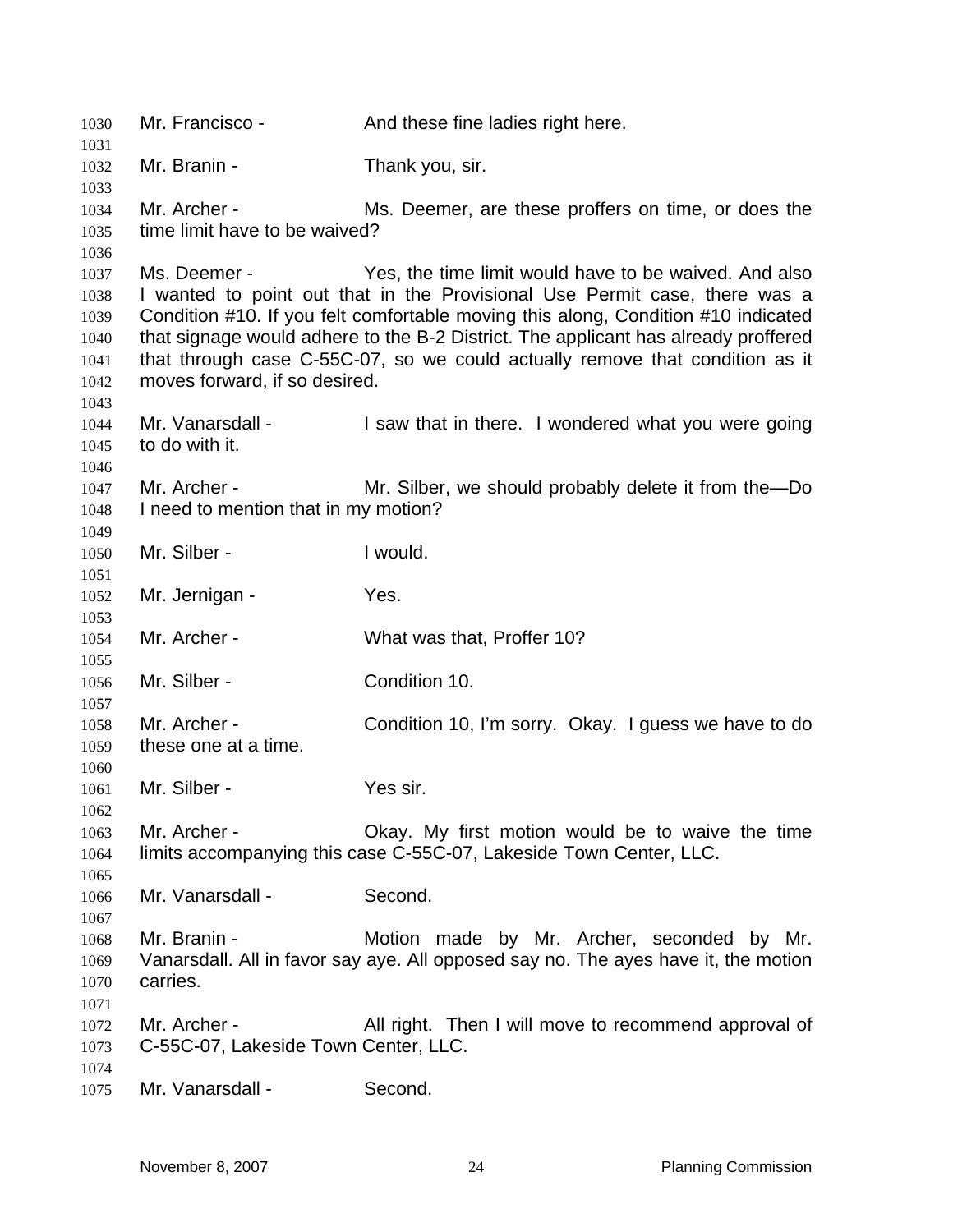Mr. Branin - Motion made by Mr. Archer, seconded by Mr. Vanarsdall. All in favor say aye. All opposed say no. The ayes have it, the motion carries. **REASON:** Acting on a motion by Mr. Archer, seconded by Mr. Vanarsdall, the Planning Commission voted 5-0 (one abstention) to recommend the Board of Supervisors **grant** the request because it is appropriate business zoning in this area and the proffered conditions should minimize the potential impacts on surrounding land uses. Mr. Archer - Finally, I will move to recommend P-18-07, Lakeside Town Center, LLC, to the Board of Supervisors with the deletion of Condition #10. Mr. Vanarsdall - Second. Mr. Branin - Motion made by Mr. Archer, seconded by Mr. Vanarsdall. All in favor say aye. All opposed say no. The ayes have it, the motion carries. **REASON:** Acting on a motion by Mr. Archer, seconded by Mr. Vanarsdall, the Planning Commission voted 5-0 (one abstention) to recommend the Board of Supervisors **grant** the request because it would provide added services to the community and when properly developed and regulated by the recommended conditions, it would not be detrimental to the public health, safety, welfare and values in the area. Mr. Branin - Mr. Francisco, thank you, and please do us proud. 1106 Mr. Vanarsdall - Good luck, Peter. **C-58C-07 Andrew M. Condlin for Emerald Land Development, LLC**: Request to conditionally rezone from A-1 Agricultural District and C-1 Conservation District to R-3C One-Family Residence District (Conditional), Parcel 815-721-3551, containing 60.51 acres, located between the south line of Oakleys Lane and the north line of the Southern Railway east of the Hechler Village subdivision. The applicant proposes a single-family subdivision with a maximum of one hundred forty (140) lots, an equivalent density of 2.31 units per acre. The R-3 District allows a minimum lot size of 11,000 square feet and a maximum gross density of 3.96 units per acre. The use will be controlled 1117 by zoning ordinance regulations and proffered conditions. The Land Use Plan recommends Suburban Residential 2, 2.4 to 3.4 units net density per acre, and Environmental Protection Area. The site is in the Airport Safety Overlay District.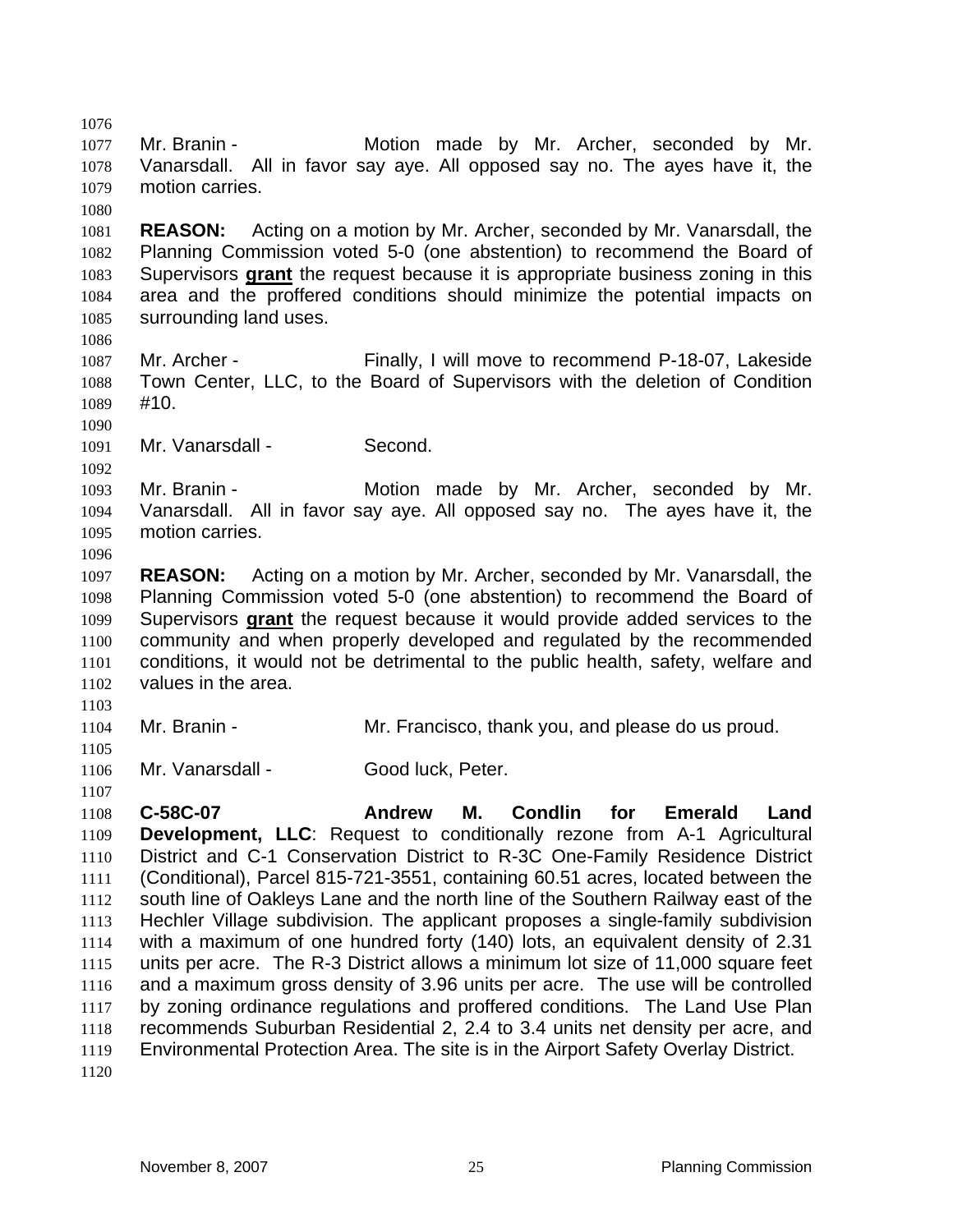Mr. Branin - Is anyone in opposition to C-58C-07, Andrew M. Condlin for Emerald Land Development, LLC? One, two, three, four, five. We've got five. Okay. Mr. Secretary, I'm going to take this moment so you can explain the rules of opposition and speaking.

- Mr. Silber Yes sir, Mr. Chairman. The Planning Commission's rules and regulation indicate that the applicant has 10 minutes to present their case. Some of that time they may save for rebuttal. The opposition, collectively, also has 10 minutes to present their opposition to the request. If the Planning Commission asks any questions during that time, that's not part of the 10 minutes that you're allotted. If the Commission decides to allow more than 10 minutes, they have the discretion to do that, but typically they try to stick to about 10 minutes for each side.
- 

- 1135 Mr. Branin Ms. Croft, good evening.
- Ms. Croft Good evening, and thank you, Mr. Chairman.

The subject property is mostly wooded and currently undeveloped. Residential uses border the site to the north across Oakleys Lane and to the west in the established Hechler Village subdivision. The Southern Railway right-of-way is to the south, and the developing Oakleys Center Industrial Park is to the east.

The 2010 Land Use Plan recommends Suburban Residential 2 (2.4 to 3.4 units per acre) and Environmental Protection Area for the site. The proposed residential use and density of approximately 2.3 units per acre, and the commitment to rezone any floodplain to a C-1 Conservation District are consistent with these recommendations. While the use would be appropriate for the site, careful consideration should be given to mitigate potential impacts from the developing industrial park to the east.

In order to ensure a quality development, the applicant has proffered many positive features including a conceptual plan. The plan indicates a tot lot would be centrally located and additional open space is shown on the northeastern portion of the site adjacent to Oakleys Lane. A 50-foot buffer would be provided along the eastern property line, and a 35-foot buffer would be provided along Oakleys. The property would be accessed by two entrances from Oakleys Lane, as well as connections with Dalglish Road and Orinda Drive in the adjacent Hechler Village subdivision.

Staff notes significant slopes along the northern and western perimeter could affect development of the property as shown on the plan, and requests the applicant provide clarification as to how the grade change would be addressed. 

The Departments of Public Works and Public Utilities have noted right-of-way and easement issues which could alter the conceptual plan as well. The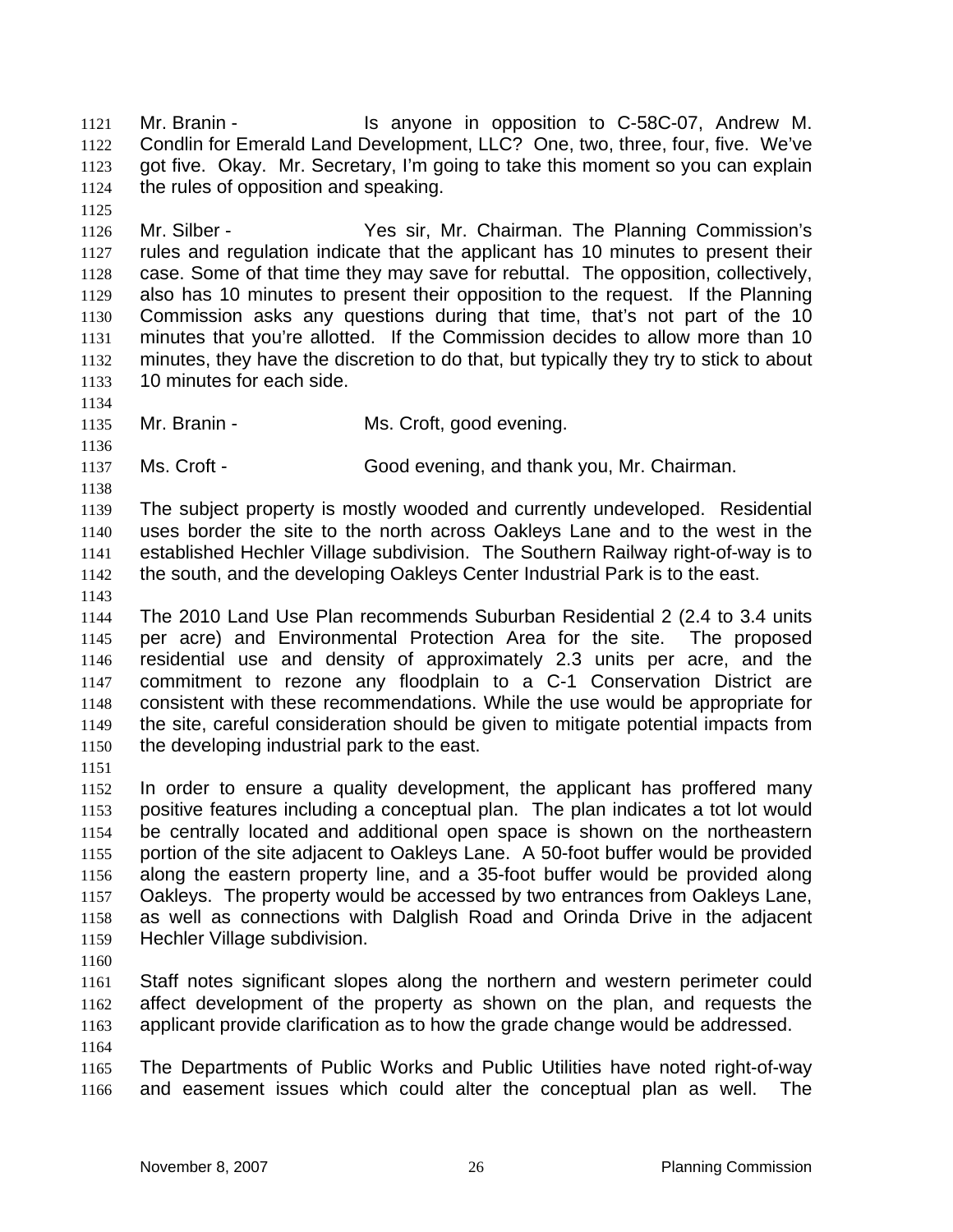applicant is encouraged to continue working with the departments to resolve these issues.

Other major aspects of the proffers for the proposed development include: minimum finished floor area of 1,800 square feet; 100% brick or stone fronts for at least 15% of dwellings; an attached garage and foundation plantings for each dwelling; a prohibition on construction traffic through Hechler Village; and street trees along Oakleys Lane and all internal streets.

Generally, staff is supportive of this request. The proposed residential use and density are consistent with the Plan. The request would continue the single-family residential zoning existing to the west and the submitted proffers would provide appropriate quality assurances. Staff notes the request could be strengthened and enhanced if exterior elevations, a commitment to recessed front-loading garages, and more usable common area were provided. Staff also notes topography, right-of-way, and utility easement issues could affect development of the property as shown on the proffered plan.

The applicant is here tonight, and I am happy to take questions as well.

Mr. Branin - Thank you. Does anybody have any questions for Ms. Croft?

Mr. Archer - Ms. Croft, what was the third thing you mentioned just now? Exterior elevations, recessed garages and—

1193 Ms. Croft - And more useable common area. There is a large chunk of common area on the northeast portion of the site, which is adjacent to Oakleys and the industrial park, and within a ravine. It really isn't a place where people want to gather.

Mr. Archer - Thank you so much.

1200 Ms. Croft - Thank you.

 Mr. Jernigan - Ms. Croft, what kind of road improvements were done along Oakleys Lane?

Ms. Croft - The Department of Public Works has indicated that they will be requesting additional right-of-way to correct or redesign the curve in Oakleys. It's a bit problematic right now. I believe it's right here. I believe the applicant has been in contact with Public Works to address this issue. Curb and gutter would also be provided. Additional right-of-way, I believe a 60-foot right-of-way ultimate is on Oakleys there.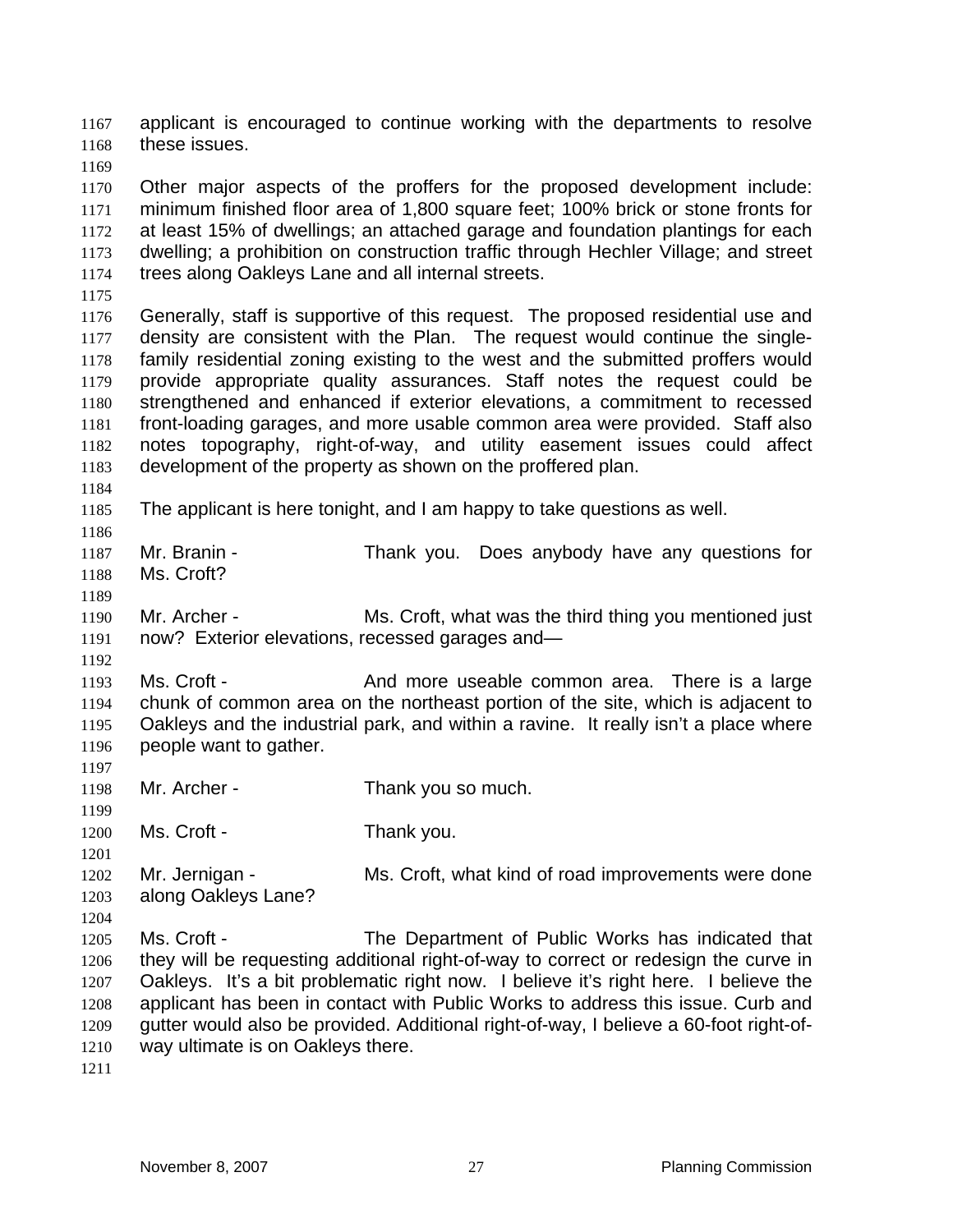1212 Mr. Jernigan - Is the developer going to have to do road improvements, though? I mean, other than dedication, are they going to have to widen it? 

Ms. Croft - I believe so. I can double-check the notes from Public Works. They will be required to dedicate right-of-way and provide for the installation of curb and gutter, pavement widening, and any necessary storm sewer along Oakleys Lane.

- 1221 Mr. Jernigan Ckay, thank you.
- 

Ms. Croft - You're welcome.

1225 Mr. Thornton - Ms. Croft, Hechler Village is the existing subdivision on which this will be in close proximity. Some of the residents have asked questions from time to time. One of the questions that they pose is what effect does a new subdivision like this have on an existing subdivision. I think the questions was motivated by how it's going to affect the present housing that's 1230 there. Would you have any comment on that? 

Ms. Croft - I have a couple of statistics. Hechler Village to the east. Well, the eastern portion of Hechler Village, let me put it that way. Hechler Village extends over here. But I looked at the portion clearly adjacent to the property. The average lot size in Hechler Village east, I call it, is approximately 14,500 square feet, and the average home size is approximately 1230 square feet. The density is approximately three units per acre. The proposal on the subject property is for minimum home sizes of 1800 square feet and a density of 2.3 units per acre. It seems to be less dense, and the home sizes are proffered to be a bit bigger, a bit larger than existing. Is that the sort of information you were looking for?

Mr. Silber - Mr. Thornton, it may be appropriate when the applicant comes forward to present this case to ask them the approximate value of the houses they're building, or the expected sale value of houses they are building. That might give you some indication as to how that might compare to what exists in the area. As Ms. Croft has indicated, the square footage of the homes they propose to build would be somewhat larger than what's adjacent to it. I would speculate that what they intend to build here probably will have higher housing values that what exists next door, but I think the applicant really should address that when he makes his presentation.

Mr. Thornton - Thank you.

Mr. Branin - Anyone else have any questions for Ms. Croft? No one. Mr. Archer, you would like to hear from the applicant.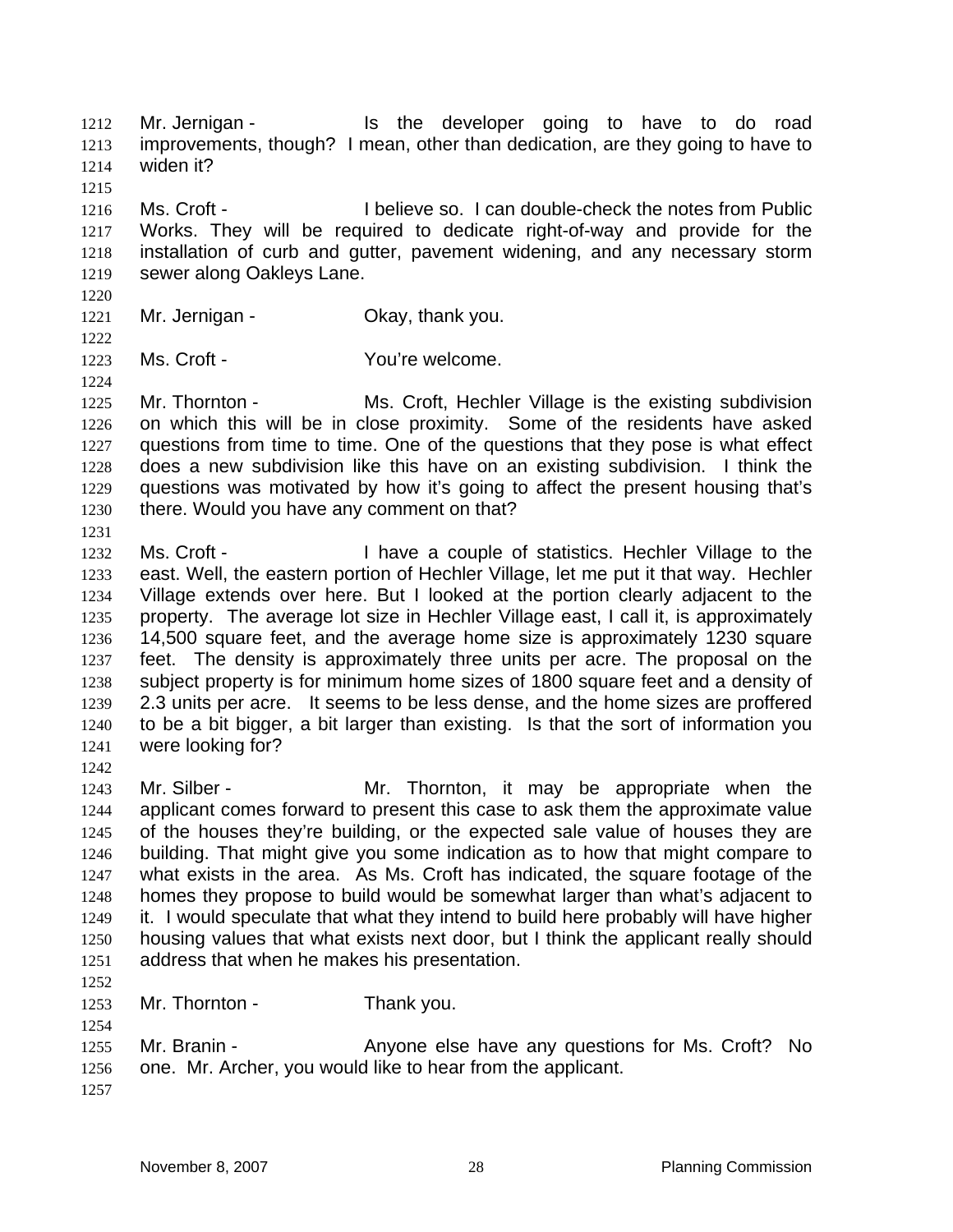Mr. Branin - Absolutely. When you come down, if you'd state your name for the record, please.

Mr. Condlin - Mr. Chairman, members of the Commission, Andy Condlin from Williams Mullen. I'll reserve five minutes.

- 1266 Mr. Vanarsdall How are you tonight, Mr. Condlin?
- Mr. Condlin Nice to see you, Mr. Vanarsdall.
- Mr. Branin You want to reserve five minutes for rebuttal.
- Mr. Condlin Yes.

1258 Mr. Archer - Absolutely.

1274 Mr. Condlin - Always trying to throw me off. Williams Mullen is representing Emerald Land Development. We have Mark Rempe and Mark Baker here from Emerald to answer any questions, technical questions that might come that otherwise we can't answer.

In one instance, this is a pretty straightforward case for a single-family development that sits among an already existing subdivision. Surrounding it, quite frankly, with an industrial site right here on the eastern side. On the other hand, it is, quite frankly, a little different in that we're actually proposing less density than what's called for in the land use plan. It's not very often I come forward with such a case where a land use plan is calling for a 2.5 to 3.4 units an acre, and we're actually providing for less than that. Slightly less, but still less. I like to highlight this because every once in a while, I have to go above it and usually catch grief for that as well. We're actually also, of course, proffering, I think, a lot of the guarantees that you'd expect for any high quality single-family home subdivision. Nathalie has already referred to a number of the proffers that we've provided, including the site layout and limiting it to 140 lots to limit the density. Every home will have a garage on it, but half of them will be two-car garages. Talking about a landscape package that includes around the home, but also includes a 50-foot buffer along where the industrial site is, and a 35-foot buffer along Oakleys Lane to protect that area. Also, something that we learned in one of our neighborhood meetings that folks were concerned about what they'd see across Oakleys, not wanting to look into the backyards of folks, and, of course, trying to protect the Oakleys Lane itself, in addition to the 35-foot transitional buffer guarantee, we're also adding into that buffer street trees along Oakleys Lane. A little something additional than just to make that a nice corridor, but also within the internal roads.

Nathalie had mentioned, and if I can—don't know who I should hand it to—one of the things that we're proposing because we got some comments in about the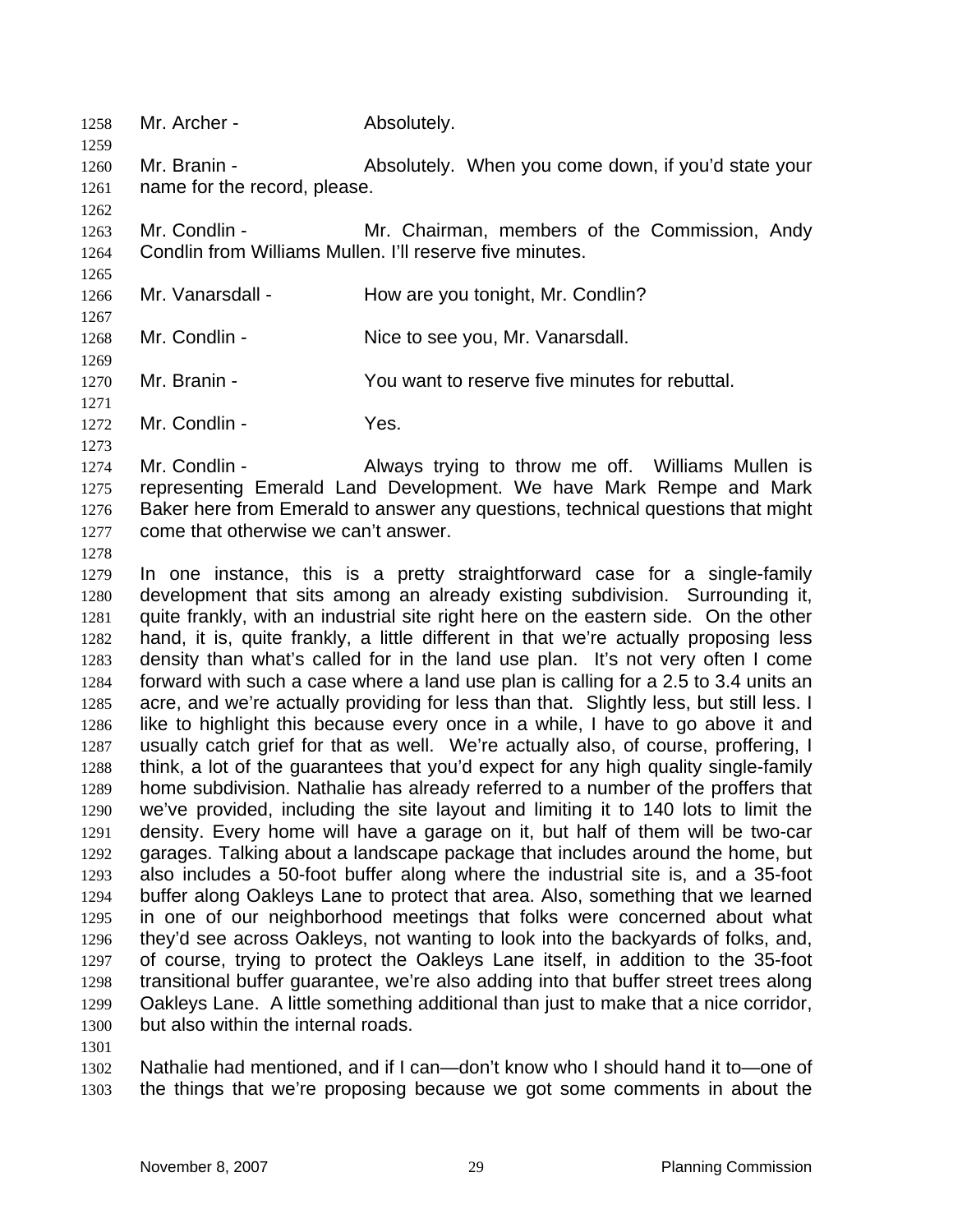elevations, we will proffer the architectural elevations. We've given those to the staff. I can hand those out to you now, if you want, as well. That was one of the concerns that the staff had raised from that standpoint. I know that staff has those. We handed them out at the neighborhood meeting as well so folks could see that. We can now provide that, now that we've got some of those elevations. 

Also it was mentioned about the question about the topography. Quite frankly, this does sit within a hole. There is a drop-off at the two stub streets that exist right there. It's somewhat off Oakleys Lane as well. Because of that drop-off, obviously we'll have to fill each of those entrances and drop them down into the site. The lots that are adjoining those road areas will also have to be filled and the grade brought up to that level as well, and slowly brought down. It's obvious that these issues have to be addressed through, I think, the subdivision process. We've talked to our engineers. They talked to Public Works as well to talk about how that could be achieved. Everybody seems to be comfortable, based on Balzer taking a look at that as well. So, from this standpoint, there doesn't seem to be any concern about those connections, being able to bring the grade up to that level.

The other concern that was raised was about this curve. I apologize. I thought we had it, but we didn't bring it with us. We have a rendering of how this curve will actually—Right now, it doesn't meet the County standards on Oakleys Lane. These lots have been designed—Again, through the conversations with Public Works, these lots have been designed, as shown on this concept plan, to be able to accommodate the necessary dedication and improvements that Public Works expected us to provide. That would be presented to you during the subdivision plan and approval process. We may lose one or two lots, if that's the case. But still, we have a maximum number of 140 lots, and according to the engineer, Balzer, those road dedications can occur and the improvements can be made and still achieve the lot count that we have here in this rendering that we've provided.

One of the questions, obviously, was the impact on the surrounding area. The surrounding area not only includes R-3 property, but does also have some R-4 and R-5 property further back behind this A-1 along Oakleys Lane. We do think that we are going to have a positive effect on the overall home values. Obviously, any development that you'll see, that you'll hear about from, I think, some of the opposition that we've heard at the neighborhood meetings that we've had, is that there's a concern that when you add homes, you add traffic, you add impact. But our homes will be selling starting at least at \$225 to \$250 as a base price, obviously, with options available after that with upgrades. And, of course, they'll be increased as the time goes. But in today's dollars, the expectation would be somewhere around the \$250,000 range to start with. As Nathalie pointed out, those will be a minimum home size of 1,800 square feet with garages on each one. I've talked to a number of folks on the telephone that live in the area and that was something that they were very pleased with, I think, overall.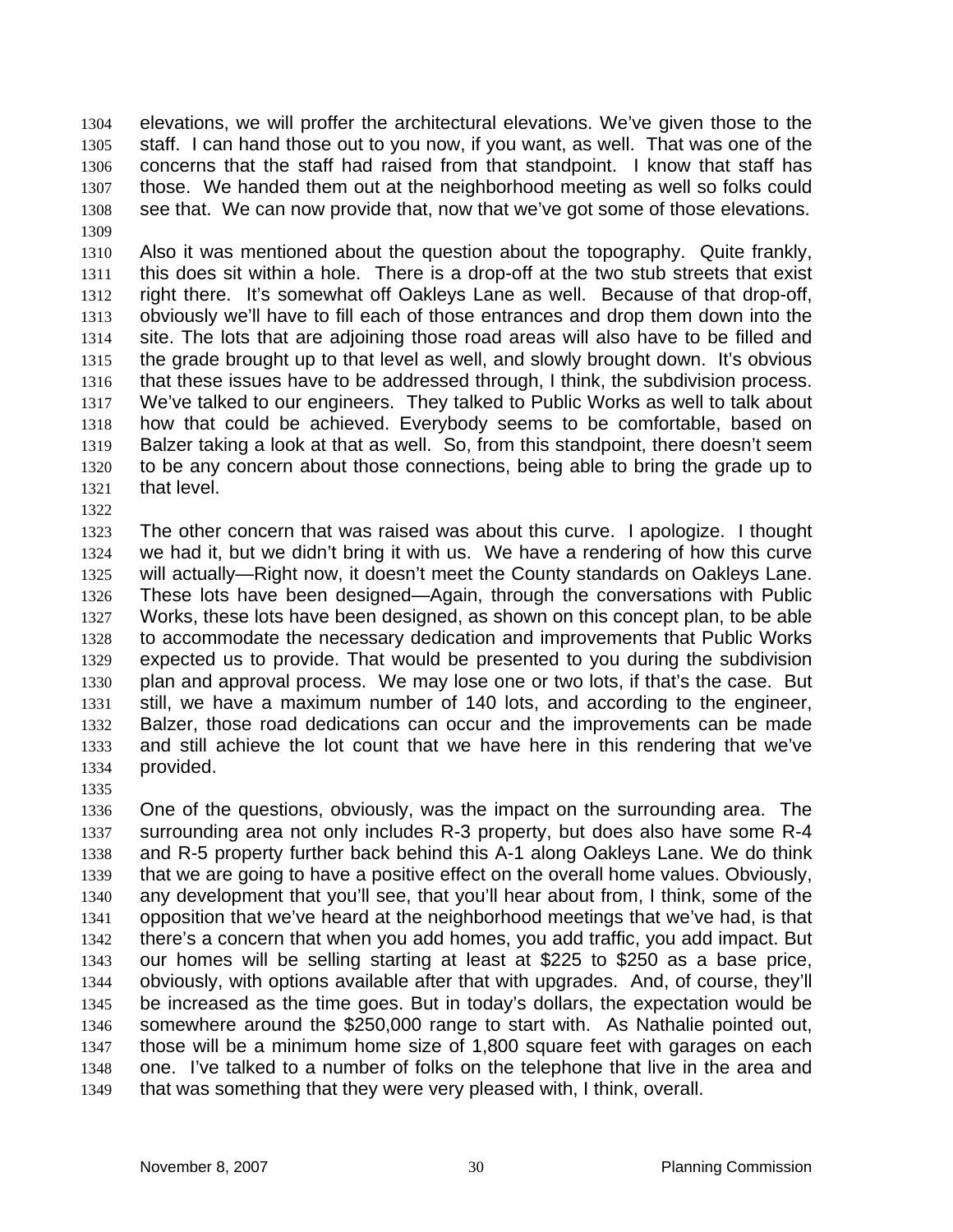Obviously, we believe that the proposal is consistent with the land use plan and we would ask that you recommend this to the Board of Supervisors. Mr. Branin - Thank you, Mr. Condlin. Does anybody have any questions for Mr. Condlin? Mr. Archer - Yes I do, Mr. Chairman. Mr. Condlin, I think you indicated to me, but I don't know if you did in your remarks, that you would be more definitive of what the tot lot would be. 1361 Mr. Condlin - Yeah, and I've got- Mr. Archer - Did you leave that out, or did I just not hear? 1365 Mr. Condlin - No, I didn't go over that and I didn't hand it out. I didn't know if you wanted me to go over that specifically. 1368 Mr. Archer - Just give us some indication. Mr. Condlin - What we wanted to commit to on that tot lot was the detail that that would be constructed by the  $35<sup>th</sup>$  home getting a Certificate of Occupancy. So, that's a quarter of the homes that we're proposing. That that tot lot would be provided and open and that it would include the play equipment and the benches and the trash receptacles. Mr. Archer - Can you give me some indication what the dimensions of it might be? 1379 Mr. Condlin - Contract Condition Condition Condition Condition Condition Condition Condition Condition Co Mr. Archer - Yes. 1383 Mr. Condlin - Do we know that? You need your 80-foot wide lots. I don't have the dimensions. I apologize for that. Mr. Archer - Okay. I think they're looking for it back there. 1388 Mr. Silber - Are you talking about the area? Mr. Archer - The area, yeah. I meant the area. It doesn't have to be exact, but just some idea. It'll be more than 4 by 6, I hope. Mr. Condlin - I think you can see the dimension up there. It's going be 14,000 square foot.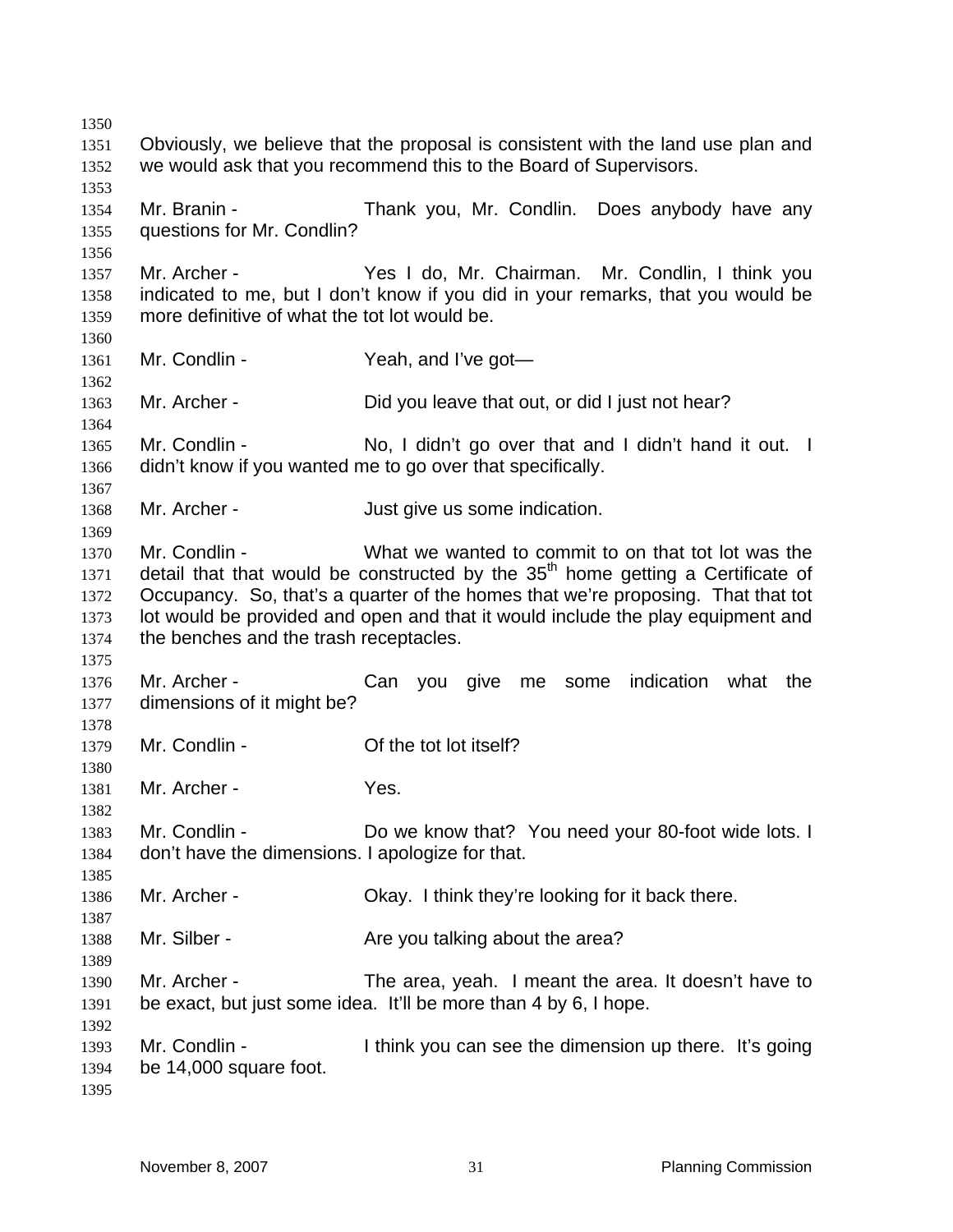Mr. Archer - Yeah, okay. That helps. Mr. Condlin - That's the space of probably about 2-1/2, 2 to 3 lots, somewhere in that range. 1401 Mr. Archer - **One of the things that was mentioned in the staff** report that they would like to see were exterior elevations, a commitment to recess garages, and more useable more common area. Can you address those three things? Mr. Condlin - Sure. I have some renderings that we passed out to 1407 the staff and to the neighborhood meeting. I actually have a couple more here if you need them. They were presented at the neighborhood meeting. These are some of the renderings. I can commit, as well, to the, as we talked about with the tot lot— Mr. Branin - Mr. Condlin, these renderings have been shown at 1413 the community meetings? 1415 Mr. Condlin - Yeah, we had a board that showed the renderings. Mr. Branin - The people in the audience, have you seen the renderings? You have? Would you like to see them? Can we put them up on the screen, please? 1421 Mr. Silber - Ithink we can put them on the screen, yes. Mrs. Jones - These are proffered elevations? 1425 Mr. Condlin - I'm proposing to proffer them as of right now. We just received them the other night. Mr. Branin - Do you have the one that has all of them on one page? Do you not have that one? Mr. Archer - No, I don't have that one. 1433 Mr. Branin - We don't have that page, we just have all the singles. While they're getting that up—We're having technical difficulties. Mr. Jernigan, you have some questions for Ms. Croft? Mr. Jernigan - I have a question for Mr. Silber, but I will need Ms. Croft to bring up—But we're going to have to bring it up on the screen. 1440 Mr. Branin - You can while they're working on it.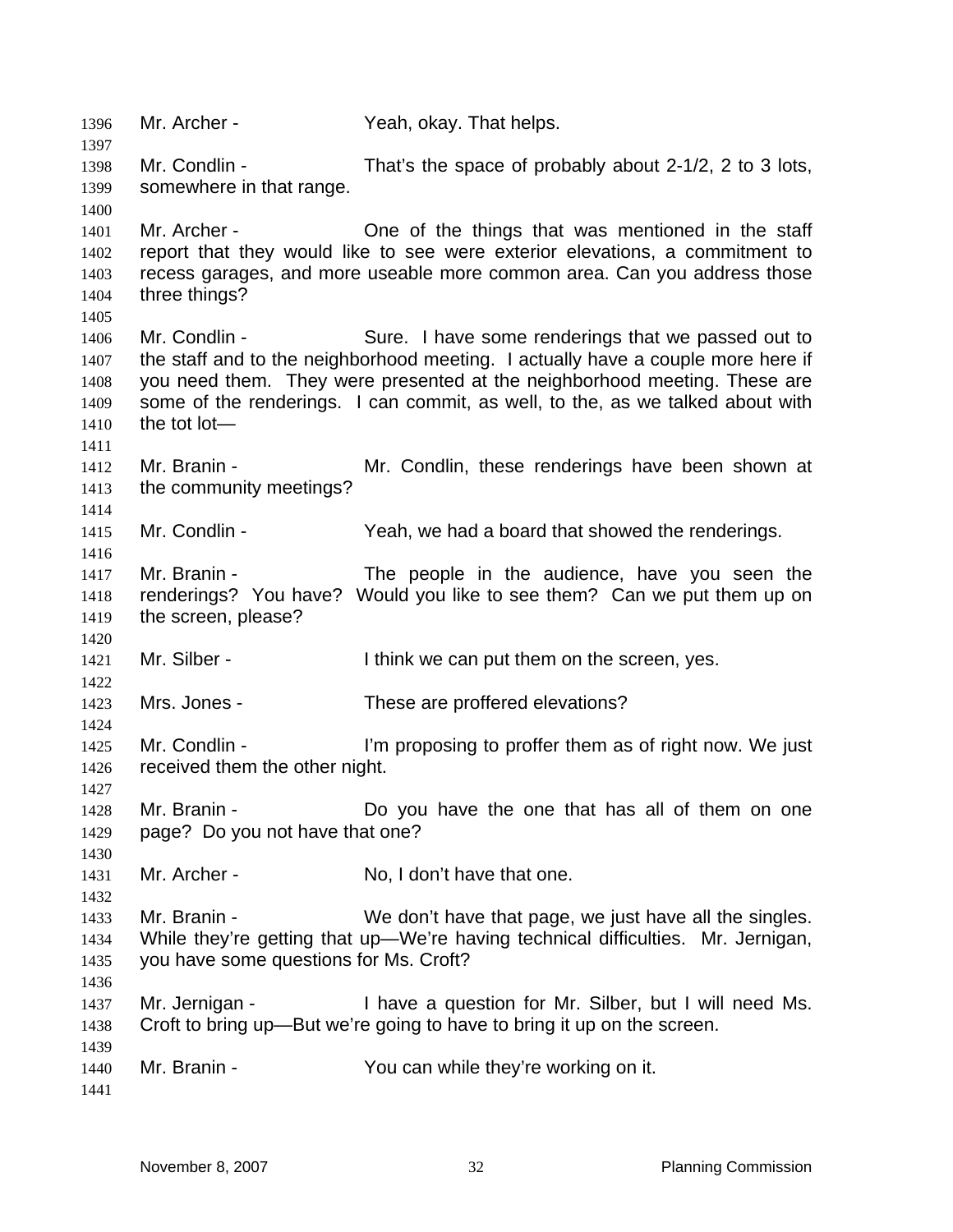1442 Mr. Jernigan - The GIS photo. Ms. Croft - Topo, did you say? Mr. Jernigan - The GIS photo of this case that showed Oakleys Lane. That's all right. Go ahead with what you're doing now and I'll ask the question later. Mr. Branin - Okay, we've got the renderings up. Mr. Silber - Mr. Condlin, are these renderings that you're proffering, or are these renderings— 1455 Mr. Condlin - These are renderings that—I've got a proffer that I can hand out to you tonight. Nathalie and I talked about the language. It's a pretty basic proffer that we've otherwise had. We will be proffering this and I am committing to proffer it now. I told him that we would proffer these elevations specifically. 1461 Mr. Jernigan - Are you proffering the elevation as it is, or are you just going to proffer that the homes will be similar to? Mr. Condlin - Similar to these that are shown on here. Right now, to be quite honest, we're talking with Ryan Homes, but we don't have a contract with them. These are their renderings. If it becomes somebody else's, we don't want to commit specifically, but they will be consistent with these right here. And you can see, as well, that—Of course, as soon as they come up, we'll see it, but a lot of these also have the recessed garages, but not all of them do. I know it's been an issue in other jurisdictions as well. They have a design that they've already built. They know exactly how they're going to construct it with 2 by 4's that they need to do it. They don't like to have to vary that home design specifically. We found it's very difficult to accomplish that with contracts with the homebuilders as they come forward. We tried to show generally a consistent nature of the quality that we're going to have with these elevations. Again, we 1476 just got these earlier in the week. They were based on our discussions with Ryan Homes. We haven't committed to the recess specifically. I think that's the only one we won't have. It's not very often I only have one issue that I disagree with staff on, but that's the one issue. Quite frankly, I've run into this with most builders in most jurisdictions that it's very difficult for them to meet that standard of having recessed garages away from the front of the building. A specific percentage. Mrs. Jones - These are clearly nice homes and it's going to be a lovely development, but you have only a 50-foot buffer. You have a 50-foot buffer between here and the M-2 zoning?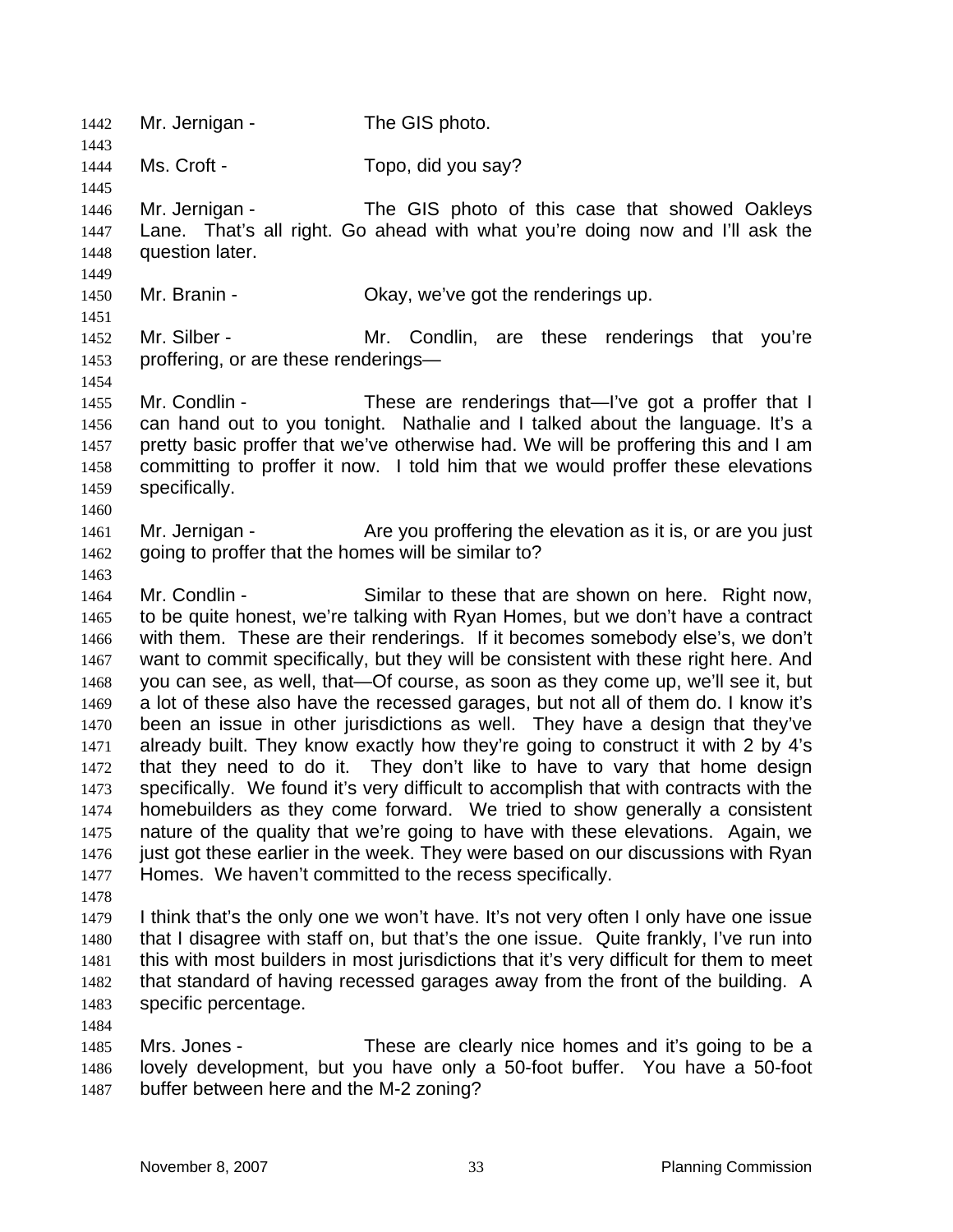Mr. Condlin - Yes. Mrs. Jones - What else is going to be in that buffer besides vegetation? In addition to that, are you planning for any kind of fencing or other visual aids? What are you going to do? 1495 Mr. Condlin - At this point, of course you have your backyard. But no, it'll just be the 50-foot transitional buffer requirement, which is typical between industrial and residential. It's going to be on our property since we're coming in after. So that we would have those protections for the neighbors at that point. That's what the code requires on the industrial side. That's why we propose it on the residential side. We thought that was sufficient from that standpoint. You know it's there. It is M-2 conditional. I apologize; I didn't look up the conditions. 1502 It's not like a concrete plant with a heavy- Mrs. Jones - What is there now? Ms. Croft - I'm not sure of the businesses, but there would be five buildings currently. With that case is proffered an additional 50-foot buffer. 1509 Mrs. Jones - Chatheir property. Ms. Croft - Yes ma'am. 1513 Mrs. Jones - Okay. Mr. Vanarsdall - So, it'll be a total of 100? 1517 Ms. Croft - Yes sir. 1519 Mrs. Jones - And is that a natural? Mr. Vanarsdall - I know when we get to the landscaping—I know we're not at that yet, but that should be all evergreen, shouldn't it? 1524 Mrs. Jones - My only concern is- Mr. Condlin - It's pretty heavily wooded, as you can see. 1528 Mrs. Jones - Very different uses. Mr. Condlin - You'll see where the property line is, it looks like they've already got the—I knew there was a buffer out there. I didn't realize it was already proffered or specific to that.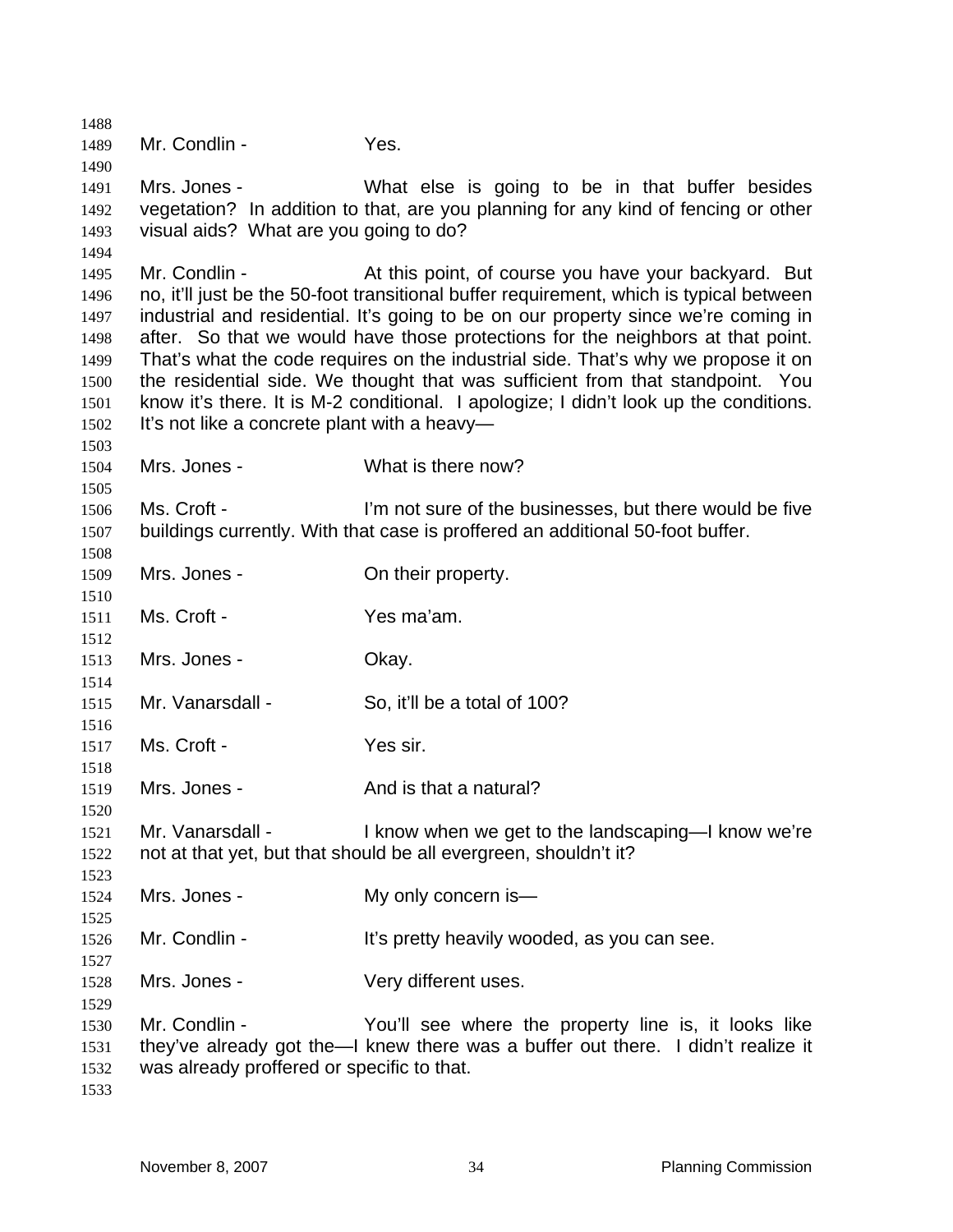Mrs. Jones - Well, that is nice to know. Mr. Condlin - That's a hundred foot. But it's pretty heavily wooded out there with a mix of trees. Mr. Thornton- Mr. Condlin, would you put your mike up a little bit so we can hear you better? Mr. Condlin - Yes sir. Mr. Archer - Mr. Condlin, one thing I did want to note, and I know it's not a proffered condition tonight, but you need to think about it if this moves forward toward the Board for a POD or subdivision plan, is that we prefer to see standard curb and gutter. 1549 Mr. Condlin - We have that proffered. 1551 Mr. Archer - You do have it proffered? Mr. Condlin - Yes sir. 1555 Mr. Archer - Well, good man. Mr. Condlin - Do you want me to find that for you? Mr. Archer - No. If you say it's there, I take your word. Mr. Condlin - We have it proffered. If we don't, it will be proffered. 1563 Mr. Silber - It's #6. Mr. Condlin - Between now and the Board, we have a couple of typos that need to be fixed up, but primarily to identify the recreation amenities and the tot lot that I just talked about, proffering these elevations that just had shown, subject to changes approved by the Director of Planning. Those will be two changes that we would request. And again, I brought written language, but they're so simple and typical, that I didn't think it was necessary to belabor that point otherwise. You'd also asked, I was just told, about how large was that tot lot. It's about a half an acre. 1574 Mr. Silber - Mr. Condlin, you had spoken to the elevation change from Hechler Village and some of the other edges to this development. We understand they are somewhat substantial. I think we may even have a topo, and if we could put that up for a minute. I think one of the concerns that we have is that there is a significant drop as you head into the center part of your site. The layout that you're showing doesn't seem to reflect that elevational change. We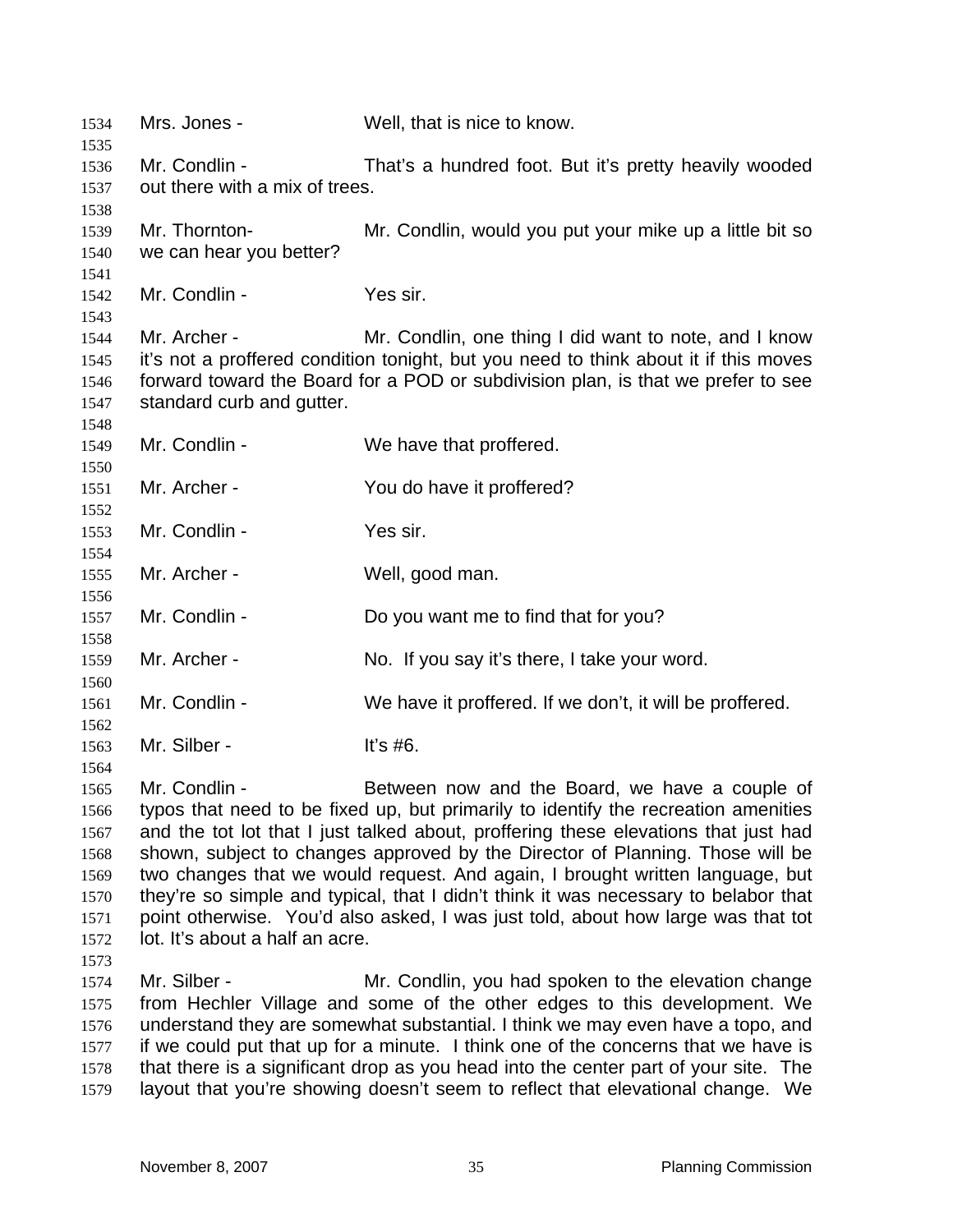really believe those lots that are adjacent to Hechler Village more than likely will be much deeper than you're showing to reflect the fill that will have to take place on those lots. Obviously, any connection you make to Hechler Village, those roads would have to taper back, and that would impact the lots adjacent to that connecting road.

1586 Mr. Condlin - Right.

Mr. Silber - So, if there are any changes that can be made to that layout to more closely reflect the actual topography of the land, I'd like to see that made before it goes to the Board of Supervisors.

1592 Mr. Condlin - I'm only relying on our engineer, which isn't here tonight. What I'd like to do, then, is maybe with Nathalie and someone else from the staff that would be reviewing the subdivision plans, talk about why Balzer thinks that can be done and how that'll occur. We can sit down and go over that, and if some changes need to be made, then certainly. It's going to be a reduction in the number of lots, if anything, at that point. We can do that immediately.

Mr. Silber - I would think it would be a reduction. If you would go back to the layout again. There are some lots that are fronting on Oakleys Lane. 

Mr. Condlin - The front would be along this connector road back here off Oakleys Lane. Here's Oakleys Lane right here. There would be side yards there.

1606 Mr. Silber - Does it back to Oakleys Lane?

Mr. Condlin - Back. And that's one of the reasons we put in the 35- foot buffer with street trees along Oakleys Lane. That's not part of the lot; it's a buffer that would be part of a common area.

- 1612 Mr. Silber Ckay.
- Mr. Vanarsdall Mr. Chairman?

Mr. Branin - Yes.

- 1618 Mr. Vanarsdall Okay, nevermind.
- 1620 Mr. Branin Ckay.
- Mr. Jernigan I'll wait till the end. I've got some questions for you, Randy, but we'll hear from the applicant.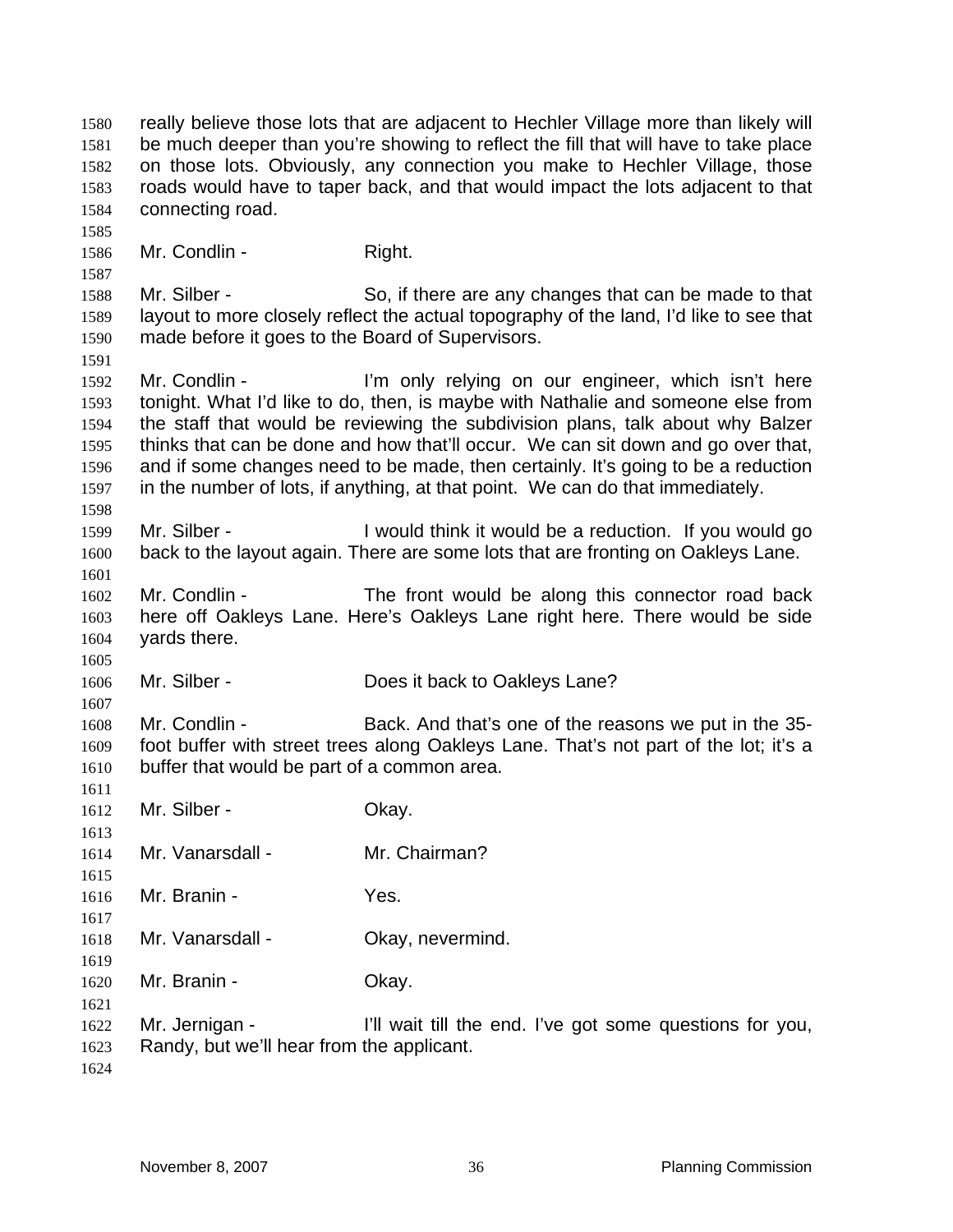1625 Mr. Archer - I want to ask one more question, and maybe this is one I need to be asking to you, Mr. Secretary, or staff. On Proffer 4 on the dwelling orientation, "dwellings will not be situated on a lot in a manner where the front of one house fronts the rear of another, and no stem lots shall be permitted." Isn't that code anyway? I thought we had work sessions on it at one time, but I don't remember is whether or not we actually took it out of the Code or put it in the Code that you couldn't have one. Mr. Silber - Yes sir, Mr. Archer. Stem lots are not permitted unless an exception is granted by the Planning Commission. Mr. Archer - They would not need to have that language in this proffer. Mr. Silber - Except that this is now stipulating that they will not come before you asking for an exception. Mr. Condlin - I'll be honest with you, someone raised that question and so that's why we gave assurance, made sure that it would be put in the proffer that we wouldn't ask for that exception. That was a concern that was raised by telephone call. Mr. Vanarsdall - We had that years ago, you remember, Chris? Mr. Thornton - Just so everybody in the audience knows the terminology, Mr. Secretary, would you define a stem lot? Mr. Silber - Yes sir, Mr. Thornton. A stem lot is a lot that comes off a public road in a very narrow fashion. It may only be about 20 feet wide and it goes back quite some distance, and then widens out to a normal sized lot. What that often creates is a house that sits behind another house, so you have one house looking into the backyard of another house. The County discourages that. We only allow it through a special exception, if you will. So, they have ruled out that possibility in lot design. 1660 Mr. Branin - Also known as a flag lot. Mr. Silber - That's correct. Mr. Branin - Because it resembles a flag. Okay. Anybody else have any question for Mr. Condlin? Mr. Archer - I don't have any, Mr. Chairman. And I know we have opposition, so we'll grant them some time, and then maybe we'll have—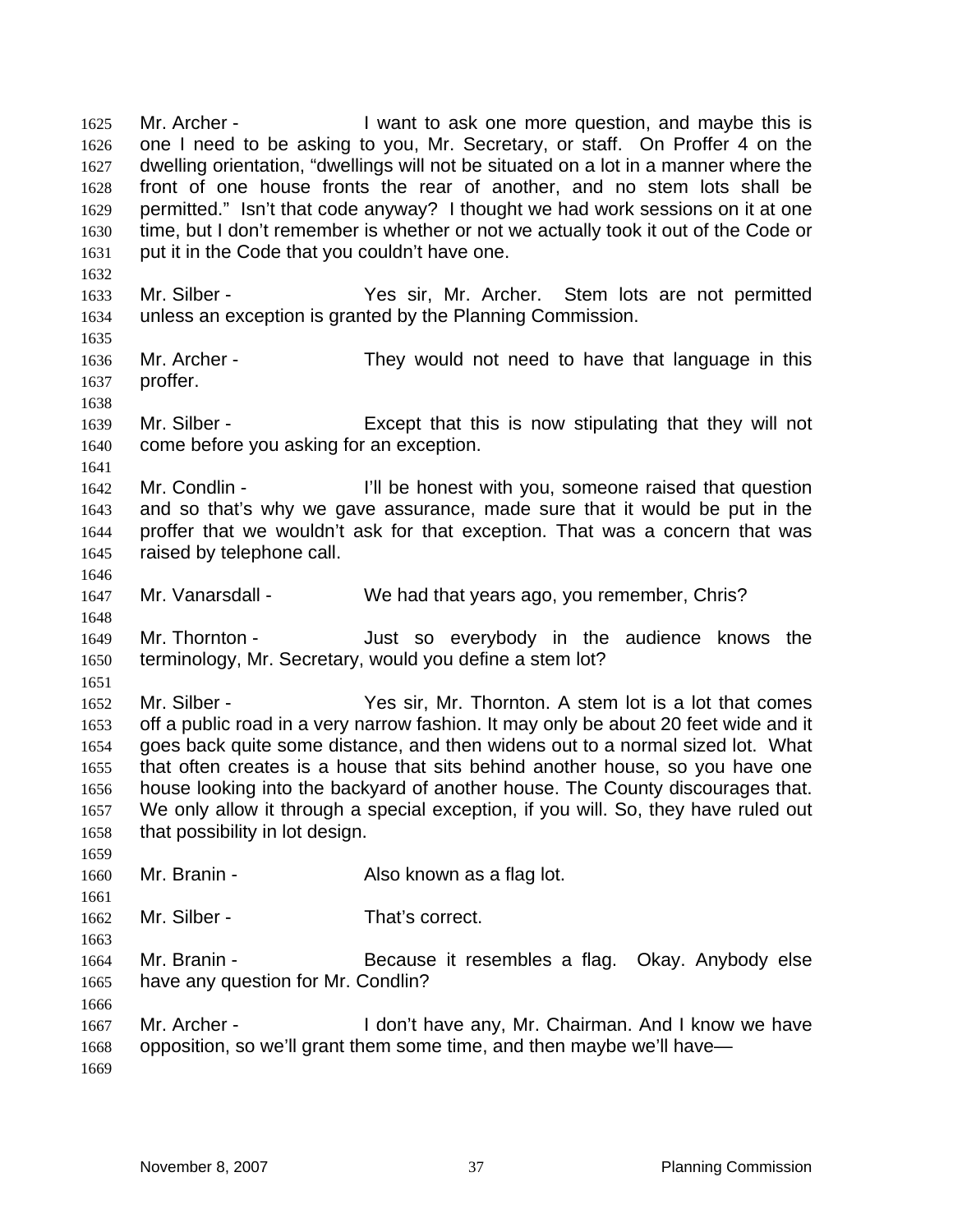Mr. Thornton - Before the opposition comes up, Mr. Chairman, I have a question that doesn't pertain to Mr. Condlin. This is something I've been noticing that I just want to bring forth to the Planning Commission. There have been a plethora of new subdivisions. And what I've been noticing, too, is that due to economic conditions, a lot of homes that a person has purchased, things happen, people lost their jobs. So, therefore, there is a lot more renting now of new homes in subdivisions. I guess my question is, and it doesn't pertain to this case necessarily, but is there anything that the local government can do about 1678 that, or is that just managed only by the system itself? Mr. Branin - Meaning that is there any means that we can prevent

- properties becoming rental properties?
- Mr. Thornton Particularly if they're brand new homes like that. Is 1684 that a marketplace issue only?

Mr. Branin - Mr. Secretary, you can correct me. I don't think the County has any authority over that. That would be handled under a neighborhood association. They could do that in their covenants. But the County has no legal authority, do we?

- 1691 Mr. Silber No. We have no legal authority, Mr. Thornton, to do that. Anybody has the right, unless there are private covenants, to be able to rent their home. Unfortunately, depending on certain economic times, there may be more opportunities for people to, or need for people to rent homes. But that is not regulated locally. In fact, it probably is a violation of the Fair Housing Act, if 1696 the County tried to impose that regulation.
- 

Mr. Condlin - You should check with building inspections, but it's our frim's opinion that while condominiums, for example, can be regulated so that there's no rental because it's a private agreements homeowners association. State government doesn't allow it and it is a violation in Virginia and Federal Fair Housing Acts. That's our opinion. You can't prohibit, from a local standpoint, an ordinance that would prevent renting. It would be a discriminatory act under that definition.

Mr. Branin - Thank you, Mr. Condlin. Okay, ladies and gentlemen, I'm sorry for the technical delays in the case. When you come down in opposition, please state your name for the record. We may ask where you're house is in coordination to this project. Okay? So, come on.

Mr. Payne - Mr. Chairman, Commission members, my name is William H. Payne. I'm a 37-year resident—

```
1713 
1714 Mrs. Jones - I'm sorry.
```

```
1715
```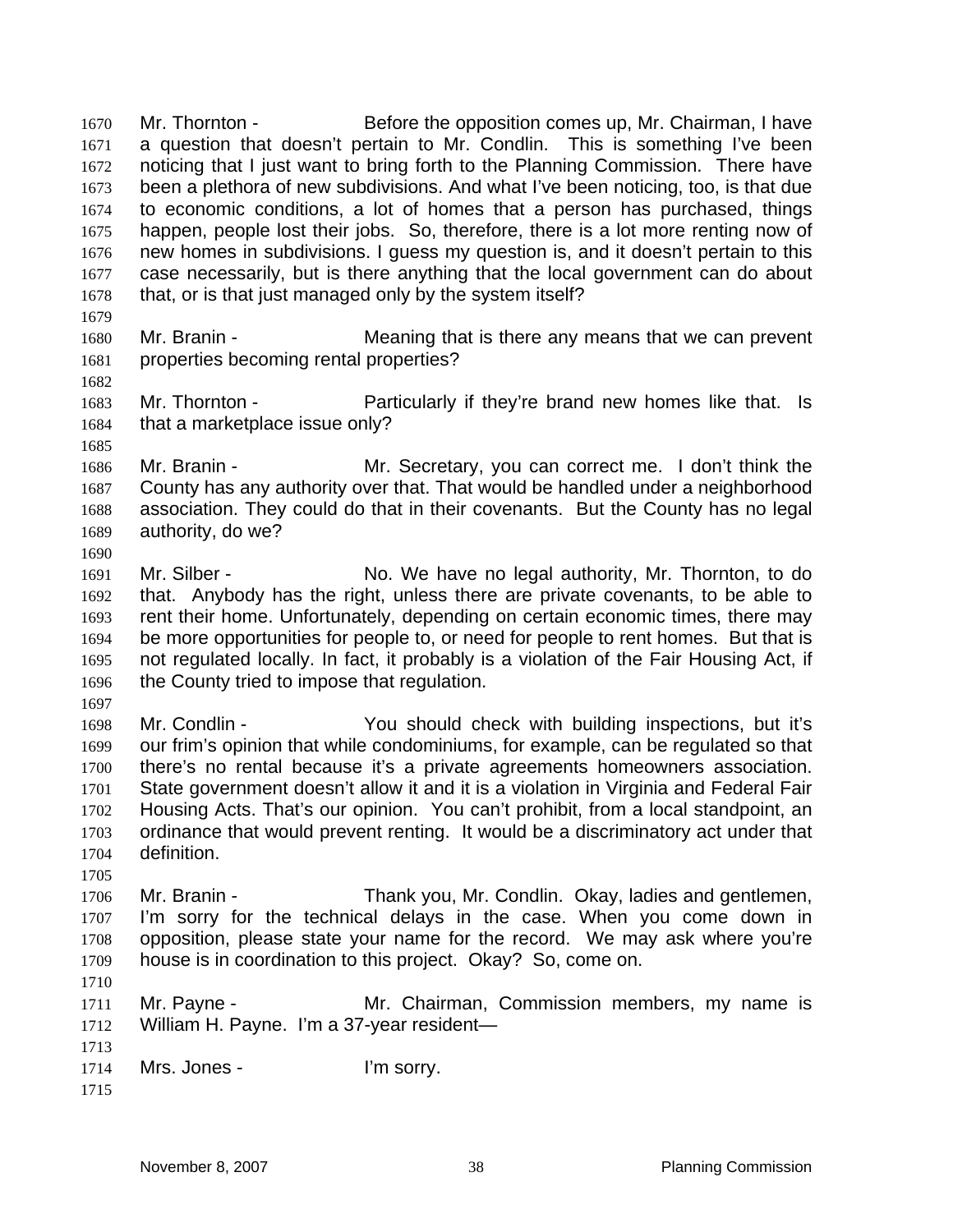| 1716                                         | Mr. Payne -                                                                                                                                                                                                                                                                                                                                                                                                                        | Payne.                                                                                                                                |  |
|----------------------------------------------|------------------------------------------------------------------------------------------------------------------------------------------------------------------------------------------------------------------------------------------------------------------------------------------------------------------------------------------------------------------------------------------------------------------------------------|---------------------------------------------------------------------------------------------------------------------------------------|--|
| 1717<br>1718                                 | Mr. Jernigan -                                                                                                                                                                                                                                                                                                                                                                                                                     | Thank you.                                                                                                                            |  |
| 1719<br>1720                                 | Mrs. Jones -                                                                                                                                                                                                                                                                                                                                                                                                                       | Thank you.                                                                                                                            |  |
| 1721<br>1722<br>1723                         | Mr. Archer -                                                                                                                                                                                                                                                                                                                                                                                                                       | Good evening, Mr. Payne.                                                                                                              |  |
| 1724<br>1725                                 | Mr. Payne -                                                                                                                                                                                                                                                                                                                                                                                                                        | Good evening, sir.                                                                                                                    |  |
| 1726<br>1727                                 | Mr. Branin -                                                                                                                                                                                                                                                                                                                                                                                                                       | Mr. Payne, before you start, can I ask you a question?                                                                                |  |
| 1728<br>1729                                 | Mr. Payne -                                                                                                                                                                                                                                                                                                                                                                                                                        | Sure.                                                                                                                                 |  |
| 1730<br>1731<br>1732                         | Mr. Branin -<br>project?                                                                                                                                                                                                                                                                                                                                                                                                           | Do you live in the neighborhood adjacent to this                                                                                      |  |
| 1733<br>1734                                 | Mr. Payne -                                                                                                                                                                                                                                                                                                                                                                                                                        | Yes.                                                                                                                                  |  |
| 1735                                         | Mr. Branin -                                                                                                                                                                                                                                                                                                                                                                                                                       | Does that lake have a name?                                                                                                           |  |
| 1736<br>1737                                 | Mr. Payne -                                                                                                                                                                                                                                                                                                                                                                                                                        | The lake?                                                                                                                             |  |
| 1738<br>1739                                 | Mr. Branin -                                                                                                                                                                                                                                                                                                                                                                                                                       | The lake.                                                                                                                             |  |
| 1740<br>1741                                 | Mr. Payne -                                                                                                                                                                                                                                                                                                                                                                                                                        | Eastborn Lake.                                                                                                                        |  |
| 1742<br>1743                                 | Mr. Branin -                                                                                                                                                                                                                                                                                                                                                                                                                       | What is it?                                                                                                                           |  |
| 1744<br>1745<br>1746                         | Mr. Payne -                                                                                                                                                                                                                                                                                                                                                                                                                        | Eastborn Lake.                                                                                                                        |  |
| 1747<br>1748<br>1749                         | Mr. Branin -                                                                                                                                                                                                                                                                                                                                                                                                                       | Okay. I asked my fellow commissioners, I said that is<br>a heck of a big lake, what is the name of it. Eastborn Lake. Thank you, sir. |  |
| 1750<br>1751<br>1752<br>1753<br>1754<br>1755 | Mr. Payne -<br>I'm a 37-year resident of Eastern Henrico County, and<br>I reside at 5307 Dalglish Road in the Hechlers Village subdivision. Sir, to answer<br>your question, Dalglish Road is one of the streets that they plan to open, this<br>dead end. And they're planning to open it in regards to this property, if it's<br>approved.                                                                                       |                                                                                                                                       |  |
| 1756<br>1757<br>1758<br>1759<br>1760         | I'm here this evening on behalf of my neighbors, some of whom are here, whose<br>names will appear on a petition that we are presently circulating, to be presented<br>to the Board of Supervisors. Sir, if we can leave a copy with this Commission. It<br>was our understanding that it had to have original signatures on the petition. If<br>that's so, if we give you the one with the original signatures, we would not have |                                                                                                                                       |  |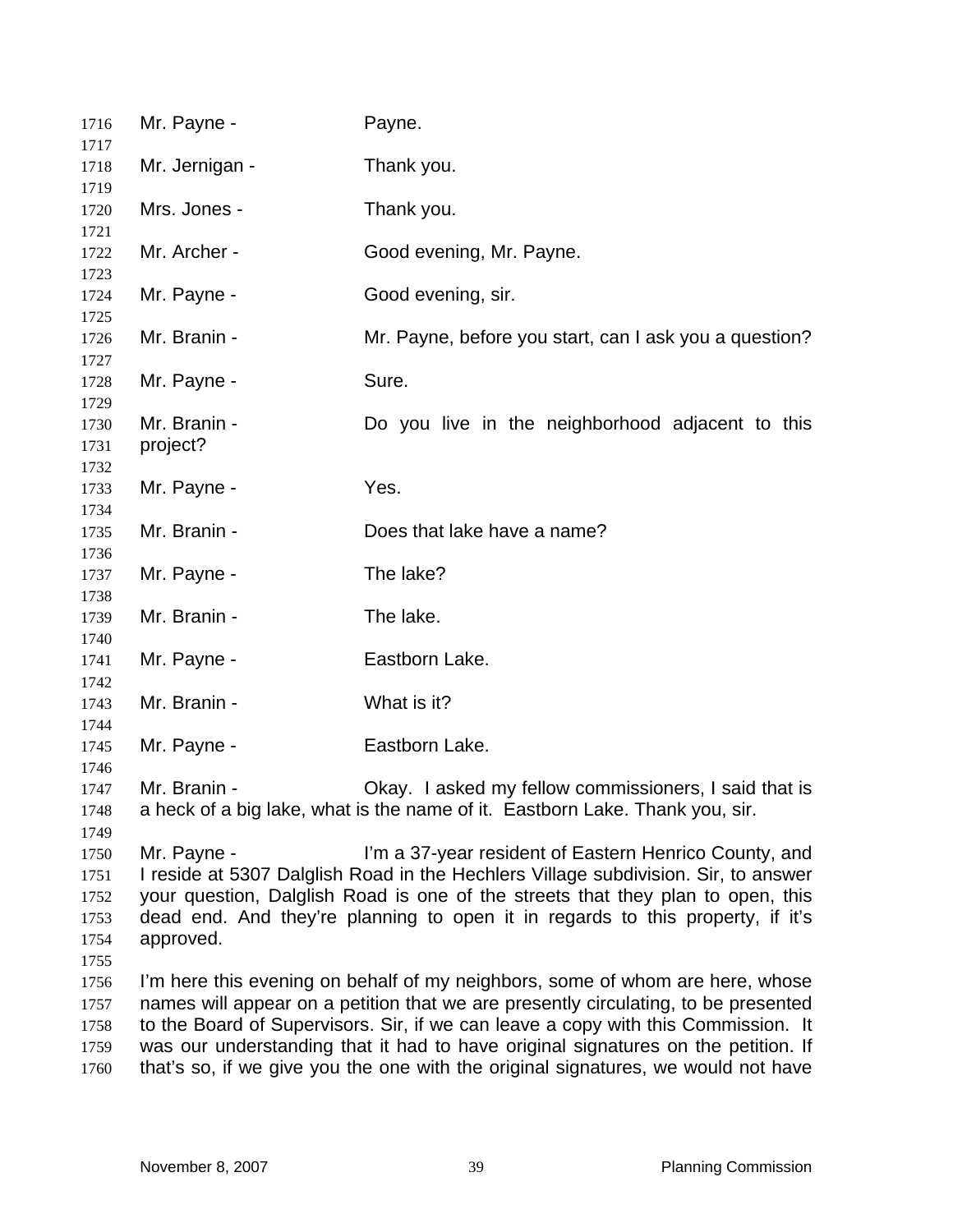original signatures to pass in to the Board. We're kind of in a Catch 22, but if you will advise, we will address that issue before we leave.

Mr. Silber - Mr. Payne, I don't think it has to be original signatures. If you have a copy, we will take that. Or, if you give us one that has the original on it, we can return it to you, or we can pass it on to the Board.

Mr. Payne - That's great. We'll leave you our originals, because we didn't make copies. If you'll return them prior to us going before the Board, as soon as necessary, then we will use it. Thank you.

1772 Mr. Silber - We'll be happy to do that.

1774 Mr. Payne - We are here this evening on behalf of those neighbors. We are speaking against the rezoning of property located at 4100 Oakleys Lane, listed in the file as C-58C-07, from a designation of A-1 to a designation of R-3. We oppose this request for several reasons. First, the number of new housing developments in this immediate area within an approximate 1-1/2 square mile, there are seven housing developments presently under construction, and that's not counting this proposed construction in this community that we think will adversely impact us. The adverse impact that 140 to 160 new homes proposed in this case before you will have on an already overcrowded school facility at all levels. Bringing in an additional 140 to 160 families, or households, I should say, will greatly impact the school system. Schools are presently overcrowded. We understand there's a new elementary school presently being built on Laburnum Avenue, but that school was built because of the overcrowding at other schools. When you move students to address the present overcrowding, by the time that school opens with new developments coming up, that school will be overcrowded. We feel that our children should have the opportunity to be educated in an environment where they can get a facsimile of special attention, as opposed to one that they become just a number instead of a name in a classroom.

The adverse impact these new households will have on delivery of County services—fire, police, public utilities, public works. We have a real problem now when you call for services from the County. It is very poor. You call the police and you may see him a half hour later, you may see him an hour later. They may not even come. So, if we are going to open another subdivision adjacent to this one that's going to require the same area, the same police precinct, the same fire station ought to respond, we don't see anything that suggests that it's going to be advantageous to have this for those persons already living there.

Recreation. We don't have any recreation. I'm a 29-years, 9-month recreation professional. Henrico has the poorest recreation in the nation, as far as I'm concerned. And I've spoken around the Country on recreation, done workshops. And on three occasions. I presented at the national Recreation Association,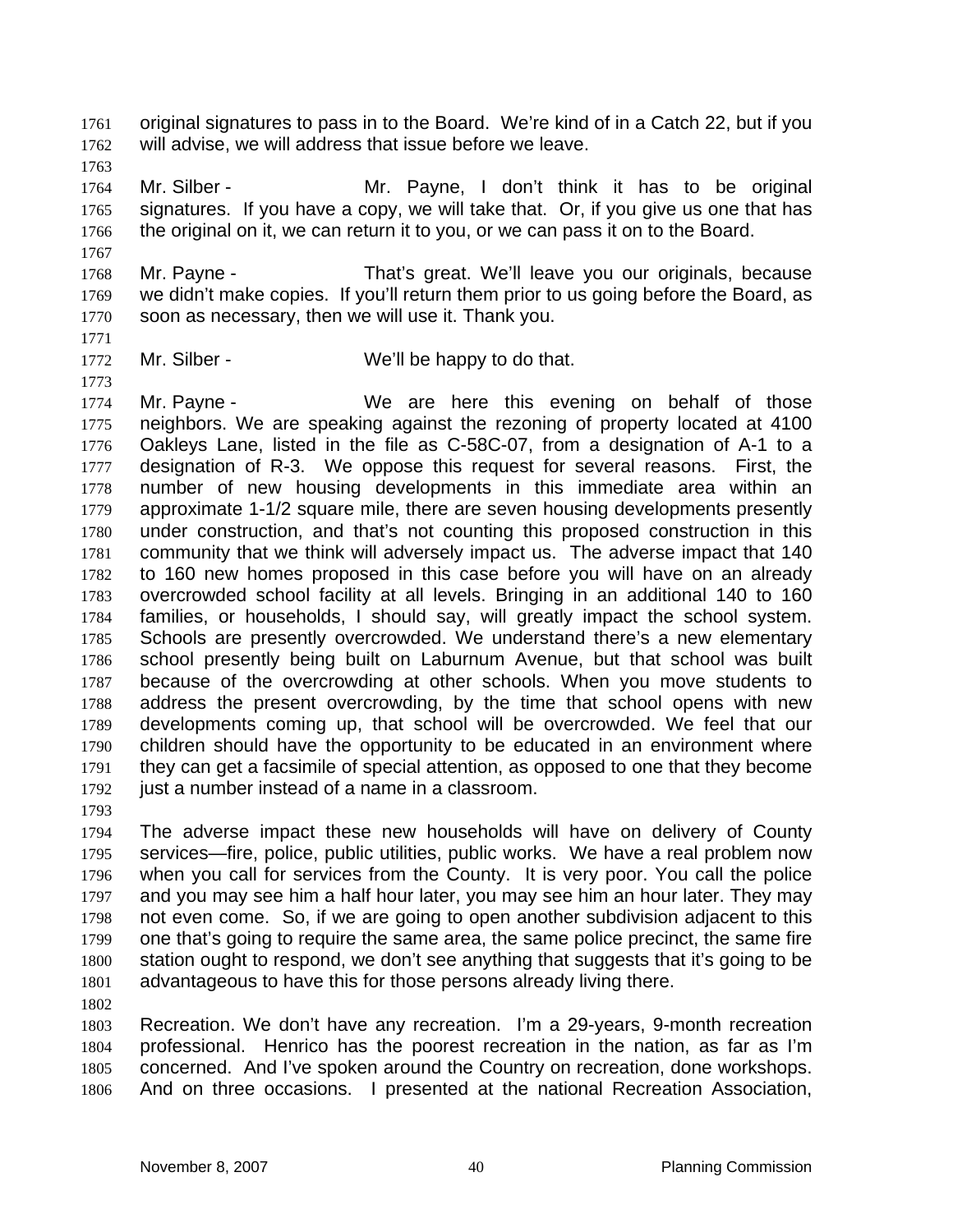which is a national professional association. Henrico's recreation leaves a lot to be desired. Our kids play in the streets. The impact of traffic with this proposed development is going to increase the traffic on Colwyck Drive from both ends, because now people can come from I'm going to say the southern end of Laburnum. They can come in to Dalglish Road to go into this new subdivision. They can now come in from Laburnum onto Colwyck Drive from the other end. And then there are going to be two additional streets opening up to Colwyck, and that will be Dalglish Road and Orinda Drive. So, there will be a great inflow of traffic. We're going to be bothered with that increased traffic all times of day and night, all kinds of noises. We experience a little of that now, but concerning noise at the dead ends and we can easily go out and see cars and get license plate numbers that you have if we suspect something going on. But now, those vehicles can come in and do whatever and go right on out. We have no chance to get around to see what's going on.

Our children play in the streets on Dalglish Road and Orinda Drive. The youngsters play in the street because they're pretty safe because the only vehicle that will be turning into those two streets are people who live there, and they're aware that children are there because they're a dead end. We don't know what's going to happen now when they open those two streets up to accommodate this new development.

I heard Mr. Condlin speak of tot lots in their plan. Tot lots in general, and pretty much nationwide, are useless. Tot lots are a place for deviant behavior, for people to hang out and do deviant kinds of behavior. You have the homeless hanging out in them, you have drug dealers. You have youngsters just hanging around doing nothing. You can take your survey and you'll find that tot lots are very, very underused. They are built and they are there, because tot lots are for little kids. We don't have anything for the kids 8, 10, 12, 15, 17 years old in Henrico County. We don't have a recreational facility they can go into, but yet we're bringing more families into this area that's already void of any kind of recreation for them. Building these tot lots is not something that we would take as convenient for us or beneficial to us. To me, it would be more like, I say, we should have something else to worry about.

I'm going to concede any time to Mrs. Wallace.

Mr. Branin - Mr. Payne, don't leave yet. Your time has stopped. Any time that we start asking you questions, your group's time is frozen. I have one question for you. You're recommending that tot lots are not provided.

Mr. Payne - I'm not recommending they not being provided, sir. What I'm saying is it appears that that's being put in like it's a bonus or it's something beneficial. I'm simply saying that the record on tot lots is they're underused and they're just areas that are there and they become gathering places for something other than what they were designed for.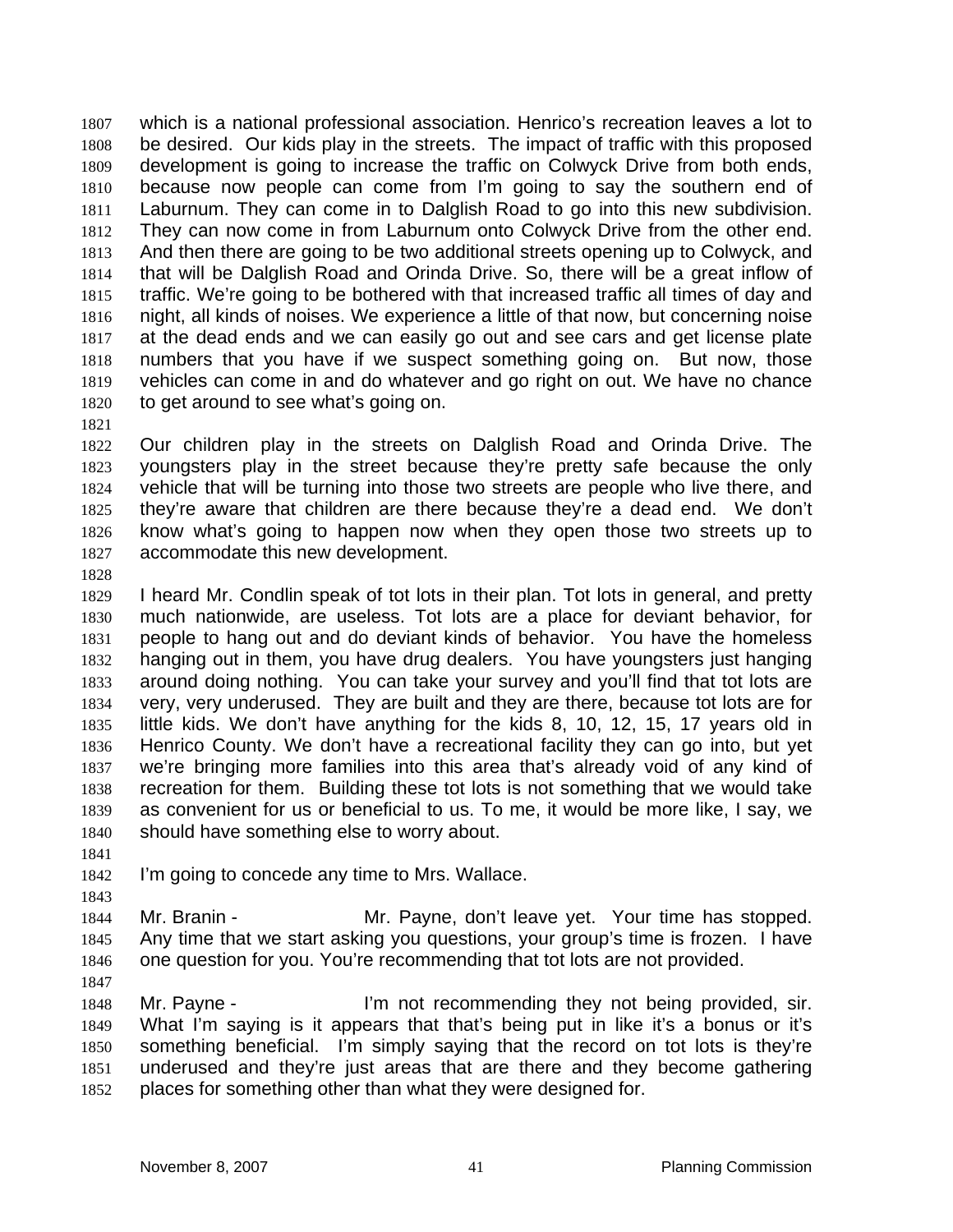Mr. Branin - Okay. I'm going to make a comment and then I'm going to ask my question, because you said they could be used for something else. My district is the Three Chopt District and I just had a case recently where the neighborhood was extremely upset because there wasn't any tot lots. We're trying to push for more and more community common areas for communities to gather, for children to play instead of having to play in the street. That part kind of confused me a little bit. What would you propose instead of tot lots? Mr. Payne - That we have organized and supervised recreation facilities for the youngsters to go to. 1865 Mr. Branin - Chay, so that- Mr. Payne - When you have families, sir, that work, they're not at home all day to carry kids out and play on the tot lot. 1870 Mr. Branin - Ckay. 1872 Mr. Payne - If we had recreation centers, I think that would be far more beneficial. Mr. Branin - That comment would be more directed not to this development, per se, but to the County and as a whole. 1878 Mr. Payne - All right, that's a fact. Mr. Branin - That's a question. Are you recommending that this community build a community center, or are you recommending that the County provide more community centers? Mr. Payne - Mr. Chairman, don't misinterpret my answer. Personally, I don't care who provides it, as long as we have it. 1887 Mr. Branin - **I hear you. Okay.**  Mr. Vanarsdall - There's no way we could have misinterpreted that. Mr. Payne - I guess, in reality, we would say we would want the County to build it, because it's not likely it would be done by a private organization. Mr. Archer - Mr. Payne, are you aware that there is a planned recreation center for Laburnum Avenue about a mile from you all, 2008, 2009? 1898 Mr. Payne - Yes sir. I believe Mr. Thornton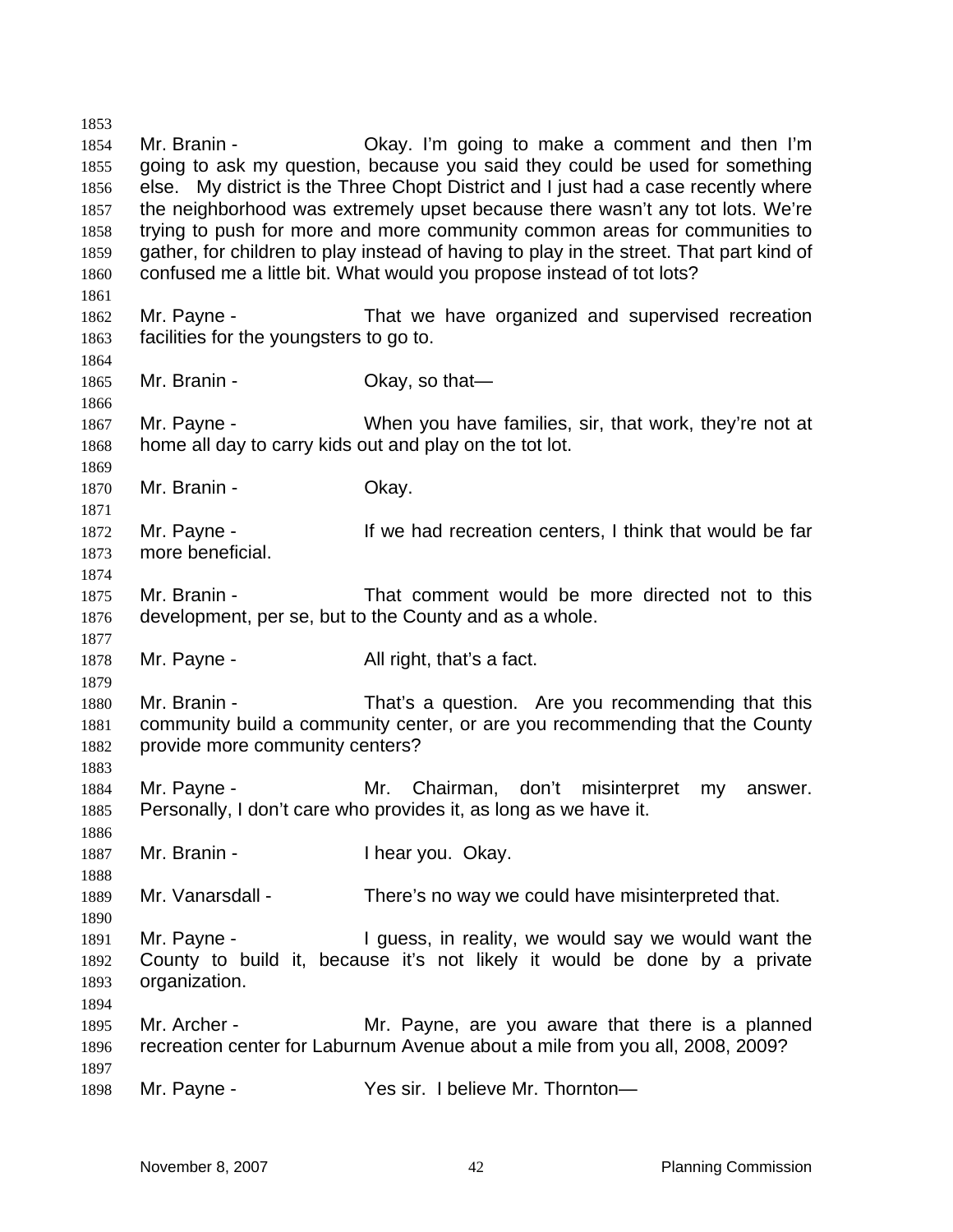Mr. Archer - It's been a pet project here for a long time. Mr. Payne - He told me something about it and then he sent me something in writing that this was in the plans, yes. And on behalf of the community and to whomever is responsible for it, we thank you. Mr. Archer - You can thank Mr. Thornton, sir. Mr. Jernigan - Also, I'll add in there's going to be a park also, on Pleasant Street. I know it's in the planning stages. They have appropriated land for it, so I know that it in the works for a park there. 1912 Mr. Branin - It's a long time coming. What we're happy to say is with the great work of Mr. Thornton, it is coming. To address the parks, we hear you and it's coming. 1916 Mr. Payne - All right, sir. I would hope that—And I'm sure each of you hear me when I say our big concern is the schools and the traffic. The schools are probably the most important, that our children are not in overcrowded buildings and overcrowded facilities. Overcrowding often brings along with it understaffing. So, we get schools with classrooms with 30—And I'm saying this is what it is in Henrico Elementary. I don't have a child in there. Most of my children have completed school. But we have a classroom with 30, 32 kids and one teacher. That's unacceptable probably nationwide, but it's just a fact of what happens. So, along with the other facilities coming, we would hope that we don't do something to continuously overcrowd our schools, at all levels—high school, middle school, or the elementary. Mr. Jernigan - Mr. Payne, I had a question for you. You said on police that it might take 30 minutes or an hour, and they might not come. Are you talking about a 911 call? Mr. Payne - Yes. Any way you call. I don't use 911 if I have to call because I see a strange vehicle, I just call the non-emergency number. Mr. Jernigan - Okay. Mr. Payne - I suggest that call gets to them. You know, they don't come out at all on vandalism. You just make the report and you get a number. 1940 Mr. Branin - **And that's countywide.**  Mr. Payne - Oh, that's citywide. I mean, it's probably all over, but again, you feel better when you can see a policeman. I don't see police cars in my community on general patrol. Don't want them constantly, but I like to see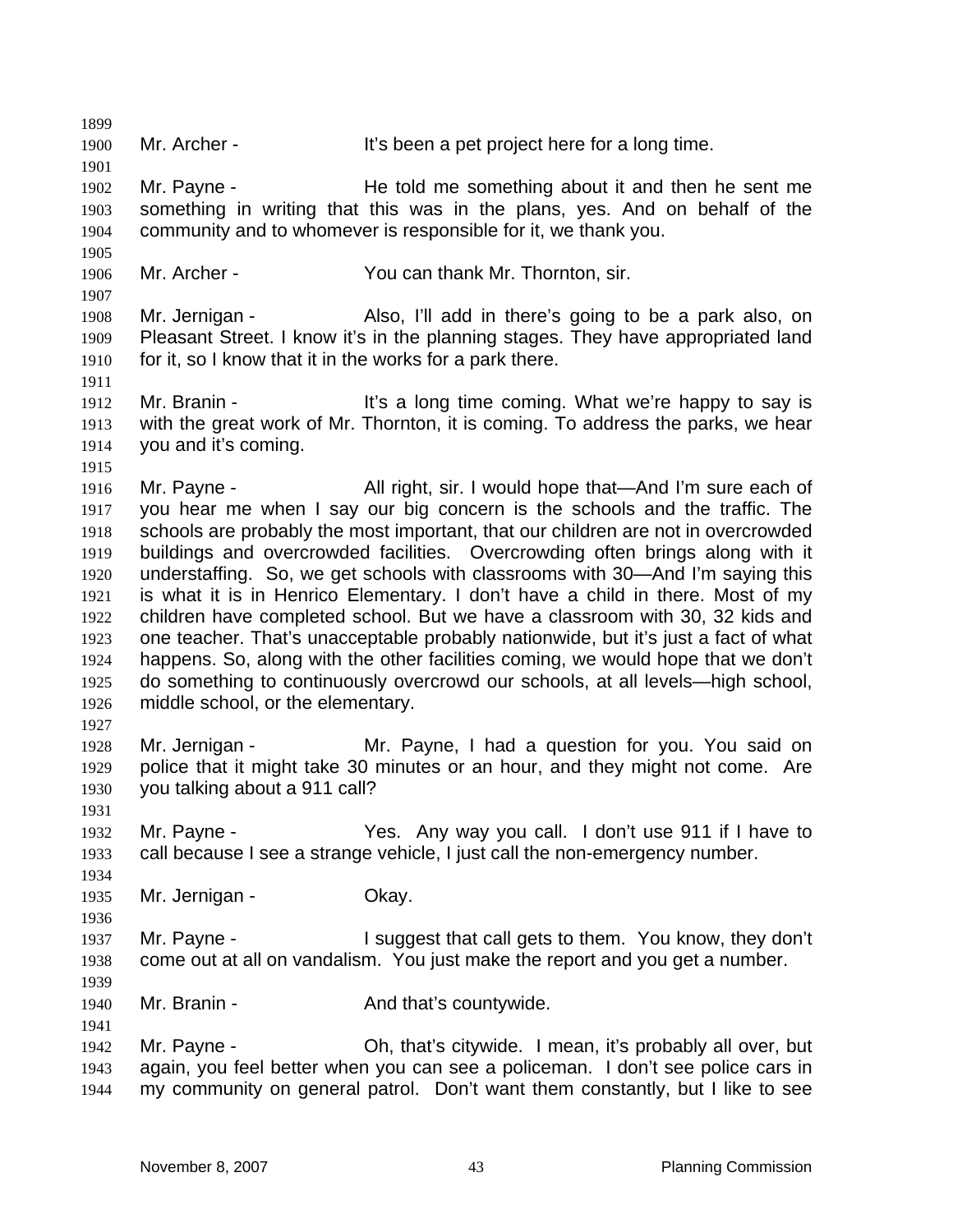them every once in a while so anyone who is thinking about doing something illegal, a break-in or assault or something, will say, well, the policemen do patrol this area. You can't say that in my community. Mr. Vanarsdall - Mr. Payne, do you know if you have a community officer? Mr. Payne - I don't know of one. I've never seen one and have never been told. But I've not asked, either. Mr. Vanarsdall - If you get a chance, you should call and ask if you have a community officer. They have community officers in every district in the County. 1959 Mr. Payne - All right. Mr. Vanarsdall - You can always get them. They give you their cell number and everything. We have had cases in the district where the police took a long time to come and sometimes they didn't show up. It's not often. Most of 1964 the time, they were pretty prompt. Mr. Branin - Mr. Payne, I'm going to ask you take a little step just to your right. Ms. Vann? Can I get you up here please? Kim Vann is our connection to Henrico County Police. She advises us. Comment on tot lots? Ms. Vann - Yes sir. I recognize a lot of the concerns that they may have. We certainly could work with them to make sure the tot lot was located in the most visible part of the subdivision where most of the residents would be able to see how the lot was being used. If people weren't around, you would have a lot of visibility from the roadways, that type of thing. So, I can understand if the lot is not in a very visible part where a lot of folks may not want to use it because they'd feel like they would not be seen and things could happen. It maybe also something we could work with them on what type of equipment they put in to the lot to make sure it is an age-specific use so that teenagers and others would not be drawn to that particular type of equipment, and wouldn't want to go there because they could see that it was very much limiting on what they may want to do. 1983 Mr. Branin - Lighting? Ms. Vann - That's always a tricky one. Depending on if they're going to have lighting on the streets. I know we don't have street lighting in Henrico, typically. But if they're going to have some street lighting and it is located in an area where you're going to have the lighting spill over anyways because it's a long street and very visible, then I think it would be beneficial. A

lot of times, though—The standard that we use with parks typically in Henrico, if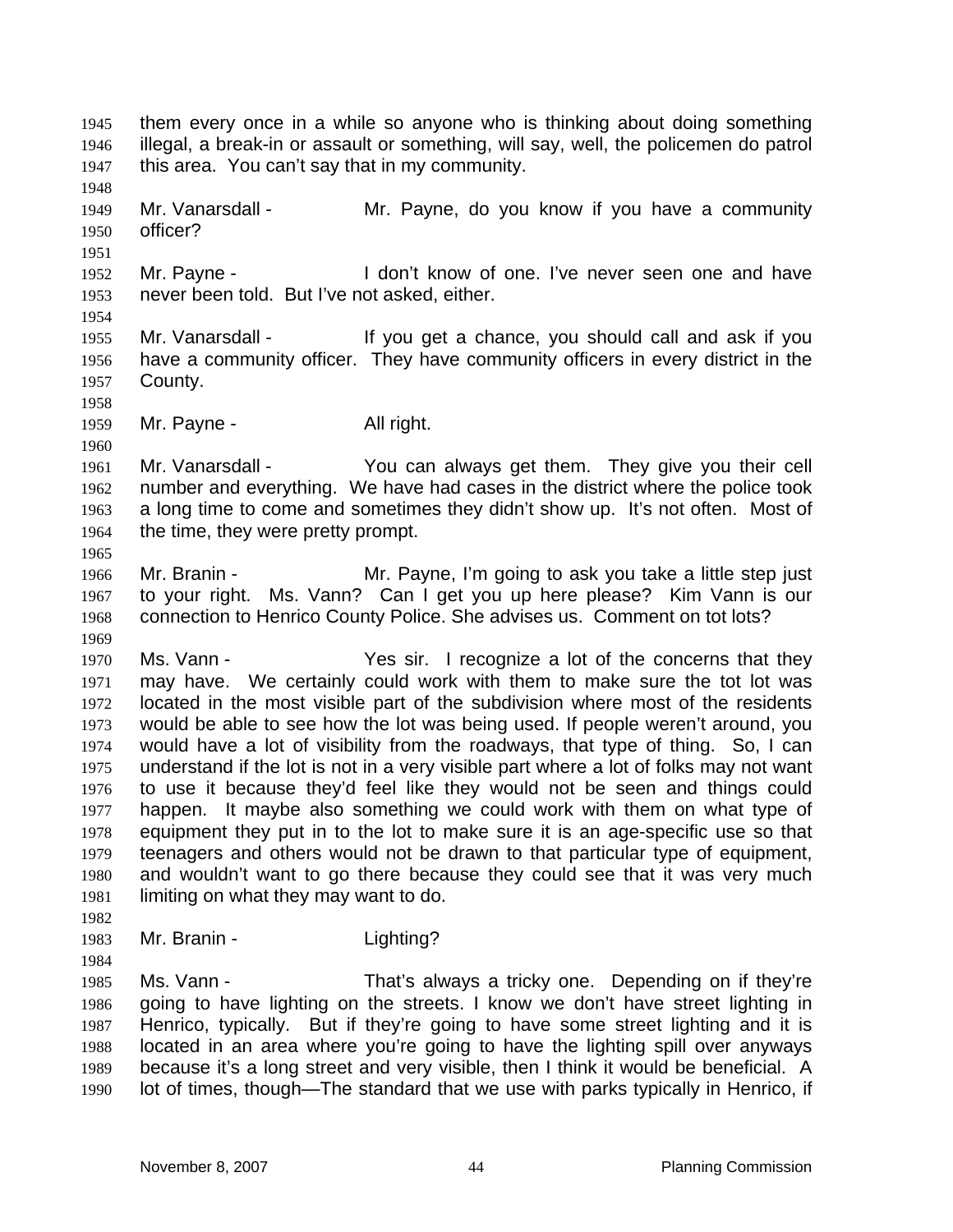it's not an active park where you have softball, soccer, baseball, football and all that, don't light it because that's typically going to draw people. If it's lit, they think that it's open 24/7.

Mr. Branin - And last, Mr. Payne, if you wouldn't mind giving your phone number to Ms. Vann so she can find out who your community officer is for you—

1999 Ms. Vann - I sure can.

Mr. Branin - —and call you and hopefully set up a meeting with your community and your community officer. You should know who that is and they should be active with you. She's the one to make sure it happens. Okay? 

Mr. Payne - Yes sir. And lastly, we're not forgetting the comment about the services. It's not just police and fire and recreation, those sorts of things. I'm not sure who it is in Henrico County, Public Works or Public Utility. I've found some of them do different things. Snow removal. On my street, we are the snow removers. We shovel the street. We take a four-wheel drive and just ride up and down the street to get tracks in there so our neighbors can pull out. It's almost the last street that is cleaned. I understand they have to clean the main thoroughfares first. I understand that. But, if we're going to add more interior streets, we don't hear anything about more staff and more vehicles and more materials being provided to do that. So, all of that impacts us who already live there. It's slow now and if things don't change in terms of more vehicles, more materials, more staff, then it's just going to get worse.

Again, I thank you for your time and if there is some time left—

Mr. Jernigan - I wanted to say one thing to you, Mr. Payne. In our report here, they always give us a school report. On the middle school at Fairfield, they had 1,353 students and the capacity was 1,348. This was a 2006 report. Since then, the new Eastern Area Middle School has opened down on Elko Road and taken some of the pressure off of Fairfield. According to this, this project should yield about 25 students.

Mr. Payne - It was approximately 500 students that moved. Mr. Stewart's wife is works there and she reported that to us at the meeting on Monday night, I believe it was. Approximately 500 students moved. So, you took 500 out of Fairfield. But when we put 160 from—And I'm speaking of one development. If you remember, there are seven, not counting this development, that are coming up in that general area about a mile, 1-1/2 square miles. When those developments come, our schools will be overcrowded again. Five hundred came out of Fairfield in order to go to school over on Elko. But they'll all be overcrowded again, and that's out concern.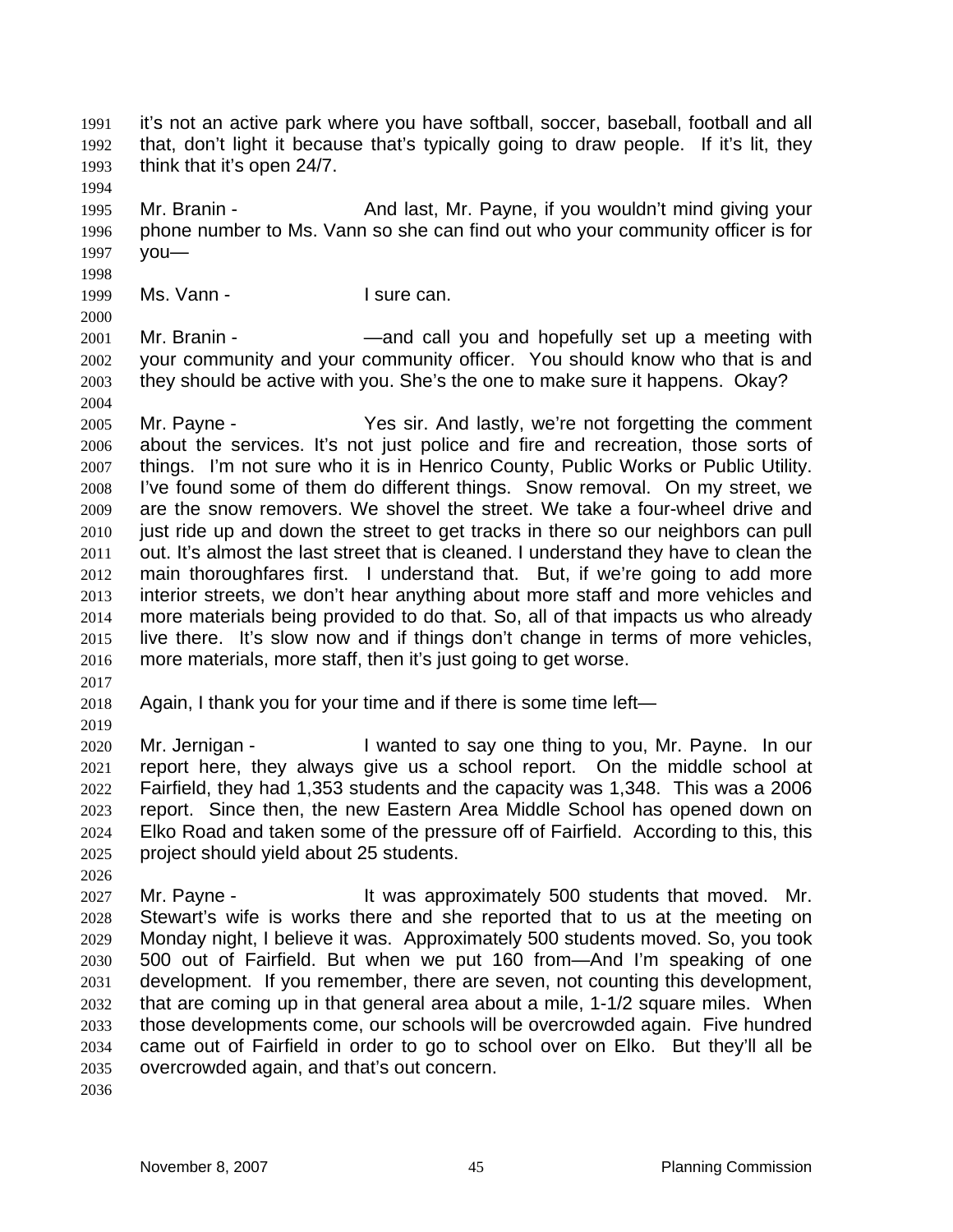Mr. Jernigan - Thank you.

Mr. Payne - Thank you.

Ms. Wallace - Good evening. My name is Betty Wallace. I live at 4183 Oakleys Lane. I'm opposed to this new development for several reasons, but I'll be brief and leave most of them to myself.

The biggest problem I have is on Oakleys Lane. I was told Monday night that the throughway predominately would be Oakleys Lane. Oakleys Lane is a narrow two-lane street. As it is, we have a problem with trucks coming through there with municipal waste, and I don't understand why. Where are they going and why are they there? I've called the County on a couple of occasions to try to get them banned from that street, but I've had no success.

Next to that, the school buses, when they come down that street, if we get two meeting school buses in that curve or anywhere past that curve, one has to yield and slide as close as possible to the edge of the pavement on the road. And I do say pavement, because there is no shoulder. The road just drops off. Either you would drop off into the woods or you would drop off past that, the lake. So, it's really a dangerous situation for large vehicles on that road. And with the school buses trying to go down there, it's creating a problem. To increase the density on that road would be a serious problem.

As it is, I know you all have better numbers than I do, but the cars on that road, I got the numbers the other day. As far as on Oakleys Lane, it's like 1,043 per day. That's the 2006 Traffic Report that I'm reading from. I'm sure from that point, there are more cars now because they have increased housing at the end of Oakleys Lane, which goes onto Holly. That's a new subdivision. And then you have a rental subdivision across Holly there.

I watch my child get on the bus in the mornings and the road is so narrow that the cars come around the bend so fast that they rarely have a chance to stop at the bus signals. A lot of them just go on past because there's nothing they can do because they've gone too fast. Right now, she's the only child getting on the bus, and she's getting on and off in the front of our driveway. You're proposing to bring all these houses that would have lots of kids getting on and off the buses. I see a problem there.

They had proposed to widen the curve part of that road, the developer, that is. However, I don't think it would sufficient. It's a good gesture, but not enough. The road needs to be widened all the way down, if you're planning on bringing this kind of density to the area. I can't figure out how—Your engineers, or you have engineers and you probably can do it better than I, but I can't see how they could widen it all the way down. They could widen it to a certain point, but then you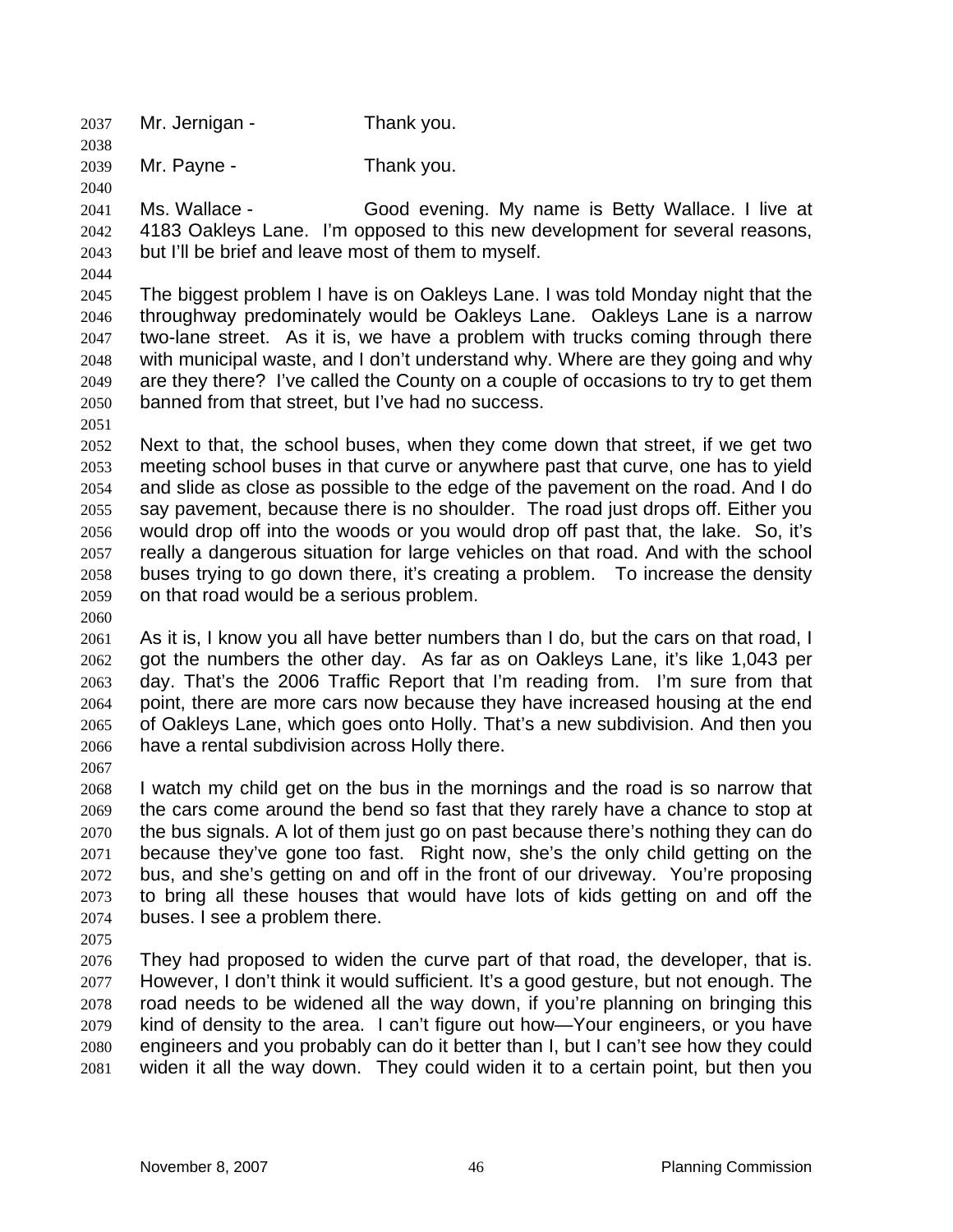have the brick mansion on one side, and as I said, the lake on the other. I don't know. It's going to come back in, so what's the point of widening it?

My real concern is when I purchased my home, the property across from me, the 60 acres that they're proposing to develop, was listed as A-1, Agricultural. I also was told that it was a rock quarry, that it couldn't be developed because of the drop-offs in there and everything. But, low and behold, somebody comes and they're proposing 140 houses or more. One time it was 160, now it's 140; I'm not sure. I don't know how much research they have done. I end up being at a meeting for Oakleys Meadow, and I thought the meeting was this new development coming along, to find out that it was about another Oakleys Meadow that already exists. I'm like, okay, somebody didn't do the research here. We already have a Oakleys Meadow. I brought that to their attention I think on Monday night, and they said they could change the name. My thing is, like I said, when I purchased my property, or when my husband purchased that property—sorry honey—we thought it was A-1, Agricultural, and we thought we could live there in peace and harmony. And now they're proposing to drop this cluster of houses in front of me, which I will be opening my front door looking into their back door. I realize they told me that they would give me a buffer and they would give me trees and all this, but that's not giving me the peace and sanctity that I have now. I'm going to be confused and I don't like being confused. I don't like being around a whole lot of people, so that's why I'm nervous here.

Mr. Branin - You're doing a heck of a job, if you're nervous.

Ms. Wallace - Oh, well thank you. Basically, the thing with the schools, yeah, the numbers have dropped off in the middle school; however, like Mr. Payne indicated, before the development is completed, these schools—the new school, the elementary school—will be to its capacity. The numbers that you all have at the School Board are good. However, when I called the school counselors and spoke with the school counselors in those areas—the high school, the middle school, and the elementary—and I told them to proposal of the new development, they almost hit the floor. They were telling me that the numbers that the School Board sometimes are a little not accurate because the kids are constantly going and coming all during the year. They were like, we already have seven trailers at the middle school; we already have seven trailers at the elementary school; and they have a need for a second-grade class at the elementary school that they can't accommodate because they have no place to put another trailer. They're all trailered-out. The high school has ten trailers.

I hate to say that my kid feels kind of inferior when she goes to school because she's going to an older school and she leaves her neighborhood to go play tennis and she goes to a school that's well state-of-art. It's kind of a bad feeling to the kids in these areas where they keep refurbishing schools as opposed to rebuilding schools. We need new schools. We don't need these old schools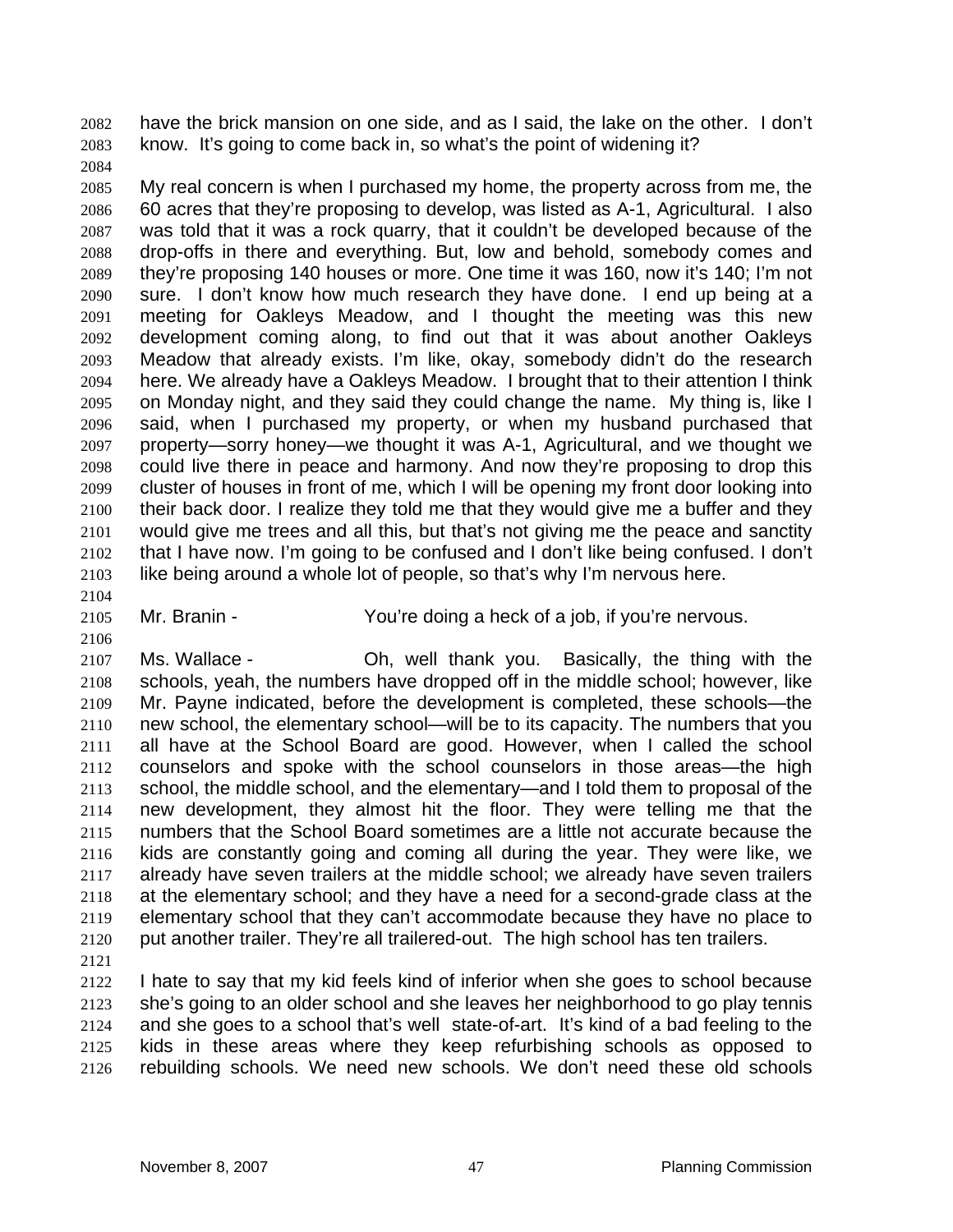refurbished. Not saying some education isn't better than none, so don't get me wrong there. Some is better than none, but they're being cheated.

With the development, I notice that there is a lot of cluster building going on, and my husband told me don't say this, but I'm like, baby, I don't know that they know this. I know right now as I speak, we're in a drought for the County. We're in a deficit for water. With all this clustered building going on, I see that this is like depleting the earth of trees, water, natural environment, so I'm wondering if anybody looked at that and see, you know, when are we going to stop before we don't have anything left?

That's all I have to say. If you ask me a question, I'm going to run.

2140 Mr. Branin - Here it comes. Here comes the question.

Ms. Wallace - I'm ready.

Mr. Branin - Could you tell me exactly what type of waste vehicles are coming to your neighborhood?

Ms. Wallace - The trucks that I see, the one that really gripes me the most, he has "Municipal Waste" written on the truck. I don't understand, because the dump is like on Charles City Road or off Charles City Road. What I'm thinking is they're going to that industrial park and parking. You know how they park their vehicles and get in another vehicle, or well, he piggybacks. Is that what they call it when they take the trailer off? He piggybacks wherever he lives or whatever. I think they're using this street, this narrow little street as a throughway to avoid the traffic on Nine Mile Road or whatever to make their trip faster so they can get home. I'm not sure.

Mr. Branin - Is this a trash truck or is it a tractor-trailer?

Ms. Wallace - It is an 18-wheeler. And it's not just that one. There are several, but this one, I know he knows that he's getting under my skin, because every time he sees me, he waves. And I'm like, get out of here. My husband said, that's not your place. My husband has a hard time with me, you all can tell, right? Thank you for hearing me. I'm just saying, I don't want to open my door to this cluster. I wanted to be by myself. That's why I didn't buy into a subdivision. I feel like I should have that right. The other people that are in the neighborhood, they are retired people and they're pretty much set in their ways. They're used to the flow of traffic they have now. To give them more traffic, it will overwhelm these citizens, and I don't see the need for these houses. Like I said, there are houses going up everywhere. Not only is there not a need for them, the people can't afford them. The people that can afford these houses have long left the East End. The reason was, to go to new schools. Thank you.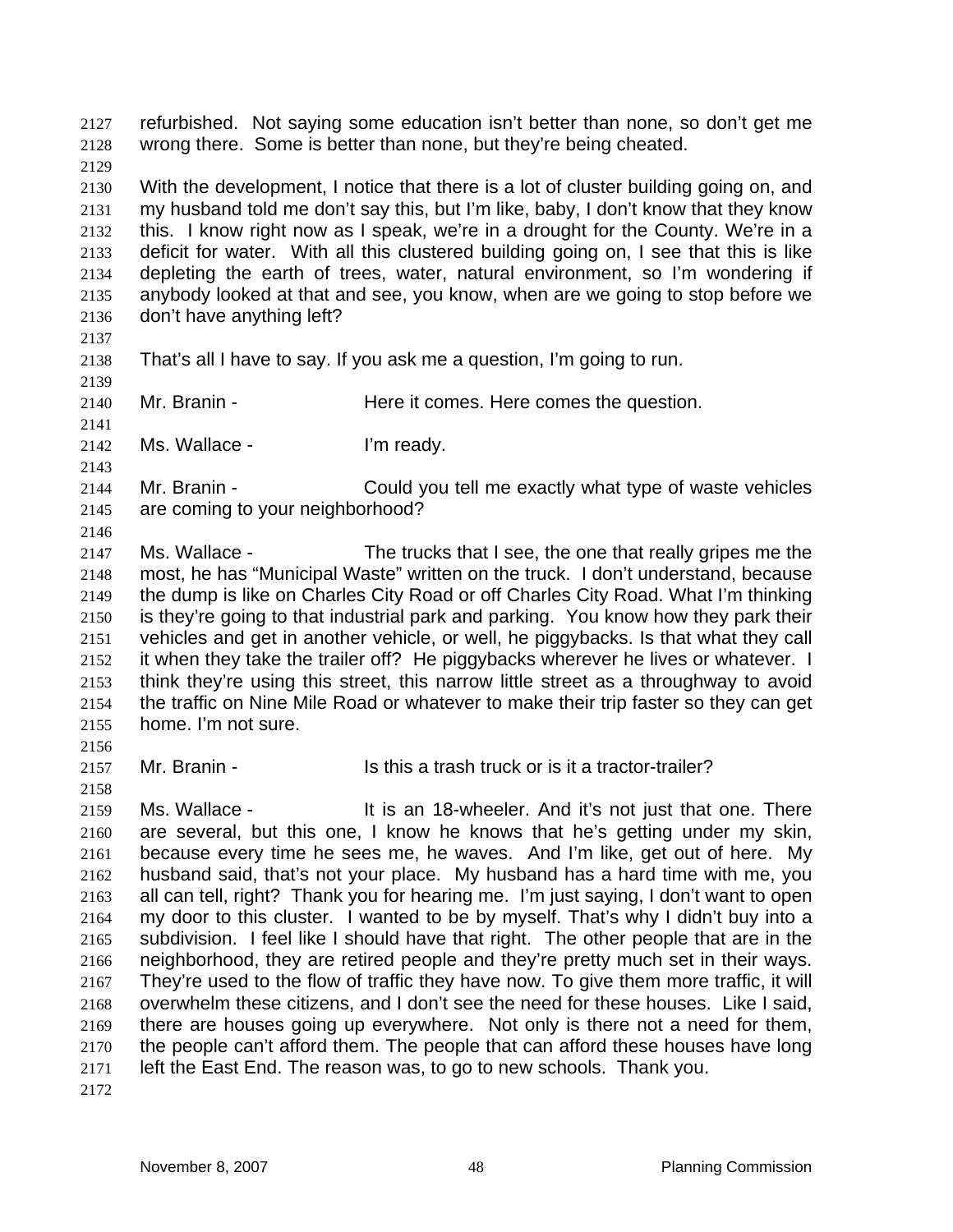Mr. Jernigan - Ms. Wallace, you know in the State Constitution, it says that people have a right to develop their property.

Ms. Wallace - Exactly.

2178 Mr. Jernigan - As long as it's done in accordance with the standards of the localities. That's the reason that a lot of times you have development. Nobody really wants anything around them

Ms. Wallace - Right. Mr. Archer made me aware of that on Monday night. That's why I went to the part where my husband, again, told me don't say it. I went to the part about them depleting the trees, taking down all the trees, all the natural environment. If you ever notice when you go outside now, butterflies, you hardly ever see any butterflies anymore. Bumblebees. All of these things live in the trees that we're depleting.

Mr. Branin - Ms. Wallace, we are very aware and that's why I made the comment earlier about the tot lots and green space. Again, I'm in the Three Chopt District. Poor Ms. Jones never gets to do any cases because her whole district is built out. My district is almost the same way. I know the comment was made about us not having good parks, but we must be doing something right in Henrico County because our schools, our libraries, people to live here. We try to provide as much green space and as much community areas for new developments. And this is a new thing that you have people saying, our staff and our Commissioners saying, no, no, no, we need more green space in this development. We are trying to provide for that. And you guys in Fairfield and Varina are now experiencing what we in Three Chopt, Tuckahoe, and Brookland have been experiencing for many years.

Ms. Wallace - But I'm trying to stop it before I get angry. 

2204 Mr. Branin - And you're going to get more angry. 

Ms. Wallace - Yeah, I understand.

 Mr. Branin - They're buying the land and they're going to develop it. 

Ms. Wallace - I understand.

Mr. Branin - And it's our charge to try to keep up. We have to keep up with schools, we have to keep up with parks, we have to keep up with roads. It's a tough charge we have.

Ms. Wallace - Okay. I can tell you a good thing, also, about that 60- acres. If you must develop it from A-1, then 60 acres would accommodate a nice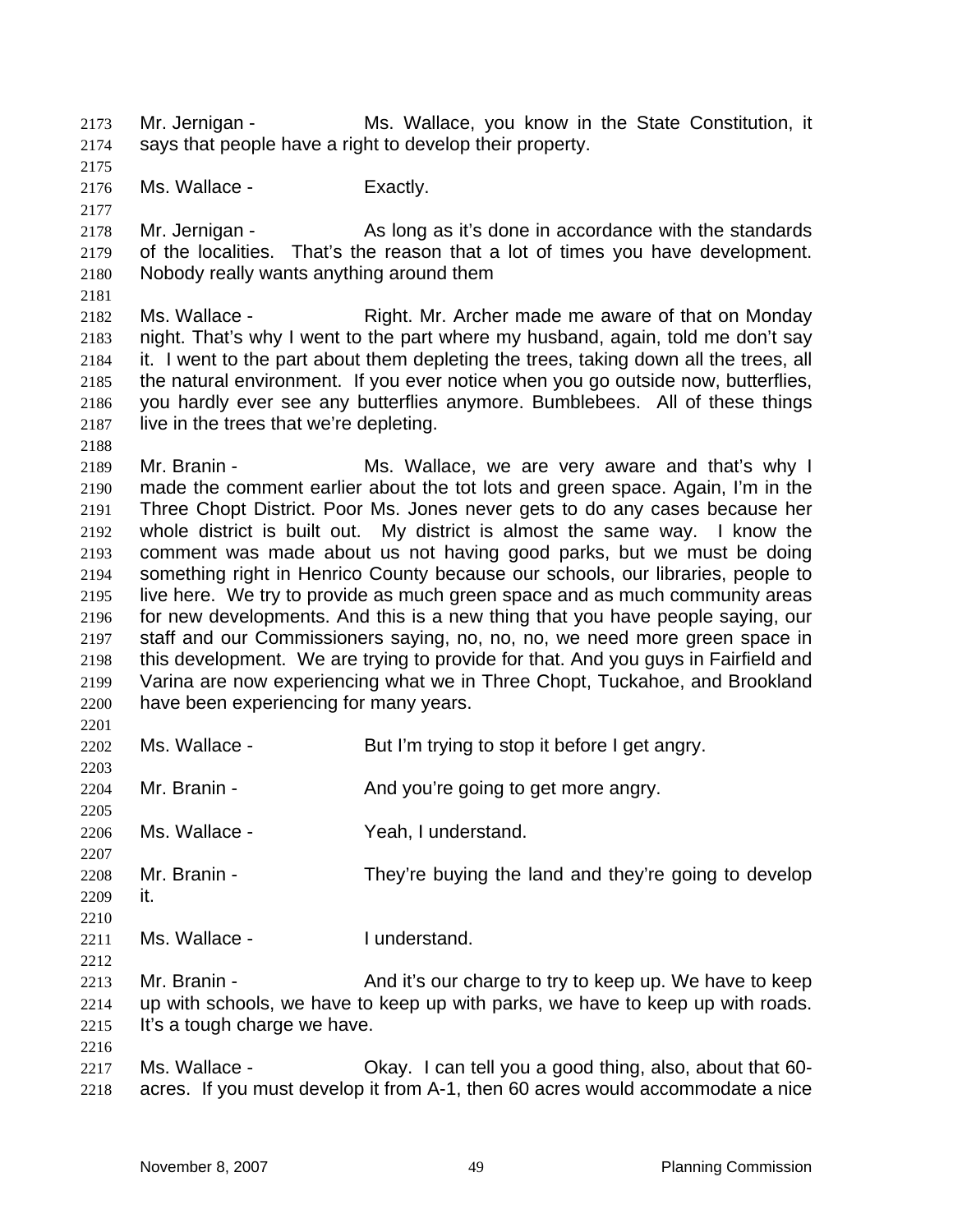high school. And we definitely need a high school. We're building elementary and middle schools, too, and I'm grateful for those. Those little people, elementary, little people, you can compact them. When you get in high school, you can't really compact those kids. They need space, and trailers don't accommodate. Mr. Jernigan - You'll have a high school coming in 2011. The land's been appropriated. Ms. Wallace - 2011? Mr. Jernigan - Yes ma'am. Ms. Wallace - Will it be completed? Mr. Jernigan - That's when they're looking for completion. When we opened the new middle school, we bought enough property for a high school also. Ms. Wallace - I'm grateful. Mr. Jernigan - So, it's already in the plans. Ms. Wallace - I'm grateful. I heard about that and then I heard also it had gotten scrapped. So, I wasn't sure which way it was going. Mr. Jernigan - It has not been scrapped. Ms. Wallace - Okay. Thank you. 2248 Mr. Branin - And Ms. Wallace, you do such a great job, even though you're scared to death and you don't think you do. Please go to your school board meeting as well. Ms. Wallace - I do. 2254 Mr. Branin - And tell them the same. 2256 Ms. Wallace - I do. I travel around with my daughter. Mr. Thornton encourages her to come out and listen. Thank you so much. Mr. Branin - Thank you. She used up all the time, but we're not going to cut you off. Come on. Mr. Storrs - Good evening. I'm not going to take any time at all on this. By listening to everything that's been going on—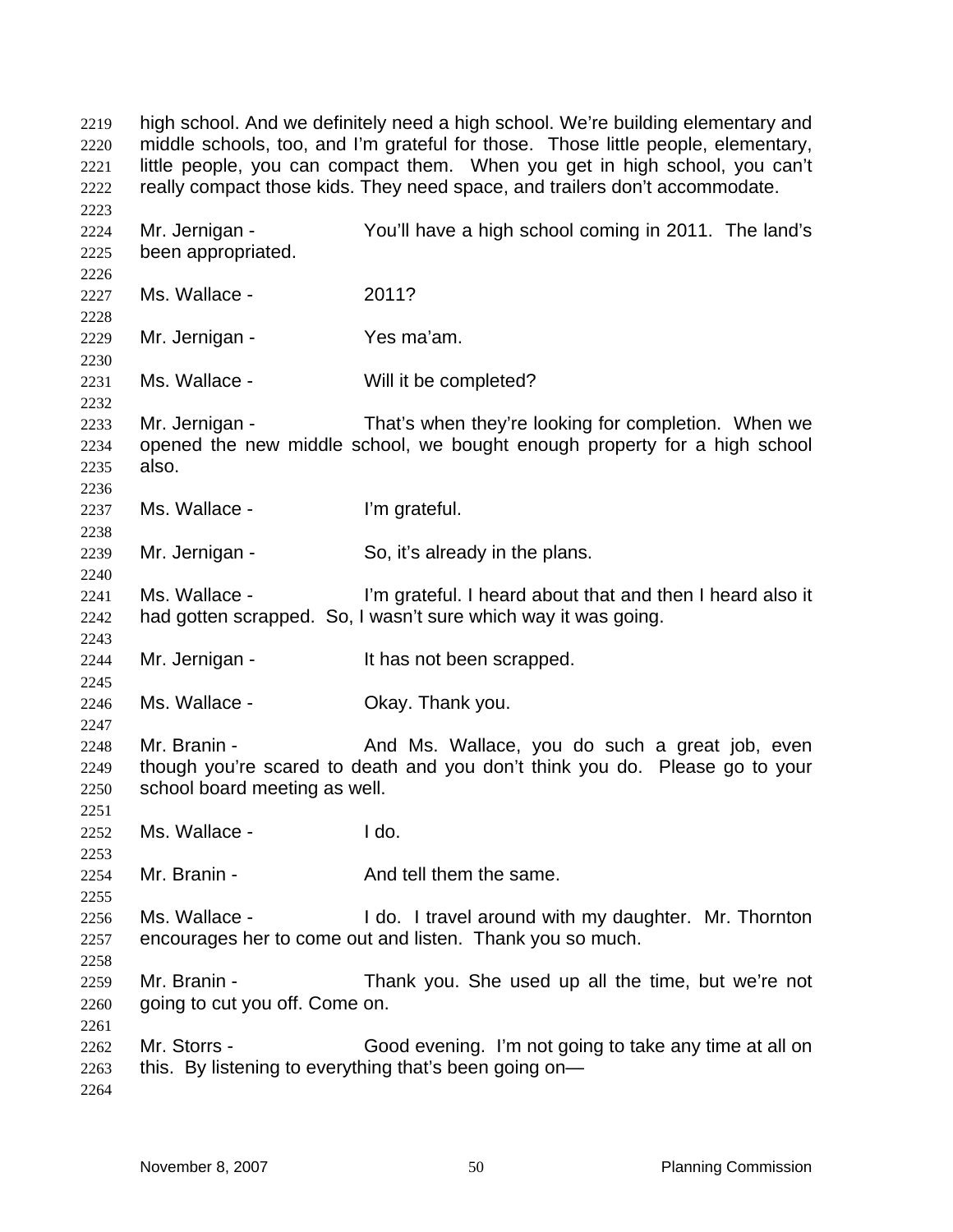Mr. Branin - I'm going to cut you off. You have to state your name. 2267 Mr. Storrs - My name is Jonathan Storrs and I live at 5301 Orinda Drive. 

Mr. Branin - Thank you, Jonathan.

2272 Mr. Storrs - What I'm in opposition about tonight is the connecting of the two subdivisions through Orinda and Dalglish. When I bought into the community 11 years ago, it was just perfect. It's a dead-end street right now. As Mr. Payne stated, our kids do play on both Dalglish and Orinda. To bring forth all 2276 of these additional homes will definitely increase the traffic. It's really the only two areas that they have to play on that side of Colwyck, we would really like to keep that that way instead of adjoining our subdivision. As Ms. Wallace said, that is a retirement community pretty much now. To open that up into another subdivision will just create a lot more activity, as Mr. Payne brought forth, and traffic. We are concerned about the safety of our kids and we would like for them to have somewhere to play. Tot lots, as he said—I have three children and the youngest is 7. Tot lots really wouldn't do anything for them. I'm just asking if you could isolate from Oakleys and not come through on Orinda and Dalglish, if the subdivision does go forth.

2287 Mr. Archer - Sir, if I could speak to that for just a moment. When I was at the community meeting the other night, someone mentioned the fact that at some point in time there was an emergency and the emergency vehicle was not able to access where they were trying to go because it didn't have street access. That's one reason why we try to make as many accesses as we can, so that regardless of what part of a subdivision you might live in, if you need an emergency service, they can get to you. Or if one particular street might be blocked for some reason, it doesn't preclude not being able to get to you from some point. That's one of the reasons why you notice we try to make as many entrances as we can feasibly make without being obtrusive from one subdivision to another. It's not something that we do haphazardly, to be honest with you. And I understand where you're coming from. I understand your point very clearly. My neighborhood used to be just like yours. 

| 2500 |                  |                                                      |
|------|------------------|------------------------------------------------------|
| 2301 | Mr. Storrs -     | I don't have any further statements right now.       |
| 2302 |                  |                                                      |
| 2303 | Mr. Branin -     | Okay. Thank you, Mr. Storrs.                         |
| 2304 |                  |                                                      |
| 2305 | Mrs. Jones -     | Thank you.                                           |
| 2306 |                  |                                                      |
| 2307 | Mr. Vanarsdall - | Thank you.                                           |
| 2308 |                  |                                                      |
| 2309 | Mr. Payne -      | [Off mike.] Can I take 30 seconds? I'd be remiss if— |
| 2310 |                  |                                                      |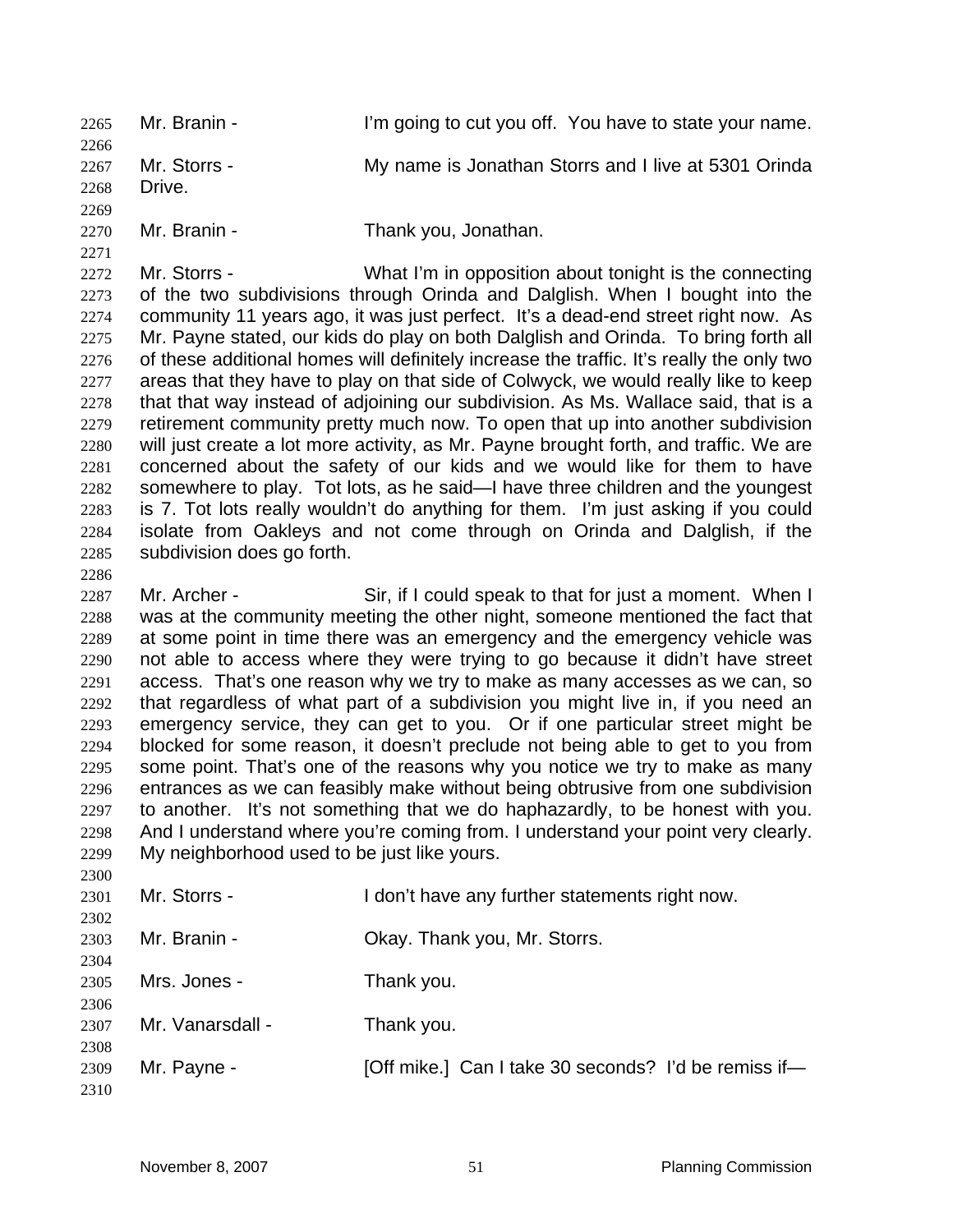Mr. Branin - You may, and you can have 27. But you need to do it from there. Mr. Vanarsdall - You'll use up most of it getting to the mike. 2316 Mr. Branin - **And state your name again, please.**  Mr. Payne - Thank you. I'm William Payne. I'd be remiss if we didn't thank Mr. Condlin. I believe I'm pronouncing the name correctly. They've been very, very good in coming out talking with us and explaining all of this. I just didn't want us to go away this evening not recognizing all that they've done, Mr. Archer and Mr. Thornton also. Mr. Branin - Thank you, Mr. Payne. You did it in 25. Mrs. Jones - Very nice. Mr. Condlin - Can you give him another 25? I kind like how he ended. I think I'll also probably just take a minute or so. Mr. Branin - Ms. Wallace used up your 5. Mr. Condlin - That's fine. If her husband won't mess with her, I'm not going to mess with her. They've been a pleasure to deal with. They've been real honest and up-front. Generally, we tried to address all their issues that have been raised—sometimes, obviously, not to their satisfaction—but such things as the buffering along Oakleys Lane and dealing with some of those other issues that we're talking about. Some confusion as to the number of units because we dropped the number of units. We originally proposed 160 and have dropped it down to 140, for example. A lot of the issues that were raised are, obviously, larger than this one development. It's clear that they can't be addressed with this one development, and the question is trying to maintain. The stub road, for example, when we met with the staff and Public Works and Traffic, the question became, of course, connect the stub roads. Classic dilemma every time we have a stub road in a new development. We have two points of access on Oakleys and we have the stub road, so. We're trying to provide what everybody's doing. It's a blending and a balancing act among everyone as we go through. I'll be happy to answer any questions. I don't know if there was any specifics that you wanted based on what they had brought up. Somebody mentioned about the mining. We did a Phase 1. There might have been some dirt removed from there, but there's been no mining activity. We've had the Phase 1 and had the soil studies, so we feel like we can build on there based on our preliminary information. I'll be happy to answer any questions that you have.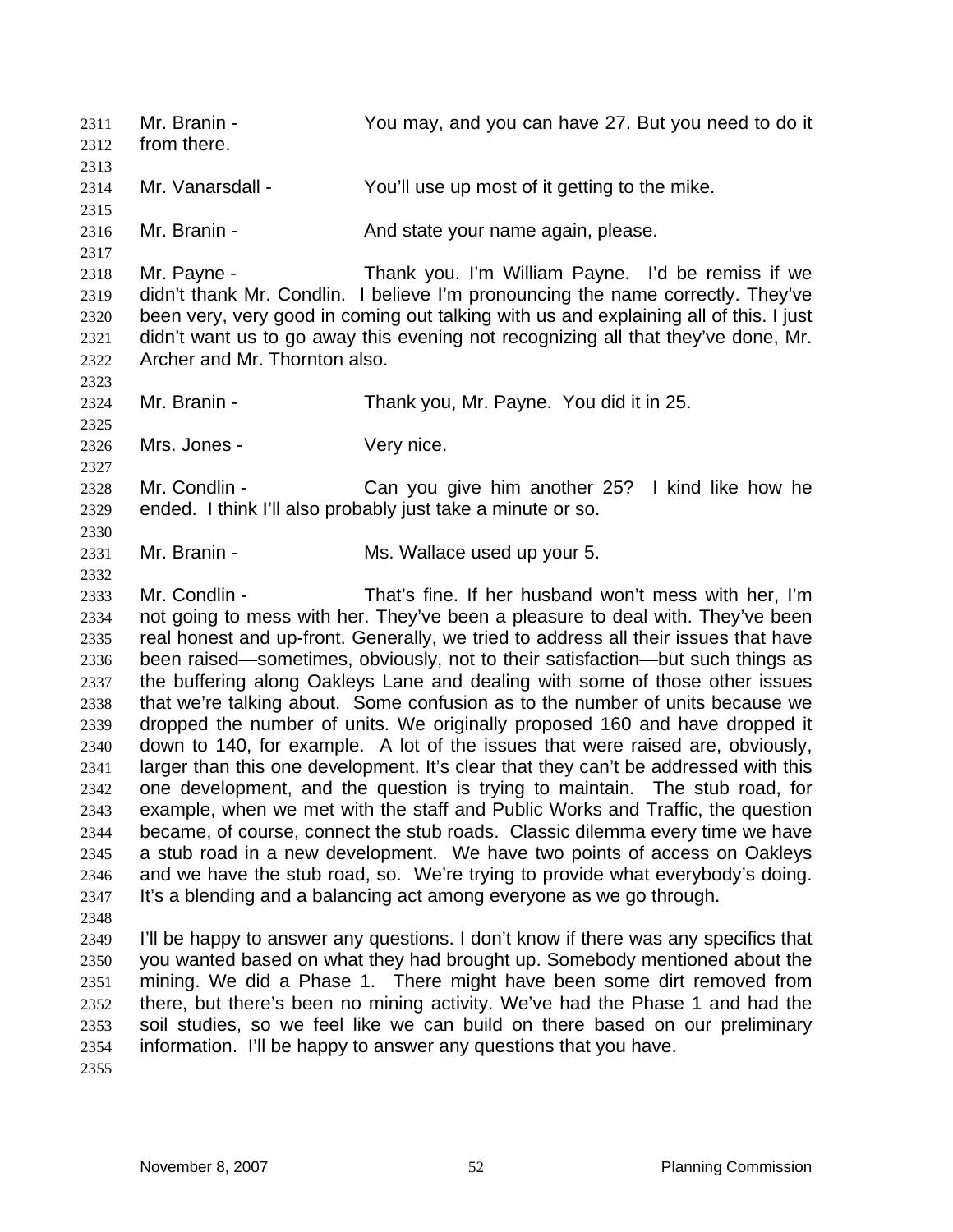2356 Mrs. Jones - Andy, the connections. For emergency purposes, are they required or necessary?

Mr. Condlin - No, I think we got—Well, there's the County rule you have to have two points of access. We have two on Oakleys Lane. Could we have one of those? Sure. We're willing to do that, but I have to tell you, every time we propose closing, we hear a different story from Traffic, a completely different story. You guys have heard that, too. They look at you and say no, you must connect those roads. It's a subdivision issue. If that's what you all what.

- Mr. Silber Ms. Jones, I think it's a public safety issue more so that what the developer is proposing. The County is very interested in seeing these connected, as we do all subdivisions. I really think this is not going to be any significant cut-through traffic in this case. Our traffic engineers will take a closer look at that. But I think from a public safety standpoint, and just integration of neighborhoods, I think it's sound planning.
- 2373 Mrs. Jones I just wanted to double-check the actual requirements, since they are set forth in the Code. And I know that we've had situations in my district and in some adjacent districts where neighborhoods do have different views of this. It's a difficult blend.
- 2378 Mr. Silber It is.
- 

Mr. Condlin - There's a question about Oakleys Lane. Here's that curve right there. As you can see, we're on the inside of the curve. In talking with Public Works, that curve it going to be cured by making a nicer, easier slope as opposed to taking up that angle by our property. We're not going to be able to solve the traffic on Oakleys Lane otherwise, what's going up and down there. And the traffic engineer has reported that the surrounding roads, with the improvements, can handle the traffic that will be generated from this development.

Mr. Thornton – Mr. Condlin, several of the residents did express at least one reservation about tot lots. Is there any flexibility at all from the applicant that you represent that they could maybe look at the tot lot, and maybe instead of having a tot lot, to have maybe something better, or something in place of that that might accommodate the youngsters that are somewhat older?

- 
- Mr. Condlin Certainly, but you use the term "better." In the eye of the beholder. I don't know what the standard is. I'd be happy to sit down with staff, police, Recreation and Parks to maybe come up with a better definition between now and the Supervisors. That's one of the things we've proposed to do in the proffers. But that's typical. That's what everyone else has done. It's a common gathering space. I know we use ours, even though our children are 2401 older. We have a three year old, but we have a 14 year old that still-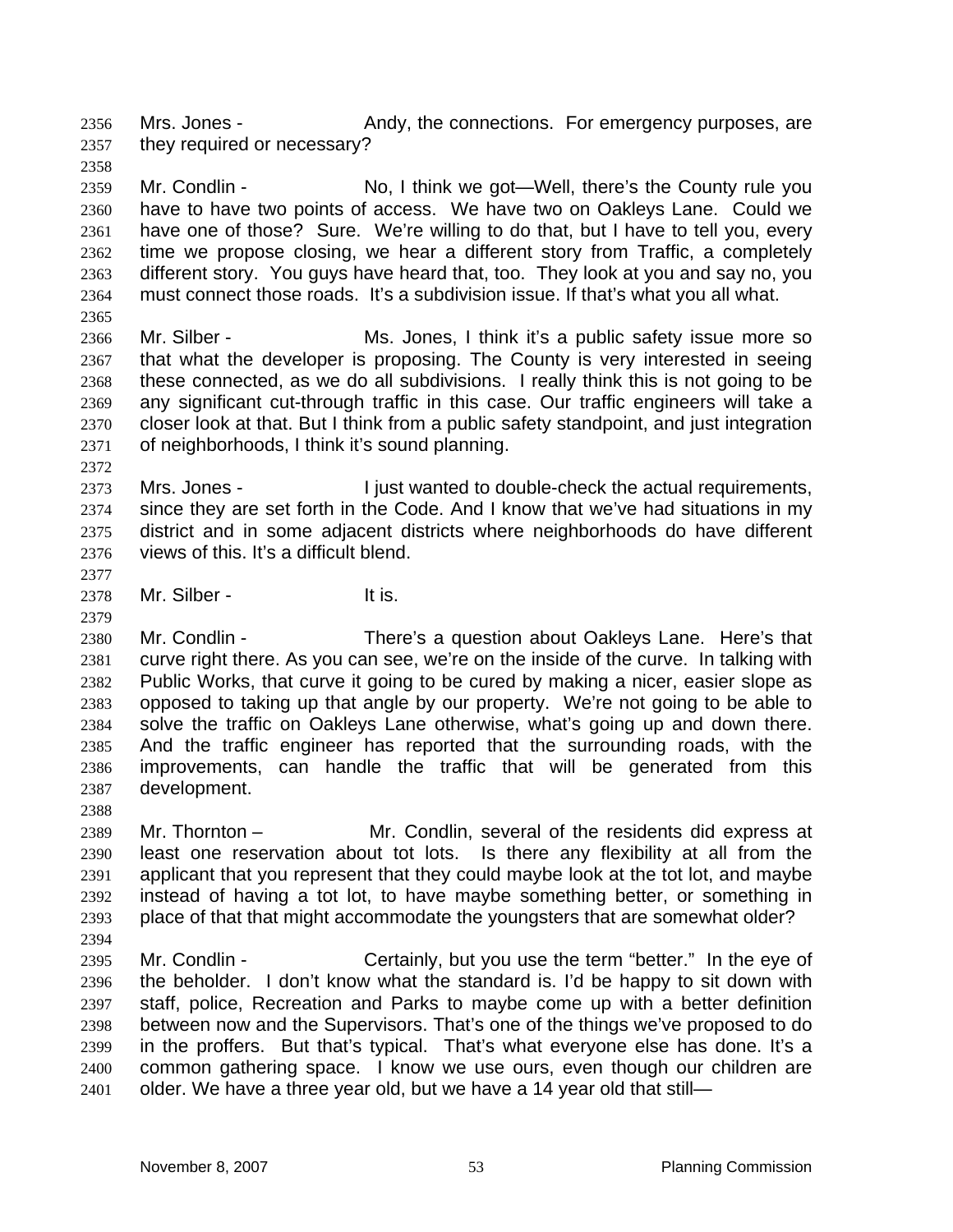2403 Mr. Thornton - I don't want to quibble with words here, but tot lots, we understand what that means. I'm saying it could be something, a facility or something for older children. 

- 2407 Mr. Condlin I've seen pavilions. We were originally going to propose benches around the play set. You could have a small pavilion out there instead with an area that people can gather underneath. We've seen those and we've proposed some of those. I just don't know.
- 

- Mr. Thornton For example, Mr. Condlin, instead of having—The typical tot lots are for tots. We all know the definition of that. Could there be, instead of that—I'm just envisioning now. Could there be maybe something for tennis, basketball courts, or something like that.
- 

2417 Mr. Condlin - I'll tell you, when we've proposed basketball courts and tennis courts elsewhere to some folks, the question became, that's a gathering place. That's a concern of older people from the neighborhood from a selling point. That's something we can look at. We can devise a place. I don't 2421 think from the expense of the tennis courts and who will maintain that and having to maintain the net and keep it up and that kind of thing, and the construction costs, we just, quite frankly, haven't looked at that. I certainly can talk to our client and we can entertain that.

2426 Mr. Thornton - The reason I bring it up is that if this subdivision reaches fruition, it is a shock to the people who already reside there. I think that there is a principle wherein people who reside in a locality first—I think in localities like Henrico, and even developers, should take that into consideration and be flexible in our thinking and planning when it comes to things like this. Mr. Payne did bring up good issues. This whole idea about places for young people, you know, recreational type facilities, that's very critical today because the population is changing. I don't want to put the whole onus on you, but I'm just saying this is something that some developers might want to take a look at and have a little bit more creative thinking along those lines. To me, maybe that might be more of redemptive than having a tot lot; I don't know.

Mr. Condlin - Sure. And the tot lot is the typical, easy resolution of having some common open space.

Mr. Thornton - But not to the exclusion of the tot lot.

2443 Mr. Condlin - Right. And then change is always difficult, and this is going to be a change to the typical patterns that they're used to. There is a fear of change, and we understand that. We'll just try to be creative. I'll just talk to Planning staff and see what other things that they can come up with that maybe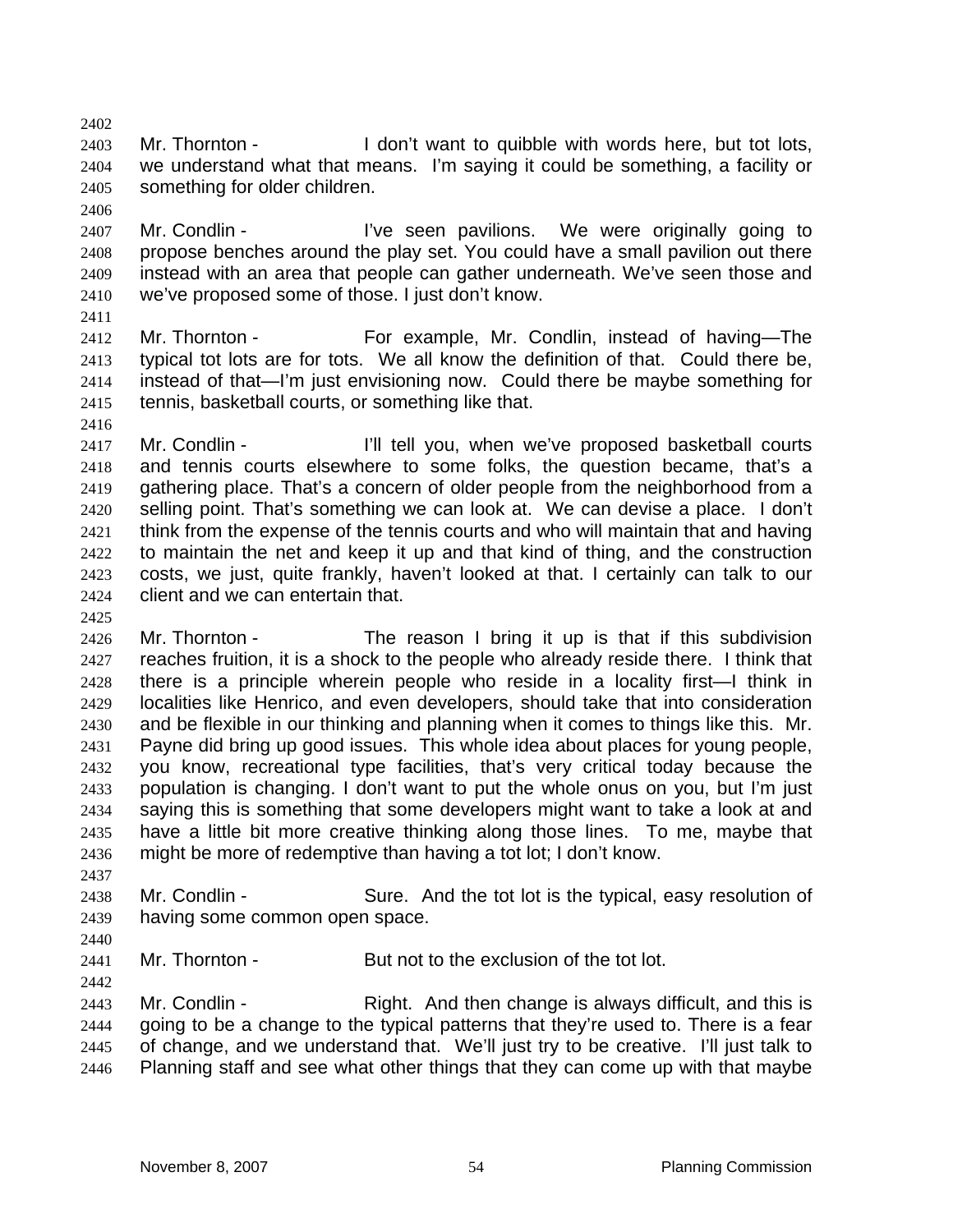we can make some commitments to address that concern. I think we can. I'm hopeful.

2450 Mr. Silber - Mr. Thornton, along those lines, this is something that the County struggles with, as does the development community. You're planning a community here that is a residential community made up of lots and houses and streets. In this community, there will be common space, there will be open common space. But a lot of that is taken up with BMP's and storm water management facilities. What we don't want to do is have a developer come in, develop this land, sell the lots, the builder constructs the homes and leaves the common areas in a state that really can't be used or in a state that leaves the homeowners association with the burden of trying to do something with this. There is some real debate over whether it's best to improve some of this space as in tot lots or other recreational facilities. Sometimes I think a good solution is to leave an open field that is well graded, seeded or maybe sodded, some place where people can go kick a ball and throw a Frisbee, fly a kite, or do something in an open area. A tot lot can be a challenge to maintain, to make sure that what is left by the developer is something that has some longevity to it. We struggle with how best to leave these common areas so it is for the best usefulness of the people that will live there. We've also talked about perhaps developers leaving some form of a cash contribution, instead of making improvements, that later can be used by the homeowners association to provide the facilities that they think are appropriate.

We will work with Mr. Condlin and the developer to see if we can't come up with something that might work in this case. We were advocates of providing some form of open space or a tot lot or something that had some usefulness besides just storm water management facilities.

2476 Mr. Thornton - Mr. Silber, I approve of that. We're on the same 2477 wavelength because there have been issues in the past of common areas being 2478 to the detriment of the persons who live in the subdivision.

2480 Mr. Branin - Any other questions for Mr. Condlin?

Mr. Condlin - Thank you.

Mr. Jernigan - I need to make a statement. I wanted to talk Mr. Silber about this, but it's not directed at this case. It's nothing against this case, but I feel I need to say something about the road issue here. Mr. Silber, you remember about four years ago, Mr. Godsey—See that private property right to the east? You're smiling, so you must know what I'm going to say.

Mr. Silber - Go ahead and I'll let you ask your question.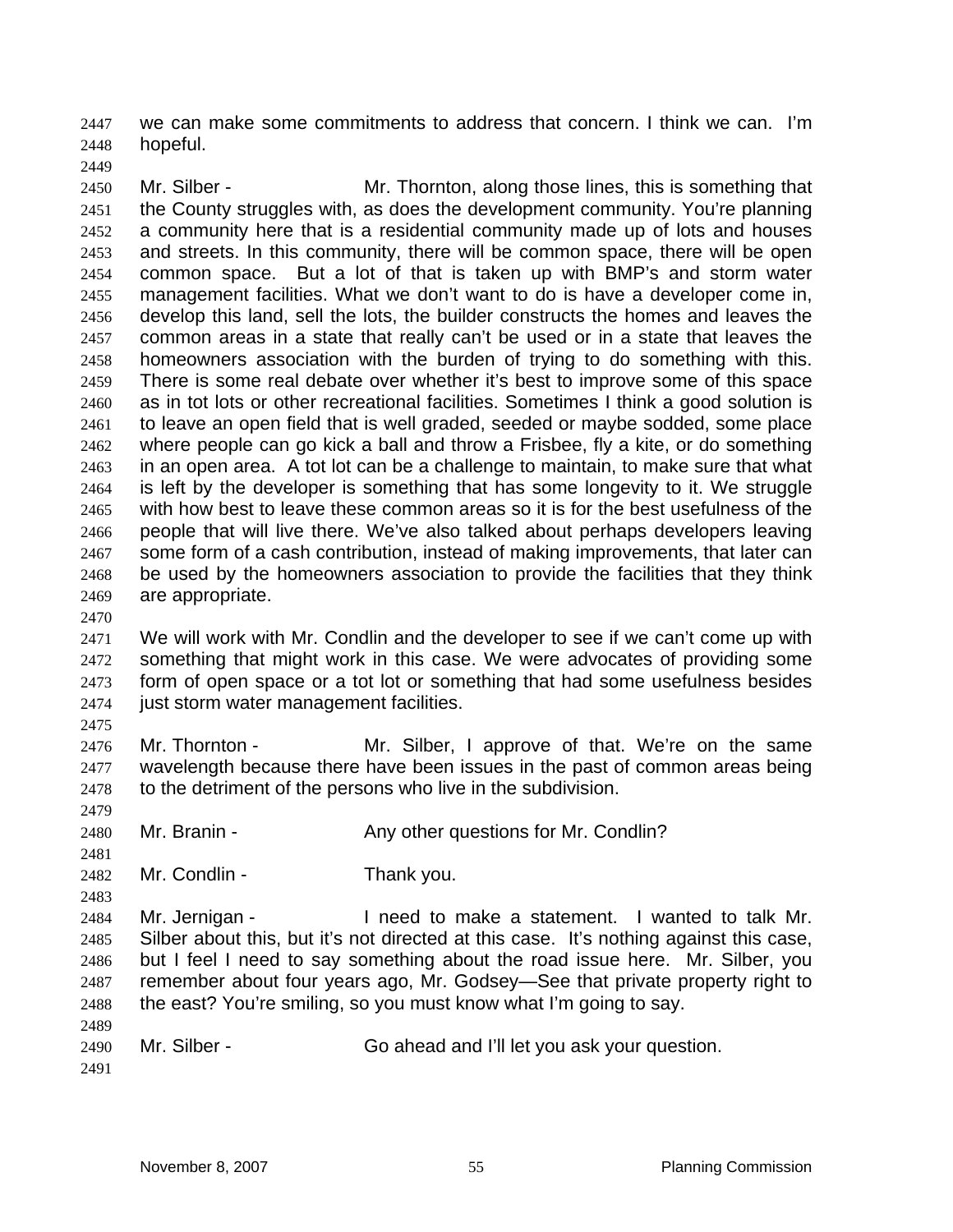Mr. Jernigan - In that discussion we have, they wanted Mr. Godsey to change that road and told him that road needed work before anything else could be done. Right up—That's the Mankin Mansion right there, right across the street from it. He had proposed a road and was going to build it to grade with gravel, two lanes. All the County had to do was pave it. Public Works said they wanted four lanes. He was building that road all the way up to the mansion and Public Works said that where that industrial park is right there, there shouldn't be anything else done, and anything that went in there, money should be appropriated from other projects that went in there. We turned around and approved more industrial uses in that and got no money for it to help widen Oakleys Lane. Nothing was done. And now we have another project. I'm reading right here, it says, "The adjacent roadway network could accommodate the additional traffic." I'm not griping, but what I'm saying is Mr. Godsey called me on this after those other places were approved for development in that industrial park and no money was put up, and no road improvements were done. He's going to be calling me on this. I just wanted it entered in the record that I think we're going to have to make some changes on the conditions for what he wanted. I can't see why he should have to put four lanes in there running up to Holly, when nothing else is being done up and down Oakleys Lane 

- Mr. Silber Yes, Mr. Jernigan, I do remember many of those discussions. I think some of it relates to some of the policies of Public Works and the ultimate plans for Oakleys Lane. I think when Mr. Godsey came in with his plans to develop the property, Public Works was expecting him to build that portion of the realigned Oakleys Lane that was supposed to go through his property. I do remember the difficulty also with the floodplain and him trying to deal with that.
- 

I don't disagree with you. We do now have another development. Oakleys Lane is no better at this point. Perhaps it could have been as a two-lane facility. I believe Public Works road plans call for this ultimately to be a four-lane road. So, there lies the problem. This developer would be required to make improvements across the frontage of Oakleys Lane, but not behind the limits of his development.

2527 I think your point's well taken. I think we need to raise these concerns with Public Works again as development occurs in this area.

Mr. Vanarsdall - I agree with that. Mr. Jernigan, do you know if Mr. Godsey is still willing to do the two lanes he talked about?

Mr. Jernigan - Well, I'll find out. He was willing at that time to, I mean, bring it to grade, Chris. All the County had to do was just put the asphalt on it. They came back and told me it's gotta be four lanes.

Mr. Archer - I remember that.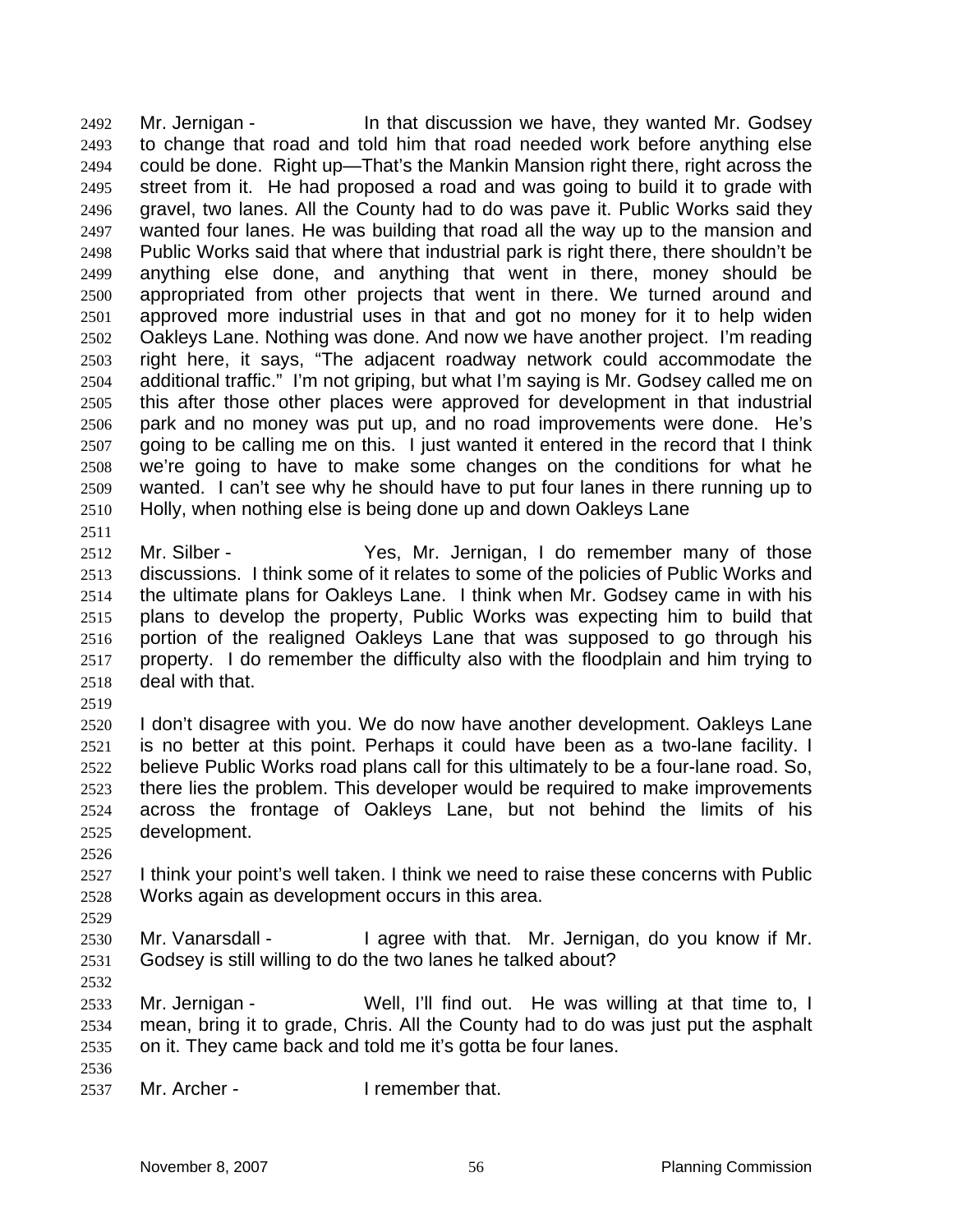Mr. Jernigan - I mean, I was—Well, I wasn't as bad as he was, but. Anyway. I think it's time for us to—I want an answer, I guess is what I'm looking for. I know I'm going to be getting a phone call on this one. That's all I have. I'm not beating up on anybody. I'm not talking against the project. I'm just trying to get a point across, I guess.

Mr. Branin - Okay. Does anybody else have any questions for the applicant? Staff? Mr. Secretary, anybody? Okay. Mr. Payne, I hope we addressed some of your comments. Ms. Wallace, you did a great job; thank you. I hope we addressed some of your comments. We didn't help at all. Mr. Archer, the ball's in your court.

2551 Mr. Archer - I know that, sir, and thank you for those comments. Let me just say this about this particular case. I want to compliment the people from Hechler Village who came to that meeting Monday night and who are here tonight—because I asked them to come—on the professionalism with which you exhibited what you had to say tonight. There are things that you are angry about, but you didn't show your anger. Mr. Payne, your comments were very well taken, too, and I appreciate that. I don't hear that very often.

The case itself is not all that difficult, but it's difficult to hear from people—And this is the second time this week that I've had an opportunity to listen to the concerns that they have down there, because so much of what they talk about has to do with things that already exist that really doesn't have much at all to do with the proposed subdivision. The good thing is that Mr. Thornton was there Monday night. He did take note of your comments, as he said he would. And I'm sure he probably by now already talked to somebody about some of the things that you all mentioned.

I don't know what the answer is or if we'll ever have an answer for overcrowded schools or for traffic, because so far, there has been no moratorium placed on having children, there's been no moratorium placed on buying cars, there's been no moratorium placed on buying houses. In this county, for example, unless somebody, the Board or some governing body, puts a moratorium on building houses, we cannot preclude developers from doing what they do. We all get pinched a little bit when new stuff comes up. We're all creatures of habit. I lived in my house for eight years with nobody on either side. I was so happy, I cut the grass over there that didn't belong to me. I had this huge lot. And then all of a sudden, houses came up on both sides of me and I no longer had that huge lot. I didn't have to cut the grass anymore.

I understand, Ms. Wallace, how you feel about the privacy that you'll lose if this subdivision is built. The unfortunate thing is we can't just reach a point where we say to another person, I have mine now and you can't be next to me. I'm not trying to put that to you in a disparaging way, but that's the way it always is. This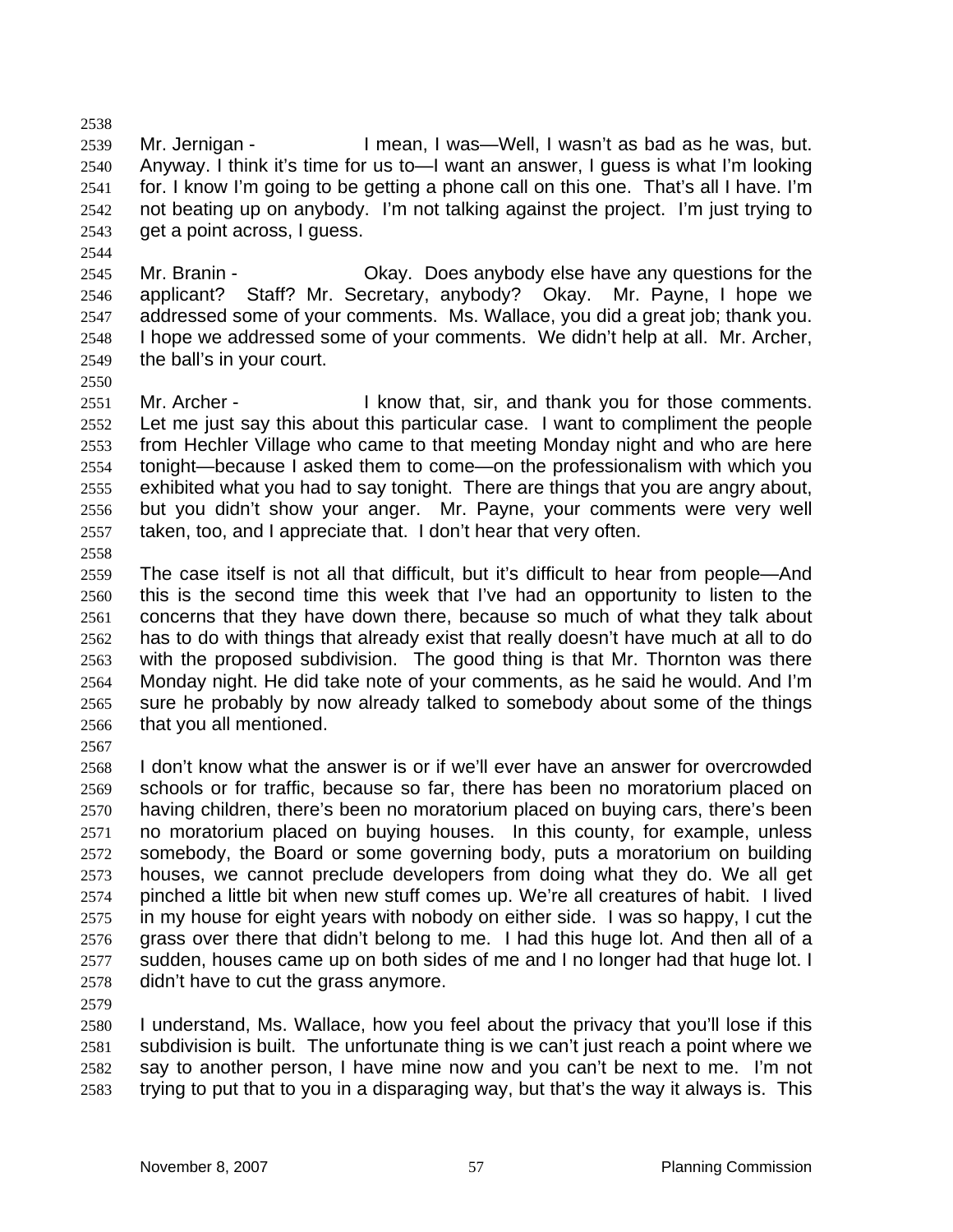development is no different from the same developments that have go on everywhere else in the County. We have these same comments and arguments every time we approve a subdivision—the roads will be overcrowded, the schools will be overcrowded—and I don't know what the answer is. We're trying to keep up. I know Mr. Thornton has for some time been trying to get the financing—and he's finally achieved it—for the recreation center. It's something that's sorely needed. I think when it is completed, it will take a lot of strain off kids who don't have anywhere to go. Kids *and* adults.

The other thing is the argument that's always made about how to approach having stuff for teenage children. I'm not criticizing teenagers because they all are not the same. I have a community that I know very well that has a cul-de-sac and it has turned into Madison Square Gardens. Somebody put a basketball court down there. In fact, they made a full court. Kids come from all over the metropolitan area to play basketball down there and they can't rid of them. Nobody knows what to do. On the other hand, you'll hear some people say they'd like to have a basketball court for the children. The problem is, as Mr. Condlin mentioned, they become a nuisance after a while because people who are looking for a place to play basketball will come from everywhere. Then you won't be able to get rid of them.

So, some of these things are individual problems and some of them are collective, but you'll find that they're not the same in any two communities. People want different things for different reasons. Anyway, I filled my paper up with notes here.

In this particular instance, we started with 160 units and we're down to 140. And with what Mr. Silber mentioned about the challenging topography that we have where those two stub streets are, I suspect that the density may come down even more. It terms of the surrounding area, this is proposed to be a nice subdivision in terms of home value. The homes are actually are something that we've sort of been looking for. Mr. Thornton and I have been having a problem lately with so much multi-family going in Fairfield. We sort of got away from that, as least for a few minutes. There has also been an opportunity here to have housing that is good, decent housing for people who want to buy homes and live in Henrico without having to pay 5 and \$600,000 for them. That's something that's been a problem. I think you mentioned at one of our meetings about a policeman who was challenged because he had to live in this locality and he couldn't find a house to live in because he couldn't afford it. And we have seen in the last few months quite a few housing developments go up that are very, very expensive, more expensive than I could afford to live in. And I've even seen articles written in the paper about how some of the localities in the metropolitan area are becoming elitist because of the price that people have to pay for housing. The housing market isn't doing too well right now. A lot of people who bought houses are finding out they can't afford them. People who do real estate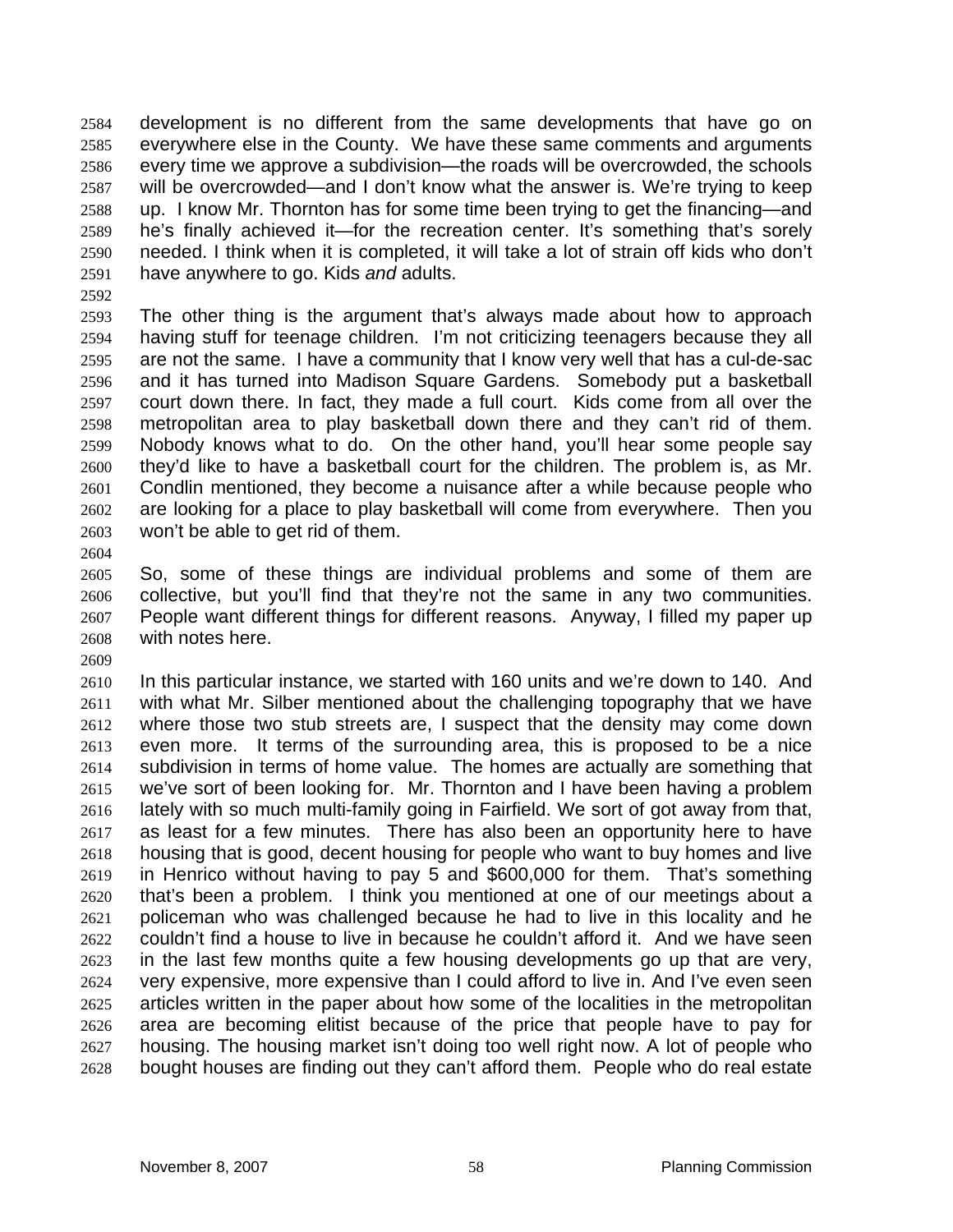transactions, some of these creative finance people have sold folks houses that they cannot afford and they are losing them.

We don't have the authority to tell developers to stop developing. In looking at the staff report and what is available to service this unit, I can't find any reason that would stand up to deny this zoning case. So, having said all that, I know there are some things that will probably have to be worked out by the time we get to the subdivision plan. And if this is finally approved, you all will have another opportunity to look at how the layout is when the subdivision meeting is held. That's also a public hearing that will be held here. It's a daytime meeting. It gives you an opportunity to look at how the subdivision is to be planned. Maybe, Mr. Condlin, if it's approved, it would be nice to meet with you all again and get some input as to how that's done. I suspect the subdivision is going to have to change from the way it's presented now.

Having said all that, I move to pass C-58C-07, Andrew M. Condlin for Emerald Land Development, LLC, to the Board with a recommendation for approval.

Mr. Jernigan - Second.

Mr. Branin - Motion made by Mr. Archer, seconded by Mr. Jernigan. All in favor say aye. All opposed say no. The ayes have it, the motion carries.

**REASON:** Acting on a motion by Mr. Archer, seconded by Mr. Jernigan, the Planning Commission voted 5-0 (one abstention) to recommend the Board of Supervisors **grant** the request because it conforms with the recommendations of the Land Use Plan, it continues a form of zoning consistent with the area, and the proffered conditions will assure a level of development otherwise not possible.

Mr. Silber - This will come up before the Board of Supervisors at their meeting on December 11<sup>th</sup> at 7:00.

Did you want the petition back that you submitted to us, or would you like us to make a copy of this for our files and we can return the original to you?

- 2665 Mr. Payne That would be fine.
- Mr. Silber Okay. Thank you.
- Mr. Branin Ms. Wallace, again thank you, and Mr. Payne, thank you.
- **C-60C-07 Allen Twedt for Kalyan III Inc**.: Request to conditionally rezone from O-3C Office District (Conditional) to B-2C Business District (Conditional), Parcels 786-770-7883 and 786-770-9586, containing 3.575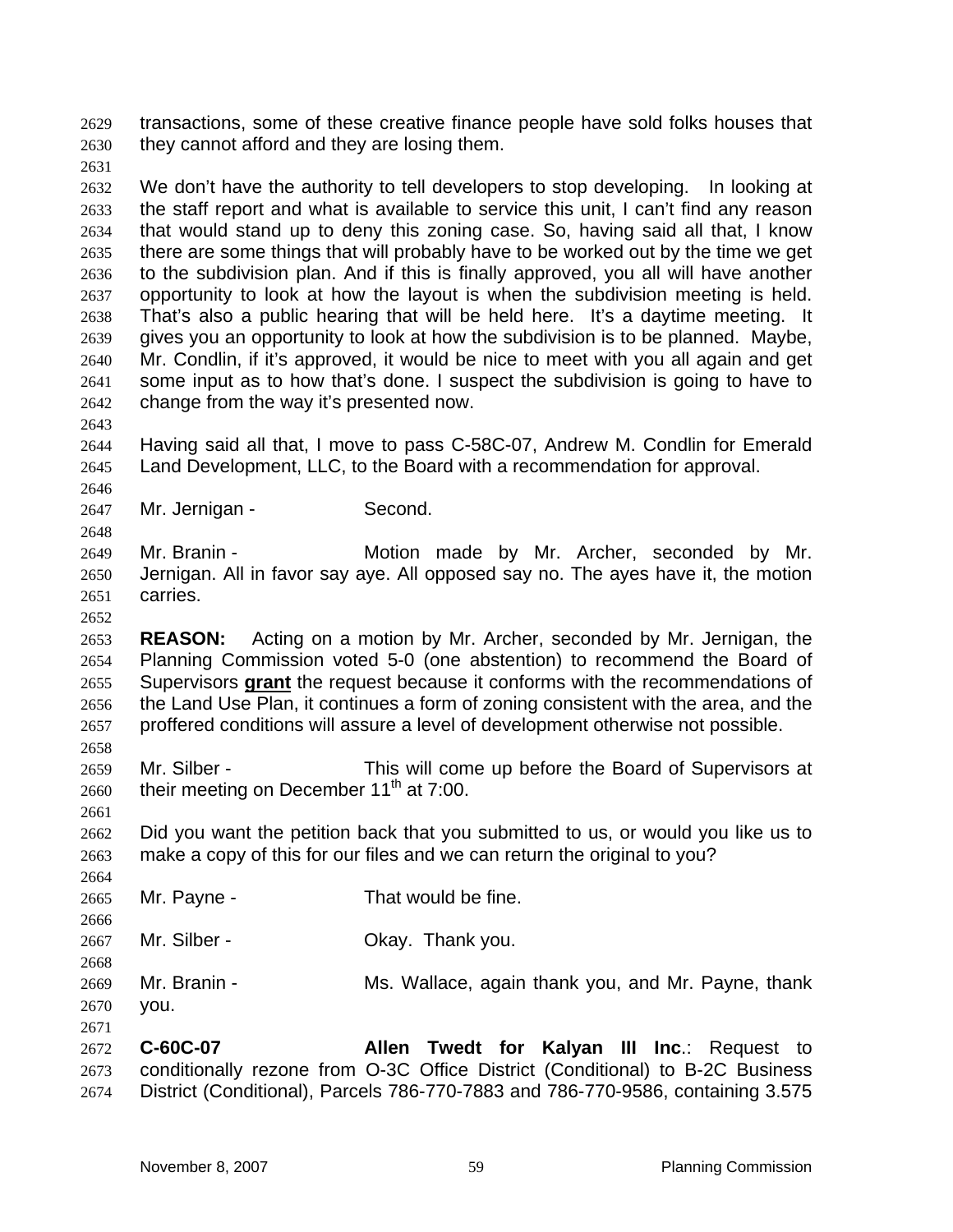acres, located between the east line of Telegraph Road and the west line of I-95 approximately 1,170 feet north of JEB Stuart Parkway. The applicant proposes increased signage for a hotel use. The use will be controlled by zoning ordinance regulations and proffered conditions. The Land Use Plan recommends Office.

Mr. Branin - Is anyone in the room in opposition to C-60C-07, Allen Twedt for Kalyan, III, Inc.? Okay, no. Ben?

Mr. Sehl - Thank you, Mr. Chairman, members of the Commission. The applicant is proposing to rezone two parcels totaling 3.58 acres from O-3C to B-2C Business District (Conditional) to allow for increased signage for hotel uses that are currently under construction.

The 2010 Land Use Plan calls for office land uses at the site. The requested zoning is not entirely consistent with this designation; however, the hotels currently under construction are consistent with the requested business zoning. 

The hotels on the site, which consist of a Comfort Suites and a Candlewood Suites, were approved for construction by POD-60-05. Hotels are a permitted use in the O-3C District, with one hotel being permitted for each 50 acres of office development. This plan shows the layout of the hotels on the property as approved with the plan of development.

2698 The applicant has submitted revised proffers dated November  $8<sup>th</sup>$ , which were distributed to you this evening. These proffers limit the use on the site to the hotels currently under construction. The proffers also limit signage on the property to the signage contained in these exhibits, two of which were distributed to you as color copies this evening. The proffers also prohibit changeable message signs and limit the height of any freestanding signage on the property to 15 feet. Time limits would need to be waived to take action on the revised proffers this evening.

The revised proffers address many of the concerns outlined in the staff report; however, staff does recommend that the applicant enhance the proffered sign exhibits by committing to monument style signage with a brick face, limited to eight feet in height to be consistent with recent hotel developments in the County. 

Staff does note that B-2 zoning requires different development standards than O-3C zoning under which the hotels were approved. Specifically, transitional buffer requirements would need to be met on the northern and southern property lines, and a special exception would need to be granted by the Planning Commission for any structure on the property that exceeds 45 feet in height.

In conclusion, while the requested zoning is not entirely consistent with the 2010 Land Use Plan designation for the property, the uses under construction are consistent with the requested business zoning and this request could be a logical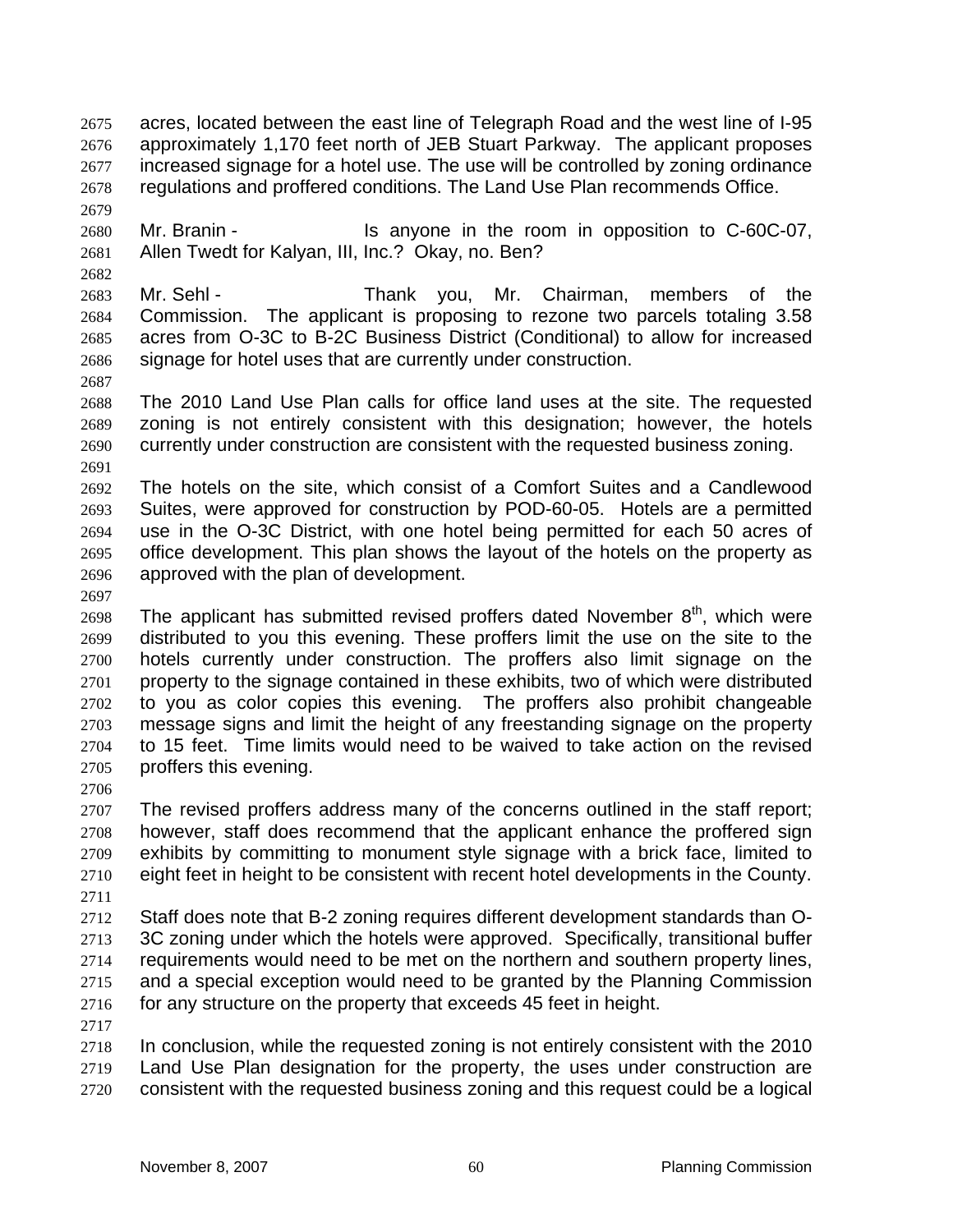| 2721<br>2722<br>2723<br>2724                                                                                 | extension of the adjacent business zoning for Virginia Center Commons. If the<br>applicant were to address the concerns related to the height and quality of the<br>freestanding signage on the property, staff could support this request.                                                                                                                                                                                                                                                                                                                                                                                                                                                                                                                                                                                                                                                                                                                                                                                                                           |                                                                                                                                                                                                                                                                                                              |  |
|--------------------------------------------------------------------------------------------------------------|-----------------------------------------------------------------------------------------------------------------------------------------------------------------------------------------------------------------------------------------------------------------------------------------------------------------------------------------------------------------------------------------------------------------------------------------------------------------------------------------------------------------------------------------------------------------------------------------------------------------------------------------------------------------------------------------------------------------------------------------------------------------------------------------------------------------------------------------------------------------------------------------------------------------------------------------------------------------------------------------------------------------------------------------------------------------------|--------------------------------------------------------------------------------------------------------------------------------------------------------------------------------------------------------------------------------------------------------------------------------------------------------------|--|
| 2725<br>2726<br>2727                                                                                         | I'll be happy to answer any questions you might have. The applicant's<br>representative is here as well.                                                                                                                                                                                                                                                                                                                                                                                                                                                                                                                                                                                                                                                                                                                                                                                                                                                                                                                                                              |                                                                                                                                                                                                                                                                                                              |  |
| 2728<br>2729<br>2730                                                                                         | Mr. Branin -                                                                                                                                                                                                                                                                                                                                                                                                                                                                                                                                                                                                                                                                                                                                                                                                                                                                                                                                                                                                                                                          | Okay. Does anybody have any questions for Ben?<br>Ben, what would you estimate the height of that woman in that picture?                                                                                                                                                                                     |  |
| 2731<br>2732                                                                                                 | Mr. Sehl -                                                                                                                                                                                                                                                                                                                                                                                                                                                                                                                                                                                                                                                                                                                                                                                                                                                                                                                                                                                                                                                            | I don't know. She looks somewhat petite. Five two?                                                                                                                                                                                                                                                           |  |
| 2733<br>2734                                                                                                 | [Mr. Twedt] -                                                                                                                                                                                                                                                                                                                                                                                                                                                                                                                                                                                                                                                                                                                                                                                                                                                                                                                                                                                                                                                         | Five seven.                                                                                                                                                                                                                                                                                                  |  |
| 2735<br>2736<br>2737                                                                                         | Mr. Sehl -<br>indicated five seven.                                                                                                                                                                                                                                                                                                                                                                                                                                                                                                                                                                                                                                                                                                                                                                                                                                                                                                                                                                                                                                   | Five seven?<br>The applicant's representative has                                                                                                                                                                                                                                                            |  |
| 2738<br>2739                                                                                                 | Mr. Branin -                                                                                                                                                                                                                                                                                                                                                                                                                                                                                                                                                                                                                                                                                                                                                                                                                                                                                                                                                                                                                                                          | Thank you.                                                                                                                                                                                                                                                                                                   |  |
| 2740<br>2741<br>2742                                                                                         | Mr. Branin -<br>All right. Does anybody have any questions for Ben?<br>Mr. Archer, would you like to hear from the applicant?                                                                                                                                                                                                                                                                                                                                                                                                                                                                                                                                                                                                                                                                                                                                                                                                                                                                                                                                         |                                                                                                                                                                                                                                                                                                              |  |
| 2743<br>2744                                                                                                 | Mr. Archer -                                                                                                                                                                                                                                                                                                                                                                                                                                                                                                                                                                                                                                                                                                                                                                                                                                                                                                                                                                                                                                                          | Absolutely, Mr. Chairman.                                                                                                                                                                                                                                                                                    |  |
| 2745<br>2746<br>2747                                                                                         | Mr. Branin -<br>state his name for the record?                                                                                                                                                                                                                                                                                                                                                                                                                                                                                                                                                                                                                                                                                                                                                                                                                                                                                                                                                                                                                        | That's fantastic. Will the applicant come down and                                                                                                                                                                                                                                                           |  |
| 2748<br>2749<br>2750<br>2751<br>2752<br>2753<br>2754<br>2755<br>2756<br>2757<br>2758<br>2759<br>2760<br>2761 | Mr. Twedt -<br>Good evening Mr. Chairman and member of the<br>Commission. My name is Allen Twedt, representing Kalyan Hospitality. I agree<br>with everything here that the staff has put together, and I appreciate all their input<br>and help, and Mr. Archer. I don't have any problem with converting that pedestal<br>base to brick. The 15 foot—And actually, Ben, I thought staff was recommending<br>10 feet in height. The main reason for these signs is really just to address the<br>Interstate 95 traffic. I have photographs here of coming down the interstate. Is<br>that it there, Ben? The property is immediately to the right of that highway sign<br>right there. Where my car is parked, I'm standing approximately 200 feet from<br>that sign. So, there's really no window there. What's happening? Okay. Oh, it<br>started. Okay. So then as you get a little bit closer, you see the one building<br>right there. That's the Candlewood Suites building. Again, this is going down the<br>interstate 65 miles an hour, like the sign says. |                                                                                                                                                                                                                                                                                                              |  |
| 2762<br>2763<br>2764<br>2765                                                                                 | Mr. Twedt -                                                                                                                                                                                                                                                                                                                                                                                                                                                                                                                                                                                                                                                                                                                                                                                                                                                                                                                                                                                                                                                           | Okay. Now, this is right when you get to the window.<br>What I want to do is position that sign so it's basically—And I have other<br>photographs and the site plan to show you, too, but the property comes down to<br>a "V" in this area. These signs would help us get identification from Interstate 95. |  |

As far as Telegraph Road, when I show you some other photographs, the signs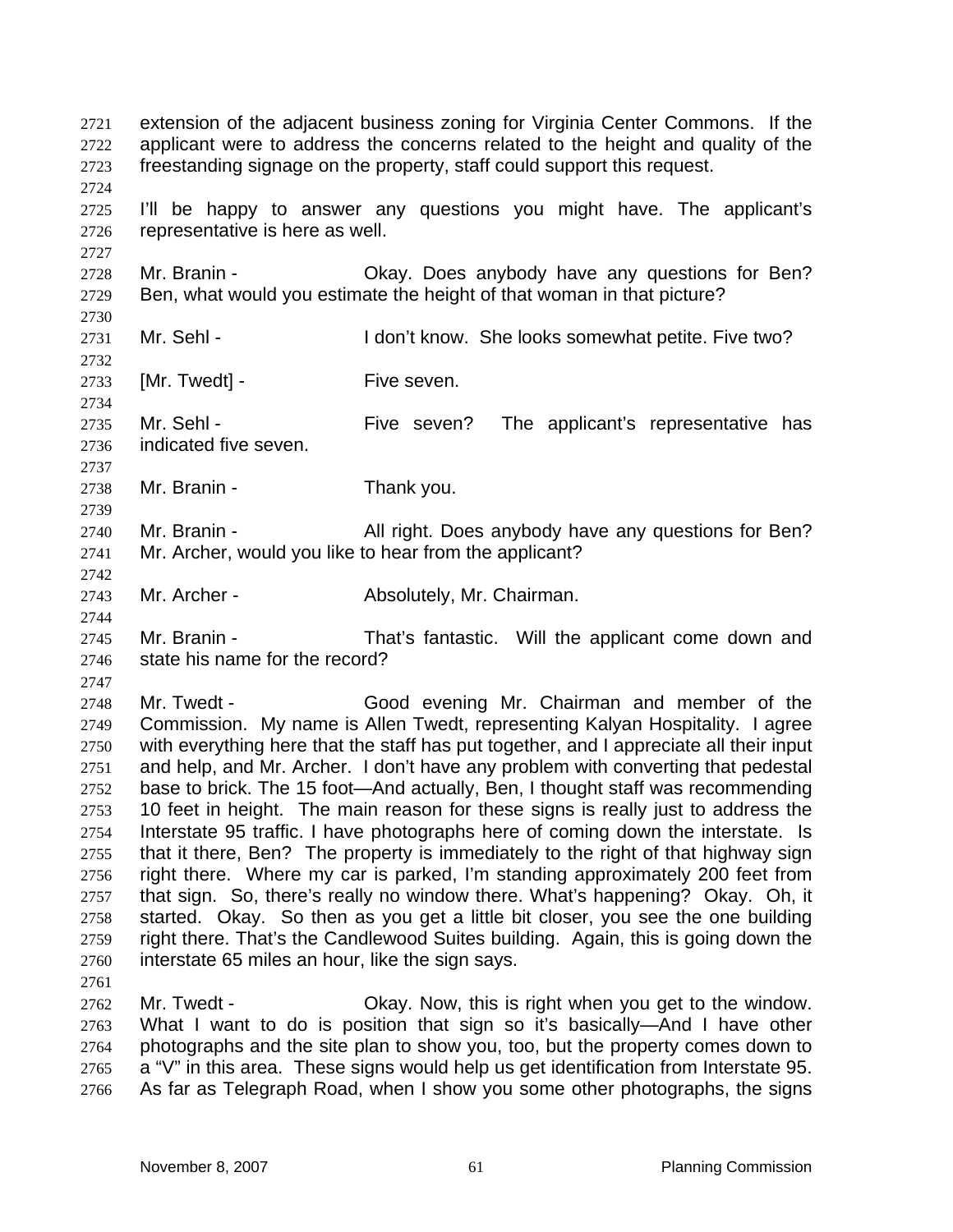aren't even really going to be that visible or noticeable from Telegraph Road as you're coming from Brook Road. It will be visible as you're coming southbound on Telegraph Road. This sign would be visible from there. But the main reason for these signs is for I-95. Okay? You're right alongside of it now and that's the Comfort Suites that sits back in there. And another shot of that, a close-up over there. Okay. This is standing—I'm standing on Telegraph Road here, looking towards the interstate. This is about the area where we would want the signs to be located down into that "V" portion of that lot. You can see a window there. Then here's from Telegraph Road. And where that white pickup is, just beyond that you see that big pile of concrete. Again, that would be about the location of these signs. So, from the setback from Telegraph Road, we're probably about 100 feet back off of Telegraph Road. And that's just more of a close-up. Right out in front of that pickup there, that pile of dirt. Okay.

So, the interstate traffic, that's what we want. Sixty-five miles an hour, you're covering 95 feet in one second. So, you have about two seconds. This signage would be very helpful to us. I know that the staff thought with the buildings being the size that they are and allowing us more signage on the building that B-2 will allow, that the signage on the buildings would do what we want. But it really won't, because the trees are just so thick in that area it just blocks us out until you get right up on it. The signage right there close to the road would be very helpful.

Originally, I had proposed and asked that we take both signs, the Comfort Suites and the Candlewood Suites and put it on one structure. But because the lot is divided, one of the signs would be considered off-premise, which isn't allowed by the ordinance. I quizzed whether we could put the sign where it's straddling on the property and come up with some way to eliminate one of the sign structures and just have two signs on one structure. Then I've got everything right where I want it. Now what I've got to do is stagger the two signs, which is more expensive for us to do and it seems sort of nonsensical. But if we can't find a way to do it on one structure, two structures is all we're left with.

The Interstate 95 traffic for this type of business is very important. A lot of people make reservations, but there are also a lot of people going down the road and they're looking for a place to stay. I'm from the Midwest. I've been out here since 1990 and I was just amazed at how you could drive down the interstate and have no idea what was beyond that tree line. So, the signage in this situation would be very helpful to us. B-2 actually allows a 25-foot tall sign, a straight B-2. I've looked at it, I've surveyed it. I've been doing this for 30 years. I feel that the minimum that we could get by with would be the 15-foot tall sign. Otherwise, to go down to 8 feet—And I can understand 8 feet if we were just out there just wanting to address Telegraph Road traffic. But 8 feet isn't going to do us any good, because there's a hole down there. It just won't help us.

- 
- I'd be happy to answer any questions.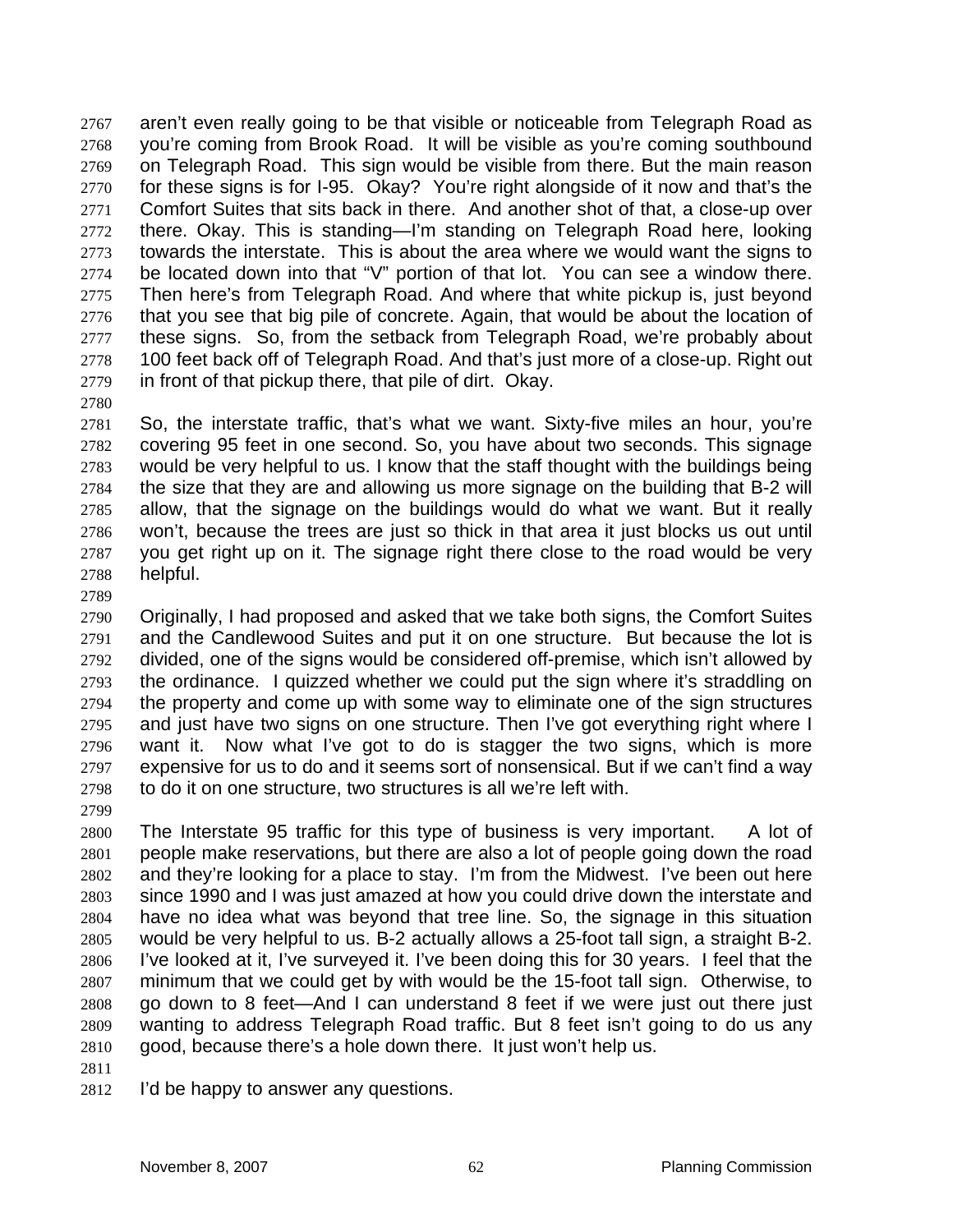| 2813         |                                          |                                                                                                                                   |
|--------------|------------------------------------------|-----------------------------------------------------------------------------------------------------------------------------------|
| 2814         | Mr. Archer -                             | Mr. Twedt.                                                                                                                        |
| 2815         |                                          |                                                                                                                                   |
| 2816         | Mr. Twedt -                              | Yes sir.                                                                                                                          |
| 2817         |                                          |                                                                                                                                   |
| 2818         | Mr. Archer -                             | You see signs on the interstate that advertise                                                                                    |
| 2819         | businesses.                              | Is it possible to use that, or have you done that, have you                                                                       |
| 2820         | considered it?                           |                                                                                                                                   |
| 2821         |                                          |                                                                                                                                   |
| 2822         | Mr. Twedt -                              | The VDOT signs?                                                                                                                   |
| 2823         |                                          |                                                                                                                                   |
| 2824         | Mr. Archer -                             | I guess so.                                                                                                                       |
| 2825         |                                          |                                                                                                                                   |
| 2826         | Mr. Twedt -                              | Yes.                                                                                                                              |
| 2827         |                                          |                                                                                                                                   |
| 2828         | Mr. Archer -                             | They advertise what businesses exist at the next exit.                                                                            |
| 2829         |                                          |                                                                                                                                   |
| 2830         | Mr. Twedt -                              | Yes. There is VDOT signage. I'm not exactly sure<br>how that becomes available. These people would probably seek that out. You're |
| 2831         |                                          |                                                                                                                                   |
| 2832         |                                          | just sort of dependent on VDOT to put those signs up.                                                                             |
| 2833         | Mr. Branin -                             | Mr. Twedt?                                                                                                                        |
| 2834<br>2835 |                                          |                                                                                                                                   |
| 2836         | Mr. Twedt -                              | Yes sir.                                                                                                                          |
| 2837         |                                          |                                                                                                                                   |
| 2838         | Mr. Branin -                             | Are you emotionally tied to the design of this pedestal                                                                           |
| 2839         | and sign?                                |                                                                                                                                   |
| 2840         |                                          |                                                                                                                                   |
| 2841         | Mr. Twedt -                              | No. I'm open for any input.                                                                                                       |
| 2842         |                                          |                                                                                                                                   |
| 2843         | Mr. Branin -                             | Why wouldn't you put two separate pillars, one on                                                                                 |
| 2844         |                                          | each side of the property line, one crossway sign that's Candlewood, so the                                                       |
| 2845         |                                          | structure, basically, is one single structure, but in reality, it's straddling the line                                           |
| 2846         |                                          | like you want to do instead of having sign and sign. Have sign and sign on the                                                    |
| 2847         | top pedestal, but the pillars come down. |                                                                                                                                   |
| 2848         |                                          |                                                                                                                                   |
| 2849         | Mr. Twedt -                              | I think that's a good idea. I've been trying to find some                                                                         |
| 2850         | clever way to do this.                   |                                                                                                                                   |
| 2851         |                                          |                                                                                                                                   |
| 2852         | Mr. Jernigan -                           | You can't put them overtop of each other.                                                                                         |
| 2853         |                                          |                                                                                                                                   |
| 2854         | Mr. Twedt -                              | Yes, side-by-side.                                                                                                                |
| 2855         |                                          |                                                                                                                                   |
| 2856         | Mr. Jernigan -                           | You can put them side-by-side.                                                                                                    |
| 2857         |                                          |                                                                                                                                   |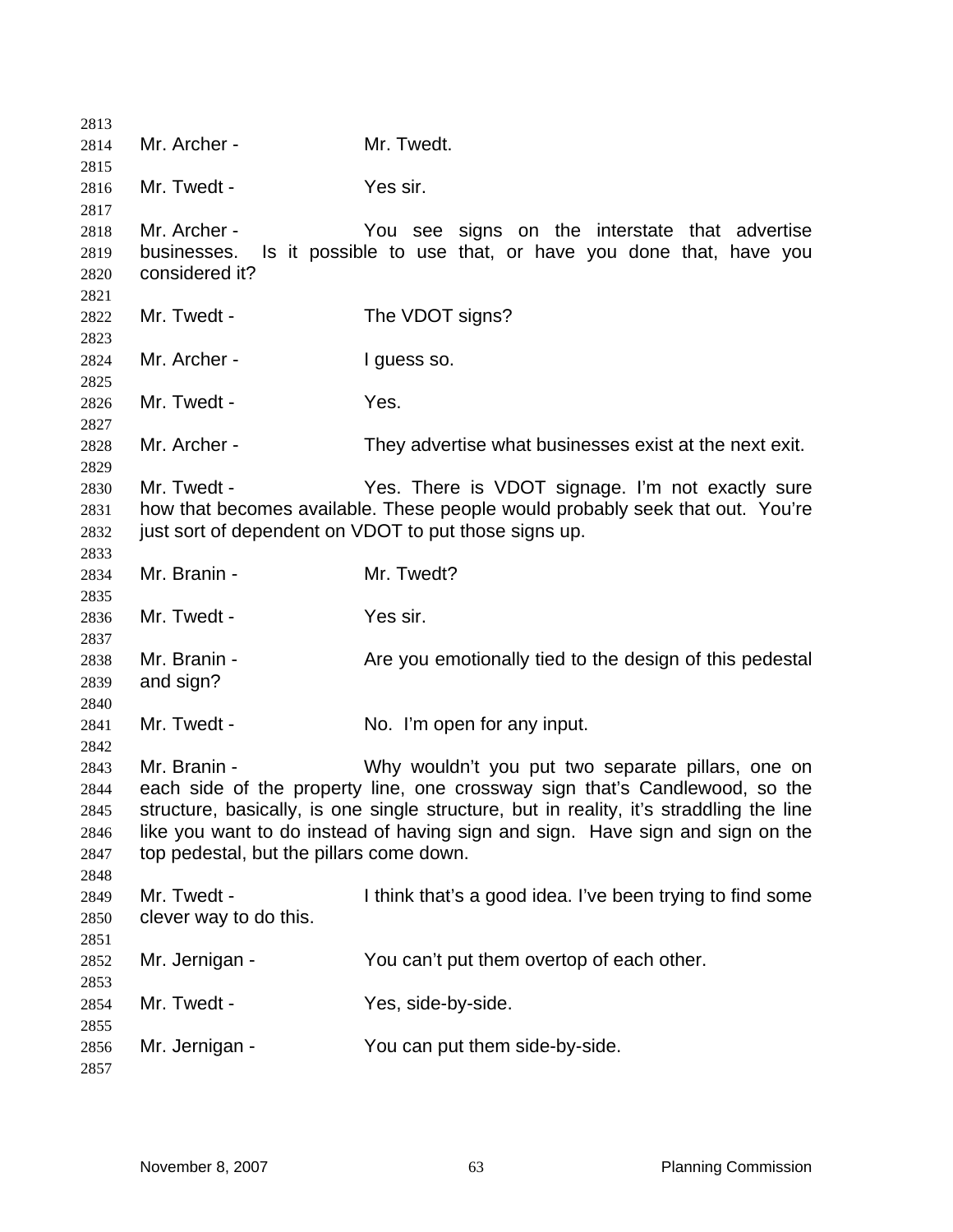Mr. Branin - It would be one structure. You'd have two separate pedestals. Your top would be one structure, but it would be divided in two. Do you understand what I'm saying? Mr. Twedt - Yes sir. Ben, do you have the drawing of the first one? That's what I had originally proposed. But what you're saying is to put the Comfort Suites alongside of the Candlewood, instead of having them stacked like that. Mr. Branin - Correct. Mr. Twedt - They would be side-by-side. 2871 Mr. Branin - Instead of having it stacked, have it side-by-side. If you do one complete structure as your pedestal, then what property does it belong to? But if you do your pedestal as pillars with the sign across. Mr. Twedt - Yeah. Because the way the property line comes down through there. And there was a site plan. It was pretty hard to see, but the way that property line comes down to there, I think that we could accommodate that. Comfort Suites does have more of a box, move of a square kind of logo design. Comfort Suites, I'm not sure how much leeway I have with them. But if it's a matter of just being able to come up with a creative way to get the signage, I'm sure that, you know. Mr. Silber - I think what you'd have to do is you'd have to make sure the entire message for Candlewood Suites was on their property and the entire message for Comfort Suites was on their property. 2887 Mr. Twedt - Yes sir. Mr. Archer - What height are we talking about if we do this? 2891 Mr. Twedt - I've proposed here, you know, just in the spirit of compromise—Ideally, we wanted the 25 feet originally. But after finding out that the County only wanted 10 feet—But maybe I misunderstood. Eight feet. The 15-foot, I feel that we could accomplish what we need to with the 15-foot. Mrs. Jones - Mr. Twedt, did you say that you—I'm sorry, we were considering signs—that you would be on the VDOT signs or no? Mr. Twedt - Well, if there's a VDOT sign available. There are placards that can be put onto those VDOT signs. To be honest with you, I don't know if those panels are out there existing right now. They have one for hotels—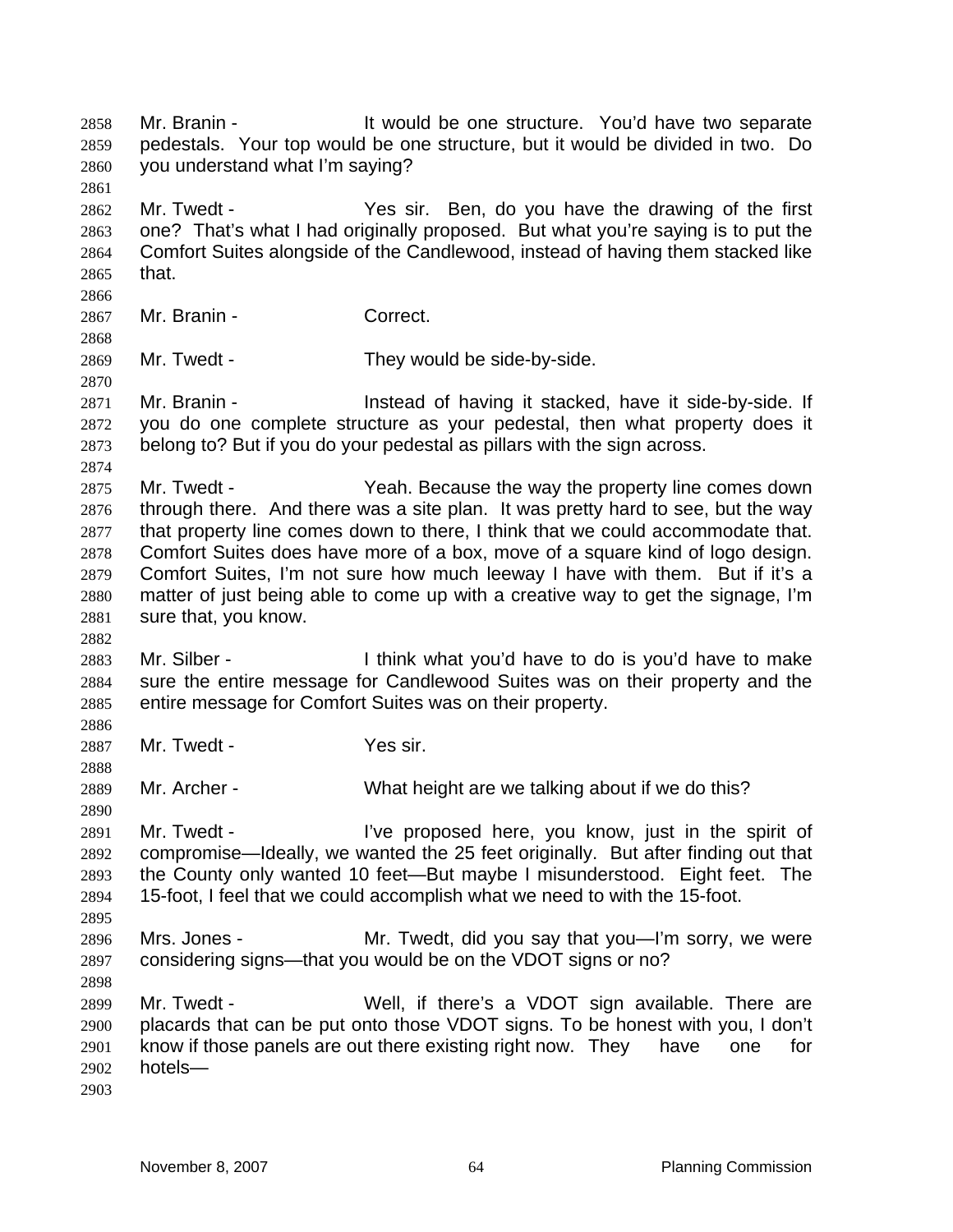Mrs. Jones - There's a lodging one, I'm sure, if there's a need for it. And here you have two hotels. Mr. Twedt - Yeah. And that would be helpful because they usually put those back. Of course, you have that exit there. I'm not sure how they space those. It probably would be somewhere shortly after you get—What is that, Atlee/Elmont? Mr. Archer - Yes. Mr. Twedt - Right past there. So, that would be helpful to a certain degree, but again, because these are buildings are really covered up, I mean, you might get some glimpses of the Candlewood sign when there's no foliage on the trees, but with the foliage on the trees, it's almost totally blocked. Mrs. Jones - Well, I would point out that that's a mixed blessing. It's a wonderful thing for the folks in the hotels not to have full view out onto the interstate, and it's nice for the folks on the interstate to have a little bit of greenery as they go down the road. 2924 Mr. Twedt - I agree. Mrs. Jones - Obviously, there's a mix here. I don't have an objection. I think going to the next level with some brick on the base and this kind of thing would be certainly nice no matter how the sign is constructed. I don't begrudge you the need to have signage. I mean, that's obviously very important. We'll have to see what we can work out. I'm not a sign designer. I can't help you at the moment. But surely there's a solution here somewhere. Mr. Twedt - I'm very appreciative because it sounds like the staff is in agreement as far as the building-mounted signage. That will help us as far as once people get into that complex in that area. Before, it was limited to like postage-stamp size. Mrs. Jones - My biggest concern is that the buffers are strong enough to keep this from uses, if it's B-2C, that we're not picking up right now. 2941 Mr. Twedt - Any other questions from the Commission? Mr. Archer - I have a couple questions. 2945 Mr. Twedt - Yes sir. Mr. Archer - I'm really not real excited about this 15 feet, and staff isn't happy about it either. I think the remarks they made were if the height of the sign could be reduced to 8 feet, staff could support this request.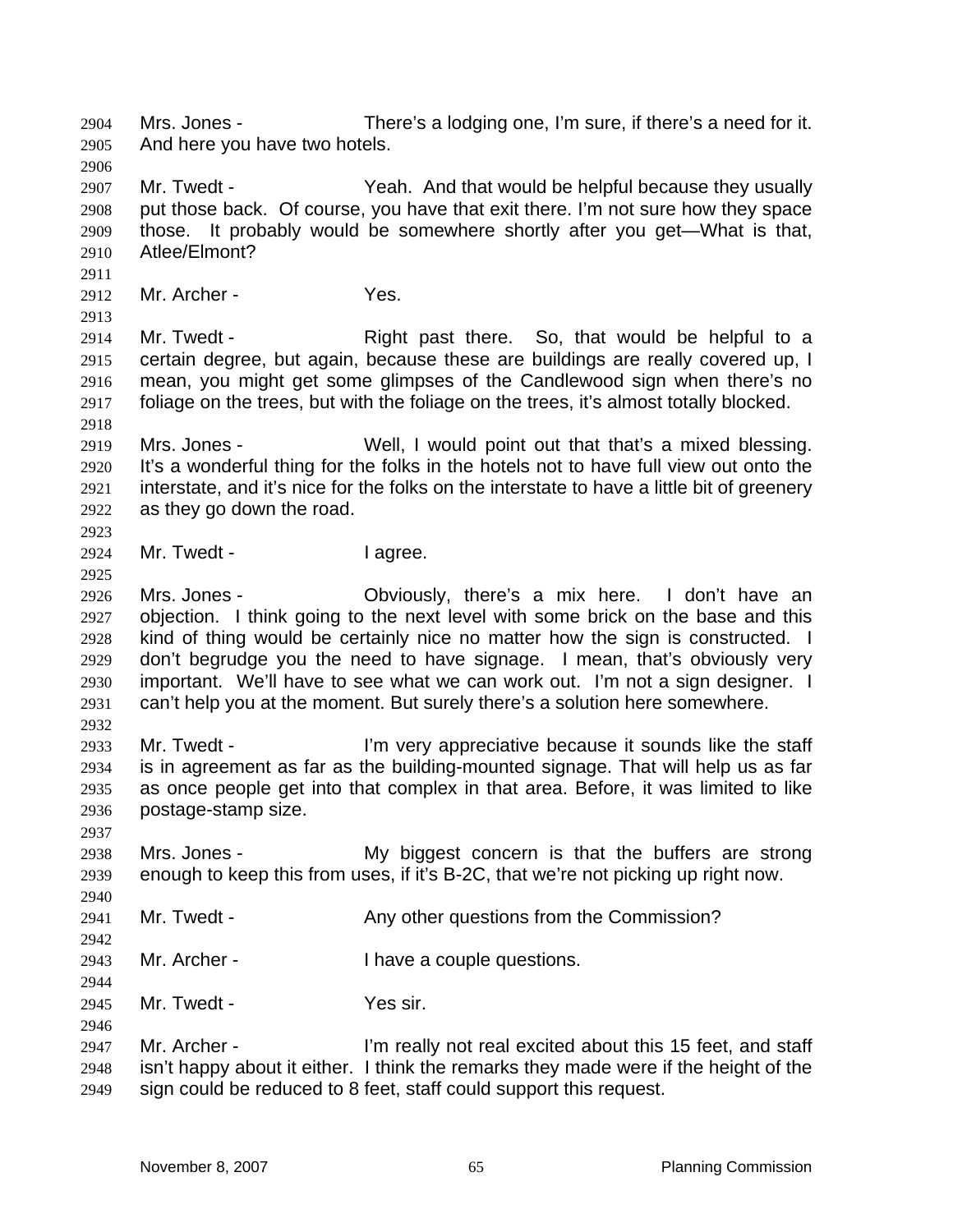| 2950         |                                                                                   |                                                                                       |  |
|--------------|-----------------------------------------------------------------------------------|---------------------------------------------------------------------------------------|--|
| 2951         | Mr. Twedt -                                                                       | Yes.                                                                                  |  |
| 2952         |                                                                                   |                                                                                       |  |
| 2953         | Mr. Archer -                                                                      | And I could, too. Unconditionally. I'm trying to think.                               |  |
| 2954         | I was just talking with the Secretary to see, and I don't know that we've         |                                                                                       |  |
| 2955         |                                                                                   | compromised a whole lot on this if we could not reach something in between 8          |  |
| 2956         |                                                                                   | and 15 feet. I don't really feel comfortable with going to 15 feet. It's not a policy |  |
| 2957         | that we generally adhere to and I don't want to start up one. I think the Tourism |                                                                                       |  |
| 2958         | Department encourages VDOT to allow signs that advertise businesses.              |                                                                                       |  |
| 2959         | believe they do.                                                                  |                                                                                       |  |
| 2960         |                                                                                   |                                                                                       |  |
| 2961         | Mr. Twedt -                                                                       | Oh, yeah. If there's no sign out there, I'm sure that                                 |  |
| 2962         |                                                                                   | eventually we can get one put up as far as the VDOT part of it.                       |  |
| 2963         |                                                                                   |                                                                                       |  |
| 2964         | Mr. Archer -                                                                      | Right.                                                                                |  |
| 2965         |                                                                                   |                                                                                       |  |
| 2966         | Mr. Twedt -                                                                       | And that will be helpful.                                                             |  |
| 2967         |                                                                                   |                                                                                       |  |
| 2968         | Mr. Archer -                                                                      | Also, in looking at the foliage that you can see in the                               |  |
| 2969         |                                                                                   | picture, who does that belong to? Who do those trees belong to?                       |  |
| 2970         |                                                                                   |                                                                                       |  |
| 2971         | Mr. Twedt -                                                                       | That's VDOT.                                                                          |  |
| 2972         | Mr. Archer -                                                                      | That's VDOT. A lot of looks like so much underbrush,                                  |  |
| 2973<br>2974 |                                                                                   | to be honest with you. Seems like to me if it could be trimmed a little neater, it    |  |
| 2975         |                                                                                   | would do two things. One, it would make the side of the road look a little better,    |  |
| 2976         | and two, it might give you what you need.                                         |                                                                                       |  |
| 2977         |                                                                                   |                                                                                       |  |
| 2978         | Mr. Twedt -                                                                       | Yeah, it's pretty—                                                                    |  |
| 2979         |                                                                                   |                                                                                       |  |
| 2980         | Mr. Archer -                                                                      | You see that vine hanging down there? It's not all                                    |  |
| 2981         | that attractive to me.                                                            |                                                                                       |  |
| 2982         |                                                                                   |                                                                                       |  |
| 2983         | Mr. Twedt -                                                                       | Yeah. I think they probably cleared out what they're                                  |  |
| 2984         |                                                                                   | allowed. That's something I can check into a little bit more. As far as the 15 feet,  |  |
| 2985         | and looking at in on the screen, I know that sounds big and looks big, but when   |                                                                                       |  |
| 2986         |                                                                                   | you get out there in that area, I mean it shrinks it down dramatically.               |  |
| 2987         |                                                                                   |                                                                                       |  |
| 2988         | Mr. Archer -                                                                      | I'm not trying to not be helpful, but-                                                |  |
| 2989         |                                                                                   |                                                                                       |  |
| 2990         | Mr. Twedt -                                                                       | No, I appreciate your comments.                                                       |  |
| 2991         |                                                                                   |                                                                                       |  |
| 2992         | Mr. Archer -                                                                      | I'm concerned about that.                                                             |  |
| 2993         |                                                                                   |                                                                                       |  |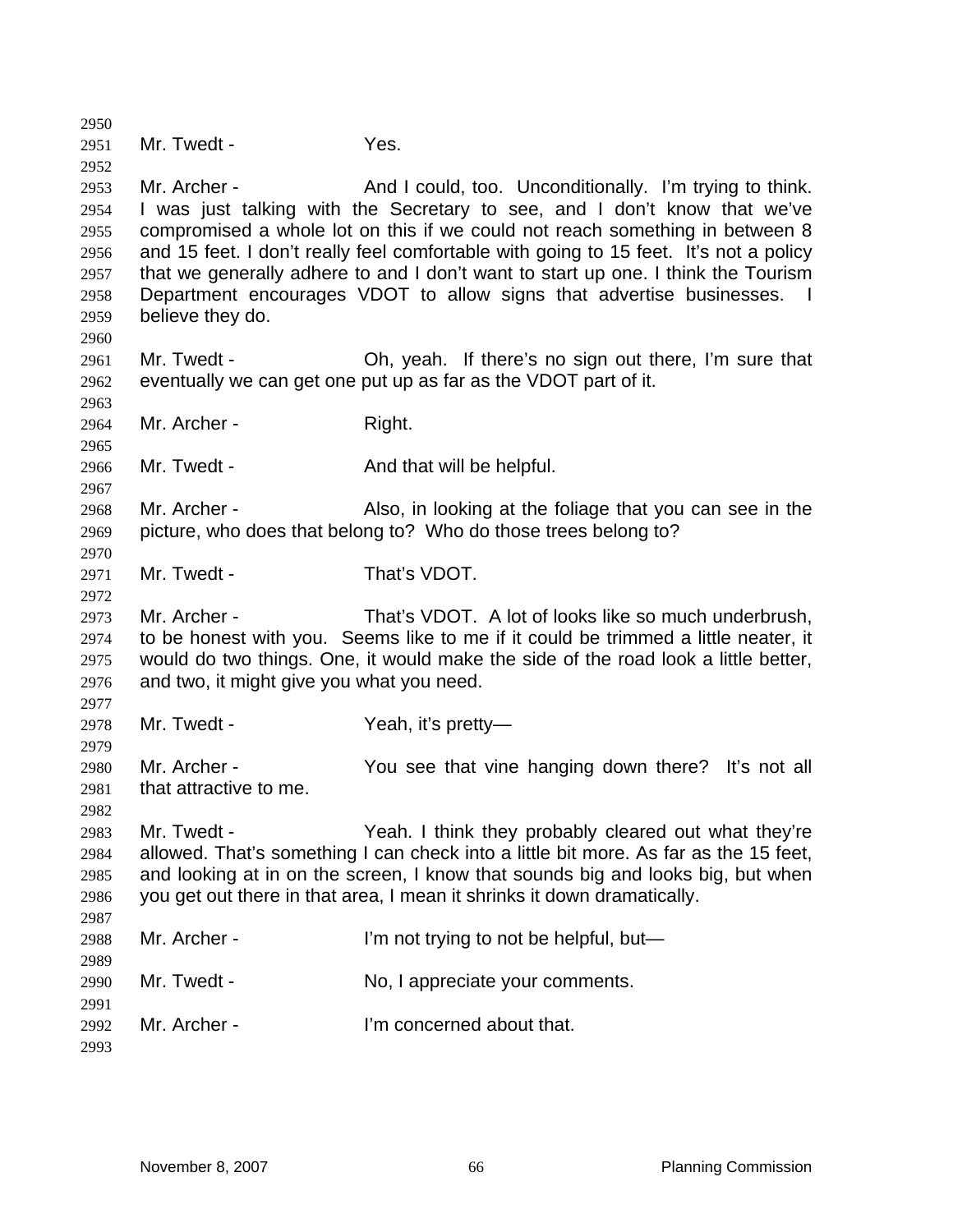2994 Mr. Twedt - Again, in doing this for 30 years, the kind of square footage—Staff doesn't have any problem with the square footage; it's just that height. 2998 Mr. Archer - Right. Mr. Twedt - But for this location, and even with the way it sits on Telegraph Road there, it sits down in a hole. So, from Telegraph Road, it's not going to appear to be that tall. Mr. Silber - I think part of the problem was is that when we initially got into this rezoning case, we really thought the attached signs at the top, way up at the top, would be very visible from the interstate. Mr. Twedt - Yes. Mr. Silber - And we thought that would solve the issue. We expected monument signs really to be sort of ID signs that you could see from Telegraph Road. What's happened is, you've been given the right to have these attached signs up high, which really can be seen, we believe, and identify the hotels. Then you're asking for 15 feet. And not only is it 15 feet tall, but it's 15 feet wide. So, as look across the front of his auditorium, 15 feet is quite wide. It's a broad sign. I don't know. I hate to tonight get into this negotiation on whether 10 feet works or 12. I think there's more to this. Maybe it needs to be deferred so we can talk more about it. Mr. Archer - I was thinking about the same thing, Mr. Secretary. We may be able to reach some kind of a reasonable compromise, but I'm really not comfortable with the 15 feet at this point. I don't think we've explored all the options yet. Mr. Twedt - Mr. Archer, I'd be happy to take a mock-up prototype with a boom truck and hoist that thing up and get out there on Interstate 95 and take a look at it. I think you'd be surprised how small it becomes. Mr. Archer - I'm not doubting what you say, but I'm hearing what Mr. Silber is saying about allowing the high sign, which should be visible at the top of the buildings. Mr. Twedt - It's not from the interstate. Mr. Archer - We're at 65 feet, right? How high is that sign going to be on the building? Mr. Twedt - Well, let's see, I don't have the elevations. I think there are elevations in here, but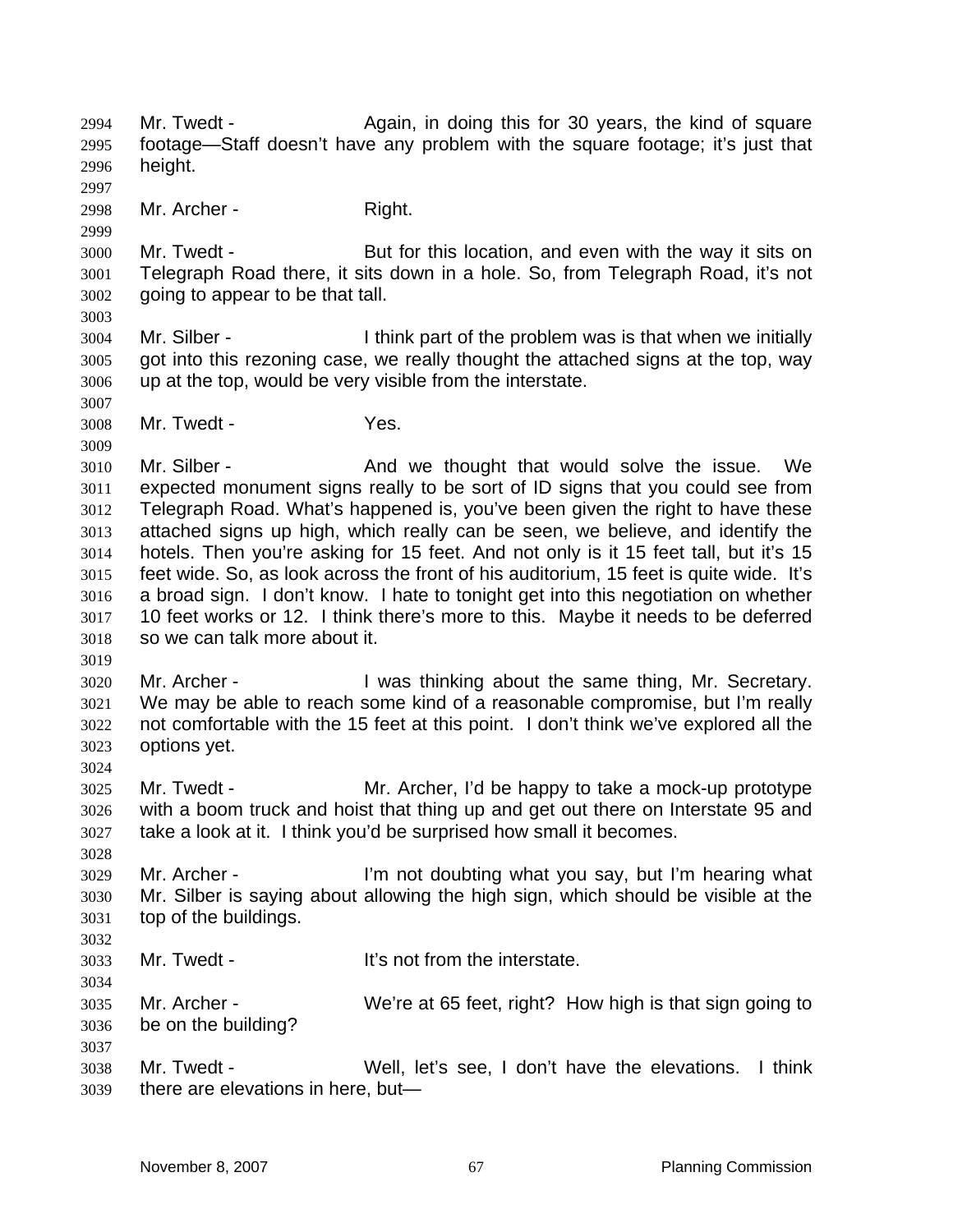Mr. Archer - We have to do a special exception to get the height you need anyway, right? Mr. Twedt - The B-2 allows us a 25-foot tall sign. I think the building is the special exception, right, because it exceeds the 35 feet. I think the buildings are 45 feet tall, right? Mr. Sehl - Yes, Mr. Archer, the Candlewood Suites is 45 feet tall. That's the one that's closest to I-95. So here you see the structure. It's at the top of the fourth floor, so you're probably 35 to 40 feet off the ground elevation. Mr. Archer - Mmm-hmm. Mr. Sehl - For that one. And then the Comfort Suites is a little bit further away from the interstate, and that's a 55-foot tall structure. You can see that that's located— Mr. Archer - Is that the point of the signage there in red? Mr. Sehl - Yes sir, yes sir. I think this is actually the rear of the structure. Mr. Archer - And that structure is 10 feet taller than the other one, is that correct? Mr. Sehl - Yes sir. Mr. Silber - Mr. Sehl, can they put more attached signs on the building? Can they go larger with that sign? Mr. Sehl - Mr. Twedt could probably answer as far as to if he's at the—I can't remember when we ran the exact length of the frontage of the building, the length of the building, how the square footage worked out. Mr. Twedt - We could put larger signs on there, but the architecture of the building and the windows really doesn't allow us to. These things are all designed. The buildings, until you get right up there, as in those photographs, those buildings aren't visible from the interstate. Mr. Jernigan - Let me ask you a question. You said a minute ago it sits down in a hole. Mr. Twedt - Yes.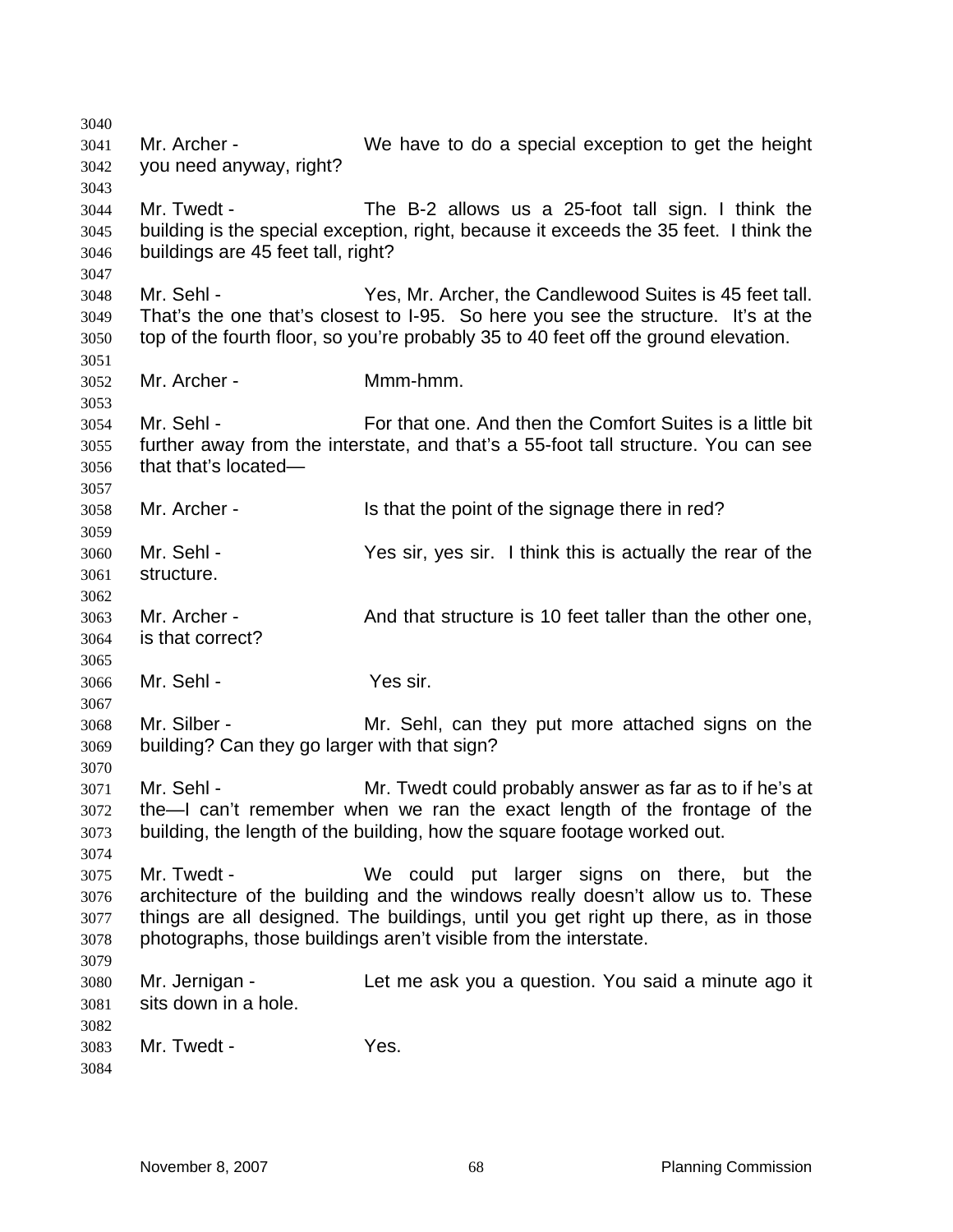Mr. Jernigan - And you said it's 15 feet tall. Where are you measuring from? Are you measuring from— Mr. Twedt - The 15 feet is measuring from road grade. Mr. Jernigan - Okay. That's what I wanted to make sure. Mr. Twedt - Yes sir. Mr. Archer - Road grade, not ground level. Mr. Twedt - Well— Mr. Archer - Not ground level as the hotel sits. Mr. Twedt - No, road. The County, they put their height limitations based upon road grade. 3103 Mr. Silber - Are you talking about the building or are you talking about the freestanding sign? Mr. Twedt - The freestanding sign. Mr. Jernigan - That was the reason I asked that. Let's say it's going down in a hole like this. We're measuring from road grade straight across. So, if it's 15 feet up, it could be 25 feet altogether. Because if it goes down in the hole 10 feet, it has to be 25 feet tall to be 15 feet above. Correct? Mr. Twedt - That's correct. When that grading and all that gets level—That's going to be parking lot and parking lot lights out there. So yes, but that's the way the County regulates the height of the sign, from road grade. Mr. Jernigan - When you were talking about it sitting down in a hole, that's the reason I wanted to clear up that what we're actually measuring from is the height of the road straight across, not the hole. Mr. Silber - I need to check on the road grade measurement for freestanding signs. You may be absolutely correct. I'm just not certain that's how we measure it. Mr. Twedt - Yes, you've got diagrams. It's stated in your ordinance. Mr. Silber - I know that's true for buildings. 3130 Mr. Twedt - No, for signage.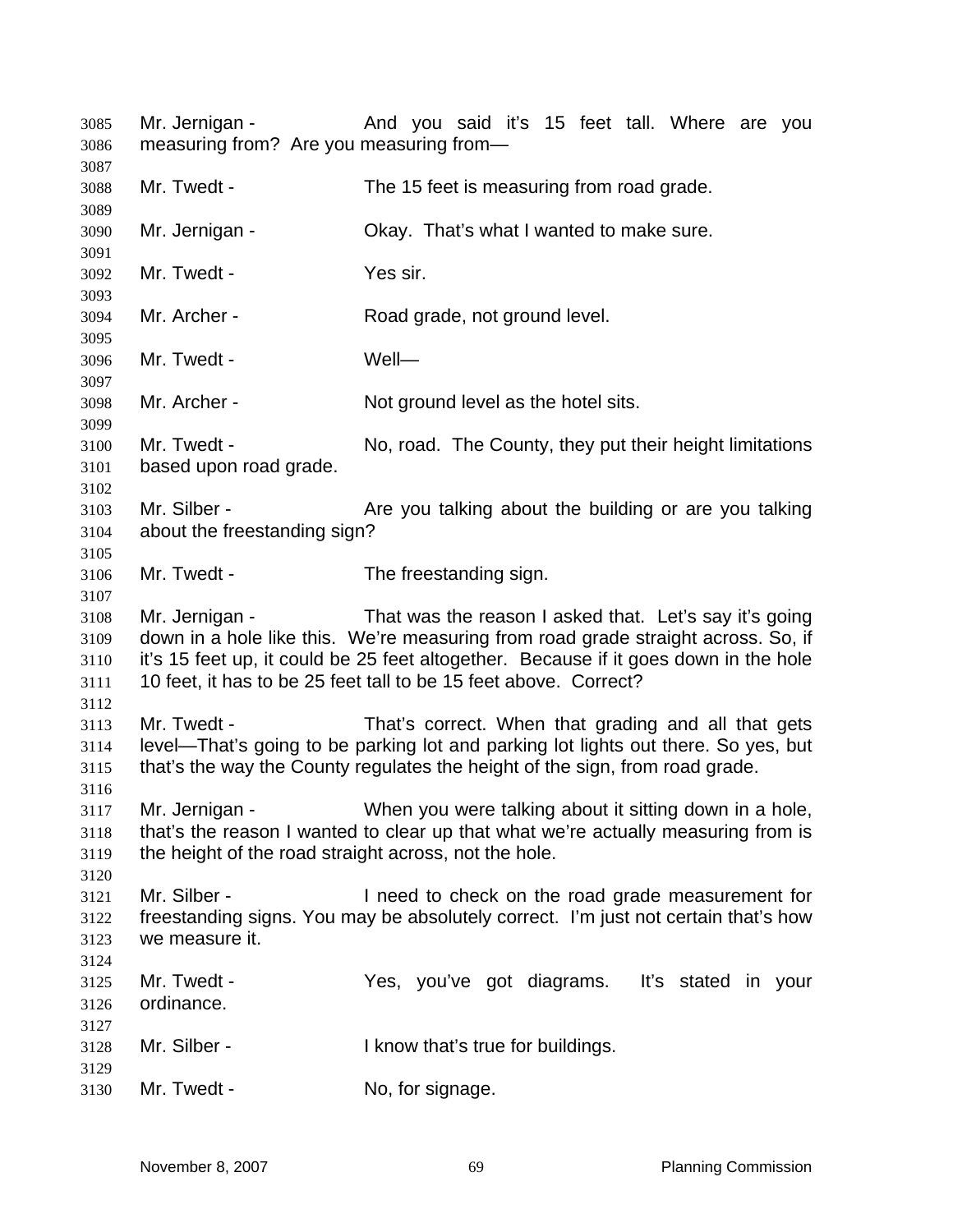Mr. Silber - For signage as well. Mr. Archer - Mr. Twedt, to be honest with you, I'm not real comfortable with this as yet. Maybe I could be made that way. For right now, I don't think we know enough detail to make a decision on this tonight. I think we need to defer it one time and see if we can't work out something in the interim. Mr. Branin - None of use are real comfortable with this. Mr. Twedt - Let me ask one thing. Because this hotel is getting ready to open right around the first of the year, is there any way that I could go ahead and get the building signage going so that he can at least have building signage when he opens, and then put the freestanding sign off under the deferment? Mr. Silber - I think you need the B-2 zoning for even the attached signs. Is that correct, Mr. Sehl? What I was going to suggest is Mr. Twedt— Mr. Sehl - Yes sir. Mr. Silber - You may want to move sort of at your own risk. It sounds like from the Commission, there's acceptance to the attached signage situation. It's really the freestanding that's an issue. But, of course, this needs to go to the next level. The Board of Supervisors needs to act on this. You'd be moving at your own risk. Mr. Twedt - I understand. Mr. Branin - But I'd take that risk. Mr. Twedt - Yeah. We've gotta get something up for when they open. They can't open without signage. It wouldn't be allowed. Mr. Archer - You indicate, Mr. Secretary, that we could go ahead and put the signage up and then get approval— 3168 Mr. Silber - No. Mr. Archer - —or maybe get approval after? Mr. Twedt - Hopefully by January, we should—I guess— Mr. Archer - I wasn't thinking about taking that long to do it. I don't think we need that much time.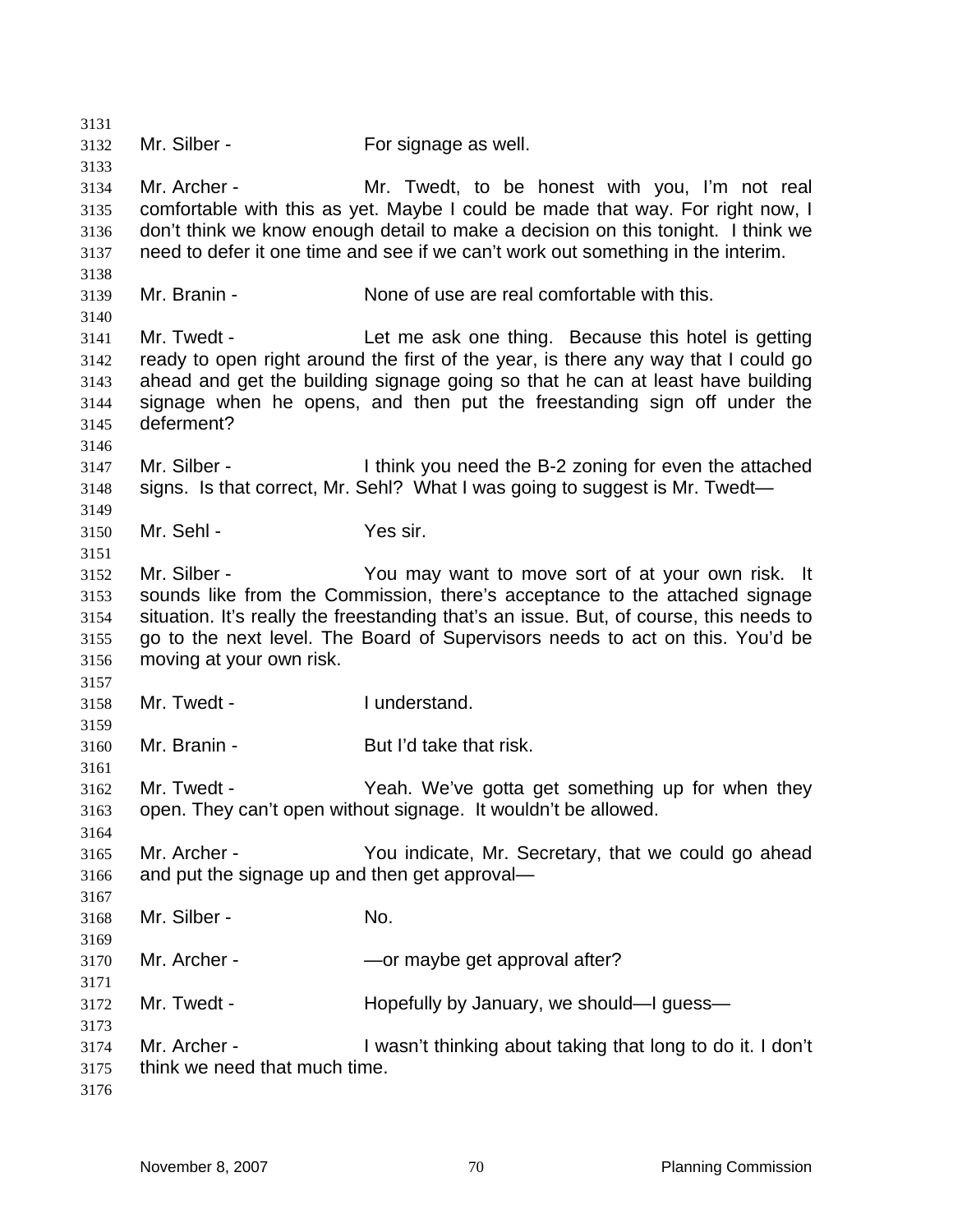Mr. Silber - The Planning Commission's December zoning 3178 hearing is the  $6<sup>th</sup>$ . So, the Board wouldn't hear it until the second meeting in January. 3181 Mr. Twedt - And the second meeting in January is— 3183 Mr. Silber -  $\frac{1}{3}$  lt's like the  $28<sup>th</sup>$ . Mr. Twedt - —like at the end of the month? Mr. Silber - Yes. It's the fourth Tuesday of the month. Mr. Twedt - Well, is there a way where we could do this where we just approach the freestanding signs separately and just talk about the building signage tonight? Mr. Archer - Well, it hasn't been advertised like that. I don't think we can, can we? Mr. Silber - We could defer this until next week. Mr. Archer - That's an option. Sir, our Plan of Development meeting is next week. That one's early because of the Thanksgiving holidays. Normally it would be at least two weeks from now. Would you be willing to defer it until next Wednesday? Mr. Twedt - Yes sir. Mr. Archer - We'd have to work like the dickens to try to get something worked out with Mr. Sehl— Mr. Sehl - I'd be happy to. Mr. Archer - —and Mr. Silber, but— Mr. Branin - So, all you have to say is, "I'd like to defer this to next week." Mr. Twedt - I'd like to defer this until next week. Mr. Branin - Okay. Now we can move on something. Mr. Jernigan - How about if VDOT, if you could clean up some of the foliage around there. Do you think that would help you out any?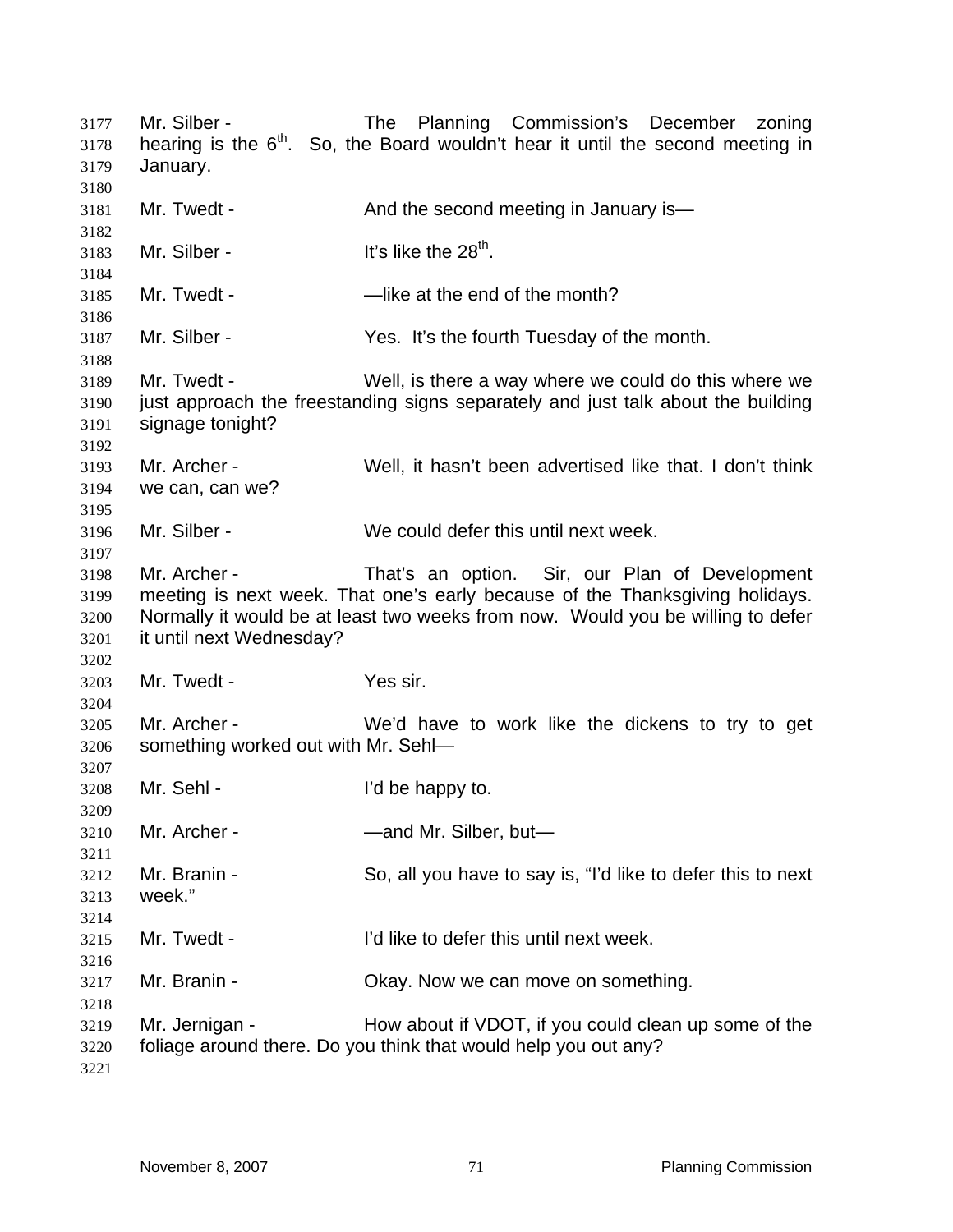Mr. Twedt - Well, as far as making the buildings more visible, yes. And then that in turn would make the signage more visible, for the Candlewood anyway. I mean, I'll check on that. I just know that it's real tough to cut down trees along a federal highway. Mr. Archer - Mr. Twedt, we, in effect, have two days. Because Monday, I'm told, is a holiday. So, you have Friday and Tuesday. Mr. Twedt - Okay. And what to I need to do? Mr. Archer - You need to make Mr. Sehl happy. Mr. Archer - I'm sure that somebody on staff, Mr. Secretary, can work with this. I think we need to give it more study, I really do. 3237 Mr. Twedt - All right. Mr. Silber - We have other staff who will work on it. Mr. Archer - We'll do our best, sir. Mr. Twedt - We're going to be focusing in on trying to get something on the freestanding sign or? I guess I just want to know what's on my plate. Mr. Silber - I think what's on your plate is the Commission is uncomfortable with 15 feet in height, especially if these are measured from the road grade. Because, in fact, these could be much taller than 15 feet. I would think you would want to give serious consideration on your freestanding signs to drop the height lower than what you're proposing, and propose a brick base. And I even question whether 15 feet across is somewhat large. Mr. Twedt - I think the only way I can resolve that is if I were to do some kind of visual on site so you could look at it and say—Fifteen feet in here, that does seem big. I'll give that to you. Mr. Silber - I think you need to provide us with what the elevational difference is between the road grade and where the sign is going to sit. What is that grade difference? 3262 Mr. Twedt - All right. Mr. Silber - Provide us that. I would strongly encourage you to drop this down to 10 to 12 feet, a brick base— 3267 Mr. Twedt - Ten to twelve feet from road grade?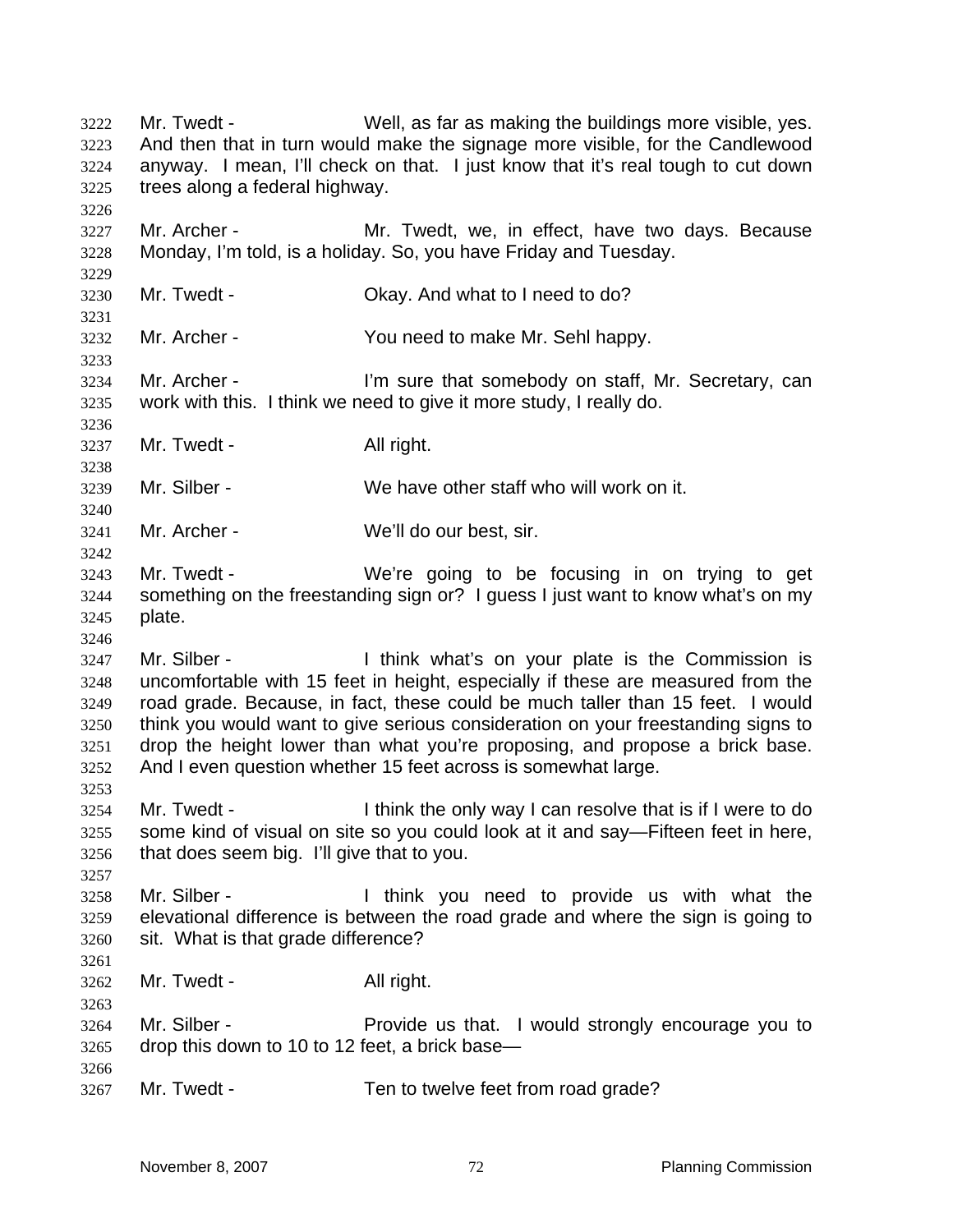Mr. Silber - Ten to twelve feet in height. We need to know what the grade difference is between road grade and— Mr. Twedt - I'll try and get that pinned down for us. Right now, it's real rough out there. Mr. Silber - If you end up coming Wednesday and the Commission is not comfortable with it and it gets deferred until December, you know the situation you're going to be in as far as your timing. 3279 Mr. Twedt - Right. Mr. Silber - So, I'd give serious consideration to the concerns that you've heard tonight. Mr. Twedt - Okay. Do you want me to show this idea of straddling the lot? Mr. Silber - I think that's an alternative you could explore. Sign images or message has to be on the respective lot. Mr. Twedt - Right. Okay. 3292 Mr. Archer - Are we agreed? Mr. Silber - I would suggest you turn something around and get it into staff by midday tomorrow. All right? Mr. Archer - Do you think you can do that, sir? Mr. Twedt - I believe so. Mr. Archer - Okay. Let's think in terms of lowering the height. Mr. Twedt - I understand, but at the same time— Mr. Archer - We need to compromise somewhere in between. Mr. Twedt - Yeah. Well, I was hoping that we had a good compromise, but I hear you. Mr. Archer - We're not equally mad. A good compromise is when everybody is equally mad.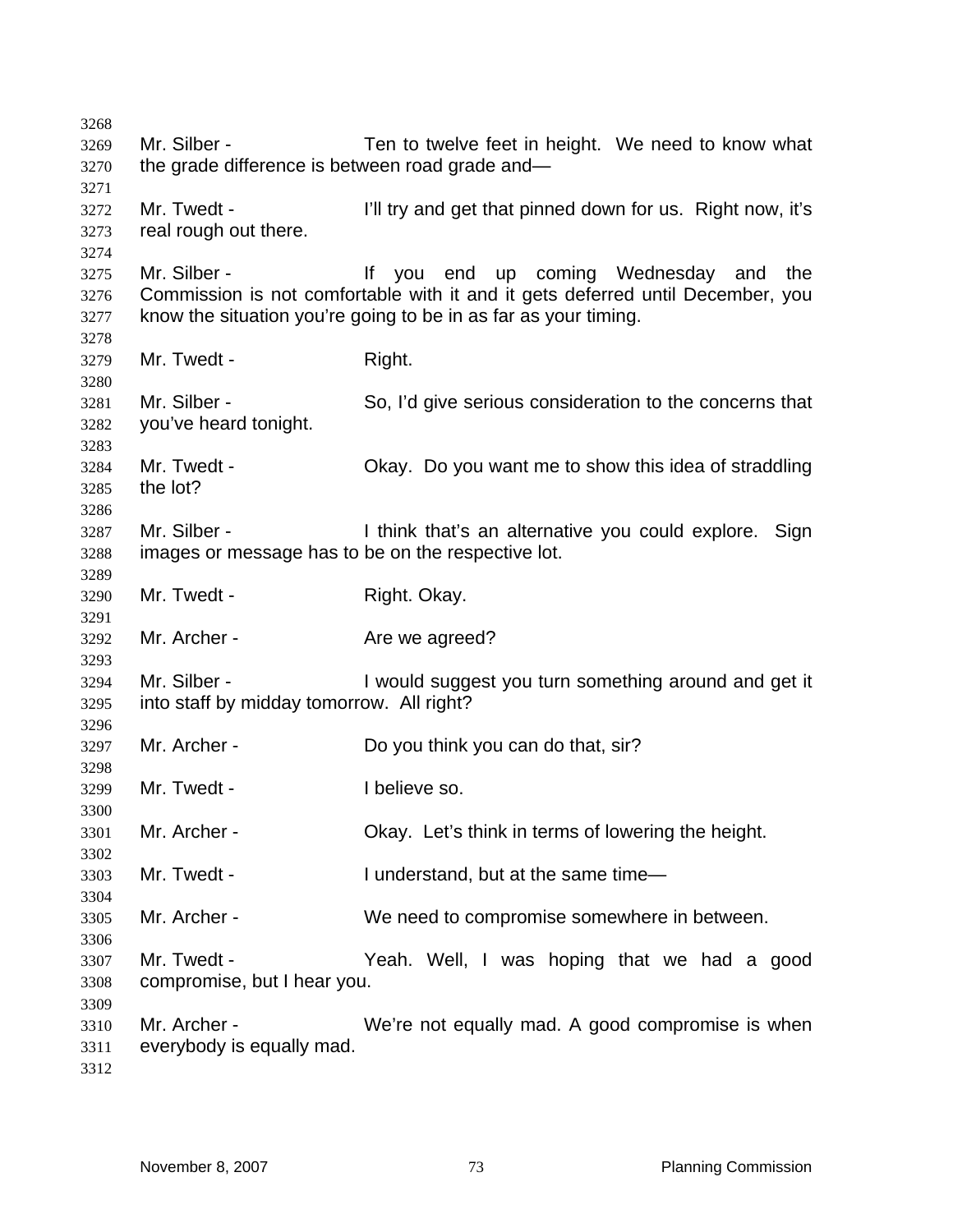Mr. Twedt - If we were to be 8 or 10 feet from level grade, the top of sign would probably just be peeking over Telegraph Road because of the grade. But I'll get that all figured out and show you some examples. Mr. Archer - Mr. Chairman, I move to defer until Wednesday, at the applicant's request. Mr. Jernigan - Second. Mr. Branin - Motion made by Mr. Archer, seconded by Mr. Jernigan. All in favor say aye. All opposed say no. The ayes have it, the motion carries. At the request of the applicant, the Planning Commission deferred C-60C-07, Allen Twedt for Kalyan III, to its meeting on November 14, 2007. Let's move to minutes. Mr. Silber - Okay. Mrs. Jones - They actually look pretty darn good. Mr. Silber - The minutes for the October 11, 2007 meeting. Mrs. Jones - Only one thing. Page 9, line 347. The word is, "whichever is less." Mr. Silber - L-e-s-s. Mrs. Jones - Yeah. Mr. Silber - Okay. Any other comments? Mr. Branin - Anyone? No one? Then I'll entertain a motion. Mrs. Jones - I move the minutes be approved as corrected. Mr. Archer - Second. Mr. Branin - Motion made by Mrs. Jones, seconded by Mr. Archer. All in favor say aye. All opposed say no. The ayes have it, the motion carries. Any other business?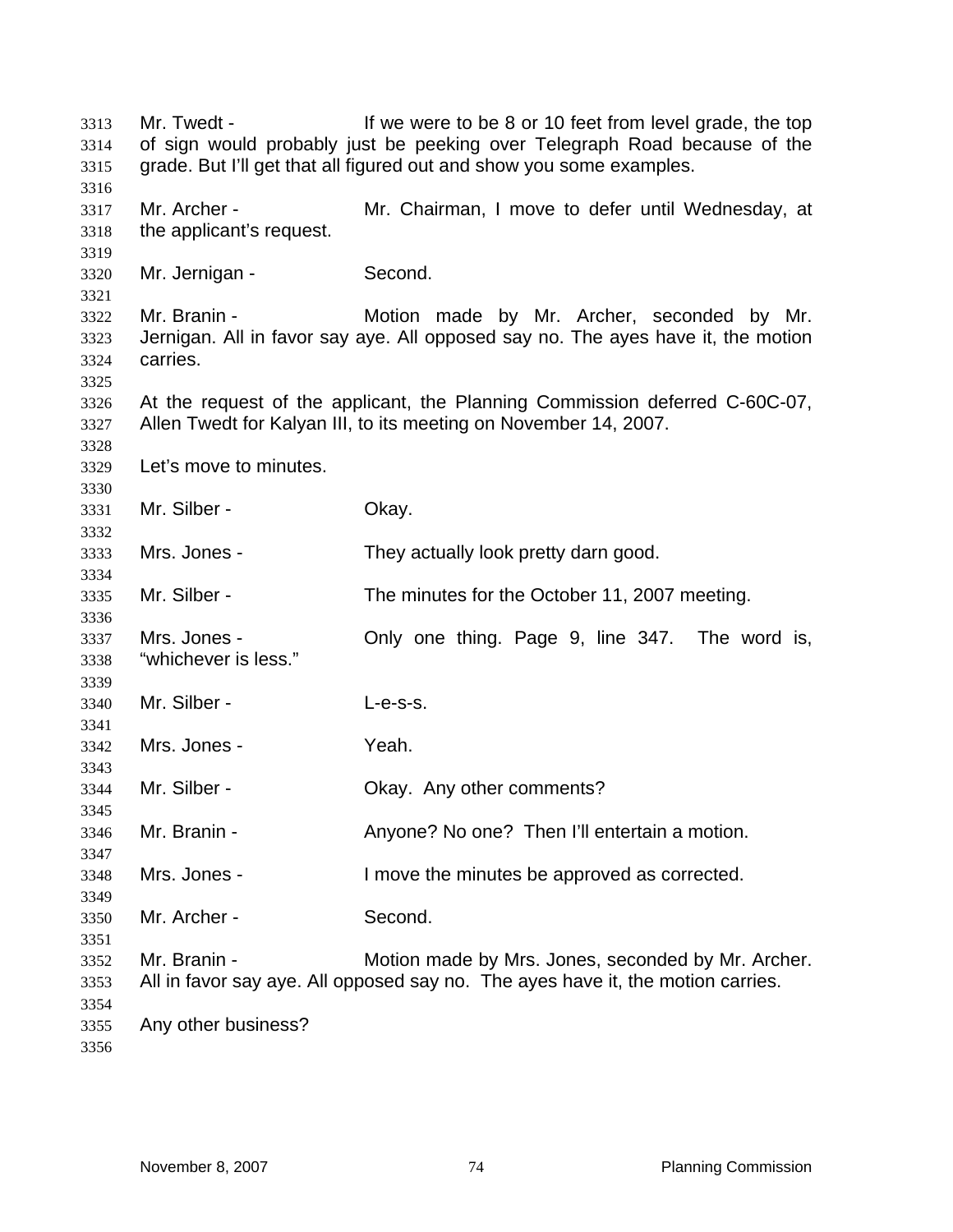Mr. Silber - I have one quick announcement to make. We have lost one of our staff. Mr. Lee Tyson has been promoted to the Director of the Permit Center. So, he is no longer in the Planning Department. Mrs. Jones - Wow. Mr. Silber - He's still with the County. He has just moved departments. He is with the Permit Center. So, Jean Moore is without a Planner III in that division. Mr. Branin - And I heard you have a new Planner II? Mr. Silber - We do. Yes we do. We also do have a new Planner II that's coming in to replace Tom Coleman. He will be, I guess, at the next zoning hearing. We can introduce you to him. But he may be familiar to—well, no one on here. But he did work with the County 20 years ago. I don't know if Mr. Vanarsdall knows him, Roy Props. He was in the Planning Department 20 years ago. He has gone out and done some planning on the private side and ran his own business for a while, and now is coming back to work in the same division that he left 20 years ago. Mr. Vanarsdall - Who took Susan's place? Mr. Silber - Susan Blackburn? That position is still vacant. Mrs. Jones - Where did she go? 3384 Mr. Silber - She took a position in King William. Mrs. Jones - Oh. Mr. Branin - Well, with that, I'd like to move to adjourn. Mr. Archer - I'll second your motion, Mr. Chairman. Mr. Branin - Motion made by Mr. Branin, seconded by Mr. Archer to adjourn The meeting was adjourned at 9:59 p.m. Randall R. Silber, Secretary